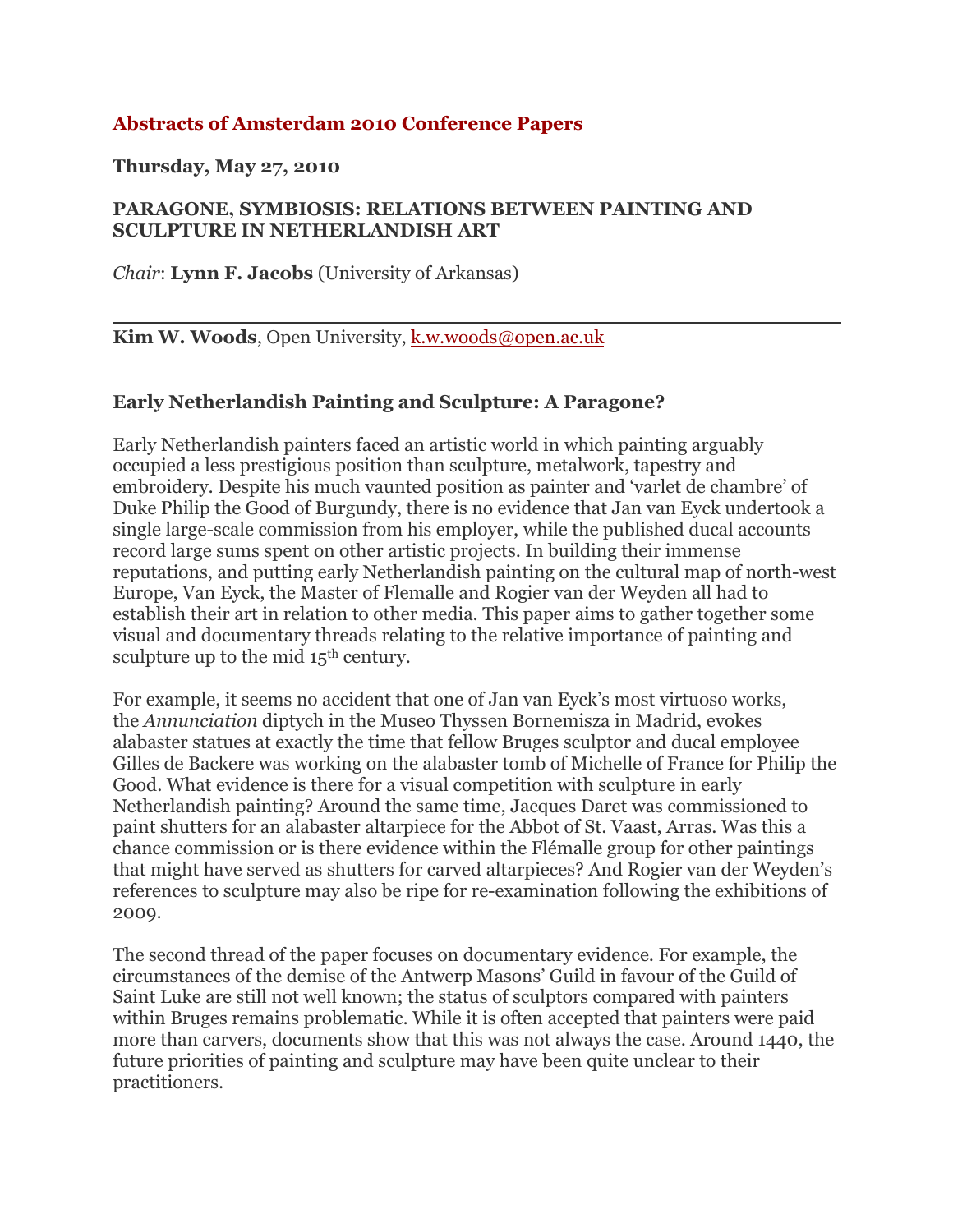## **Bart Fransen**, KIK/IRPA, Brussels Bart.fransen@kikirpa.be

### **Designs for Sculpture: A New Look at Drawings from Rogier van der Weyden's Workshop**

The paper deals with the relationship between  $15<sup>th</sup>$ -century sculpture and the innovative visual language of Rogier van der Weyden (1399/1400-1464). Much has already been published on this topic, but it is remarkable that the relationship is mostly illustrated with examples of sculpture dating from after the master's death, merely offering evidence for the so-called influence of Van der Weyden's painting on later sculpture. Little attention has been given to the direct and active contribution of Van der Weyden to the sculpture of his own time. Documents indicating his activity as a designer of sculpture are rare, but several of his workshop drawings do confirm that this was a vital aspect of his career. As most drawings have been studied by painting specialists, the connections with sculpture has been given little attention. However in this paper several drawings will be related to existing sculptures, for which the design seems to have been specially created. Other works can also be seen as designs for sculpture because of intrinsic elements, such as the technique, the style or the iconography of the drawing. A new consideration of this material, from a sculptural point of view, reveals insights into the workshop practices of Van der Weyden and the exchange of models between painters and sculptors.

**Natasja Peeters**, Vrije Universiteit, Brussels and Koninklijk Museum van het Leger en de Krijgsgeschiedenis, Brussels natasja.peeters@klm-mra.be

### **Something Old, Something New: Classical Sculpture as an Impetus for New Artistic Ideas in Sixteenth-Century Flemish Art**

This paper aims to show why and how classical sculpture – such as the *Laocoon* discovered shortly after 1500 – was used as a source by some 16 th-century Flemish artists.

From early onwards, some enterprising artists made it clear that imitation and emulation of antiquity needed to be seen in the context of competition with classical sculptors or artists, as well as with their contemporaries. Artists from Barend van Orley and Michiel Coxcie to Frans Floris and Ambrosius Francken eagerly took up the gauntlet that was thrown to them from the classical age.

Sculptures such as the *Laocoon* incited artists to rethink and rephrase the position, shape and movement of the human figure in the two-dimensional space of tapestries, paintings and prints. They present a visual record of how antique sculptures – or parts of them – were transposed, imitated and emulated in a complex system of cultural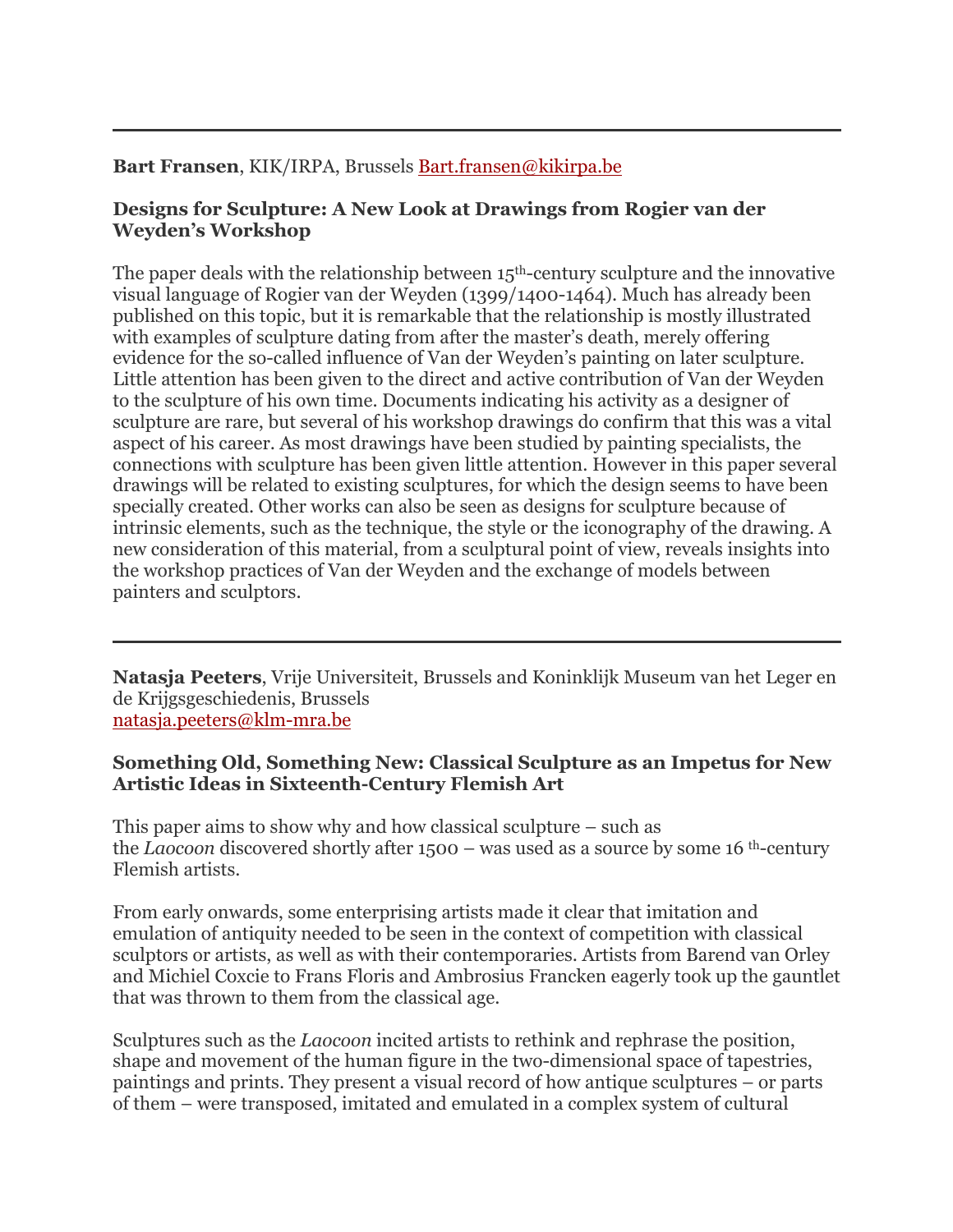referencing and show how artists visualised anew some biblical or mythological stories from the first decades of the 16<sup>th</sup> century onwards.

**Léon E. Lock**, Independent Scholar, Brussels lock@lowcountriessculpture.org

# **Painter-Sculptor Collaboration vs. Competition in Seventeenth-Century Antwerp**

Traditionally, Antwerp's heyday of painting in the 17th century coincides with Rubens's lifetime. Inversely, the heyday of sculpture was after Rubens's death, which was heralded by a few 20th-century authors as a precondition for sculptural production to develop, let alone to thrive. Paradoxically, these same authors saw Rubens as the prime introducer of the "Baroque" (whatever definition of this concept is chosen) in Antwerp sculpture.

Without dwelling too long on these historiographic issues, this paper proposes to analyse a few case studies of altarpieces designed by Rubens and by sculptors after Rubens's death to investigate questions of how collaborations between painters and sculptors affected the design of altarpieces, 2D vs. 3D, polychromy, marble vs. paint, local vs. foreign inspiration. This will be contextualised within the shifts in patronage, taste and theological emphases, that occurred in Antwerp during the 17th century, leading to the question about the social and economic standing of painters and sculptors in 17th-century Antwerp.

#### **CULTURAL TRANSMISSION AND ARTISTIC EXCHANGES IN THE LOW COUNTRIES DURING THE LONG SEVENTEENTH CENTURY**

Chairs: **Karolien De Clippel** (Universiteit Utrecht) and **Filip Vermeylen** (Erasmus Universiteit Rotterdam)

**Alexandra Onuf** , University of Hartford onuf@hartford.edu

### **Local Landscapes at a Crossroads: Claes Visscher's 1612 Copies of the Small Landscape Prints**

In 1612, Claes Jansz. Visscher produced a copied edition of the so-called *Small Landscape* prints, which had originally been published by Hieronymus Cock in Antwerp in the mid-sixteenth century. Given how many old Flemish landscape plates Visscher came to possess and the wide array of new landscape designs, his own included, that he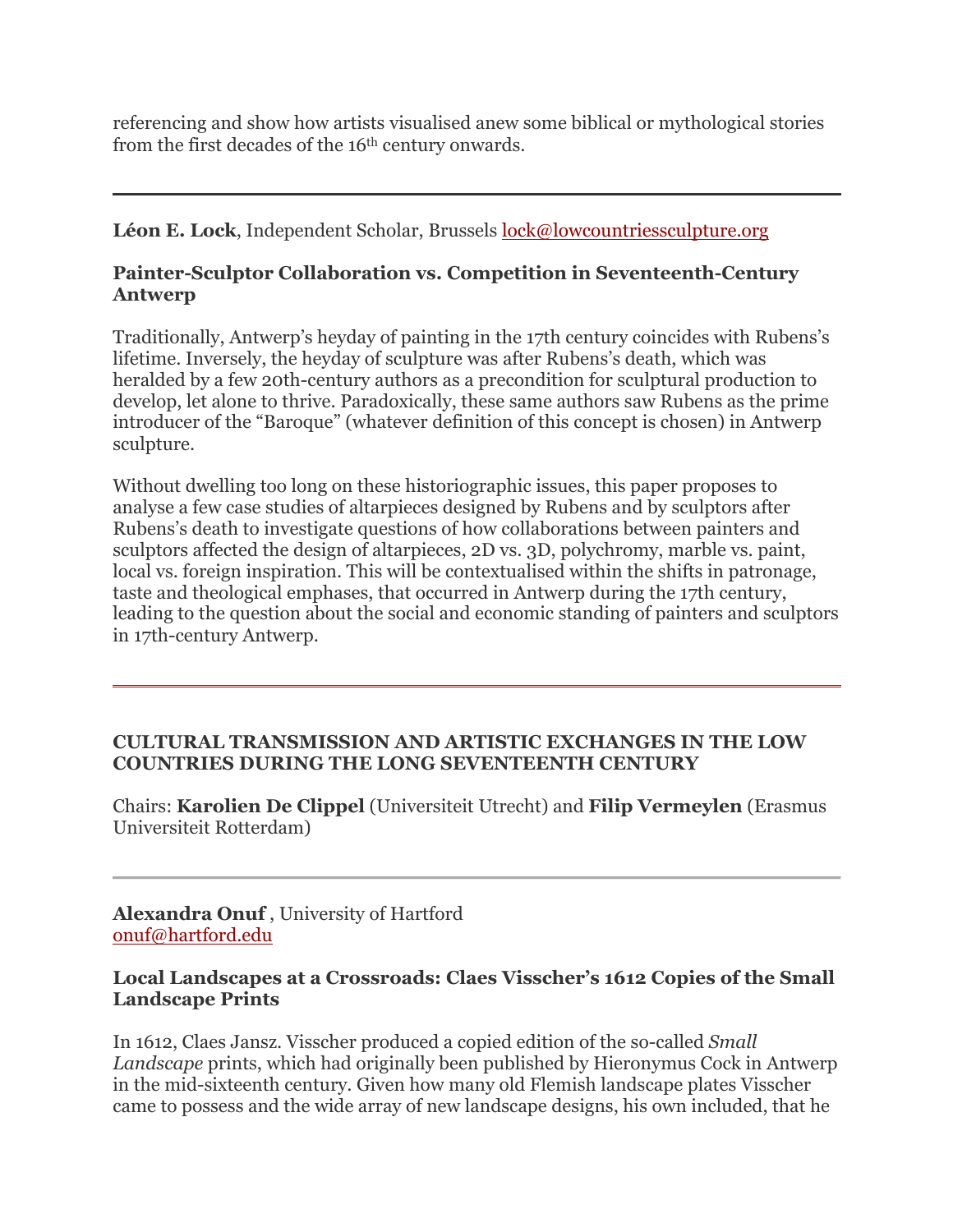published, it is curious that he made such an effort to reproduce these particular prints. Visscher must have deemed them significant enough to warrant being copied and sufficiently difficult to obtain in Amsterdam to prove commercially viable, despite the fact that the original plates had been reissued in Antwerp by Philips Galle in 1601 and Theodoor Galle some years thereafter.

This paper explores the transformative trajectory of the *Small Landscapes* as they migrated north through Visscher's copies. With the benefit of historical hindsight, we can easily trace the impact of Visscher's version of the *Small Landscapes* on the development of a local rustic landscape tradition in Holland. However, in 1612 the series, marketed as the work of Bruegel, was cast as retrospective rather than forwardlooking. A close comparative study of Visscher's copies with Cock's original prints reveals the subtle ways that Visscher framed the series as a nostalgic invocation of a peaceful Flemish countryside, by that time a region devastated by the ravages of war and a territory lost to the United Provinces.

At the same time, disseminated within Northern markets and explicitly addressed to fellow artists, this series of native Flemish views provided a catalyst for the articulation of a pioneering, specifically Dutch landscape idiom at a moment of nascent political and cultural confidence during the years of the Twelve Years Truce. Old and new at once, Visscher's copies of the *Small Landscapes*occupied a critical artistic fulcrum between the South and the North, between the past and the future, and between tradition and innovation. By exploring the nuanced position of the *Small Landscapes* in their Dutch incarnation, this paper sheds light on the complex pathways of artistic transmission and translation that both connected and distinguished the Southern and Northern Netherlands in the early decades of the seventeenth century.

**Christopher Atkins**, Queens College and The Graduate Center, New York christopher.atkins@qc.cuny.edu

# **Frans Hals van Antwerpen: A Case Study in Dutch-Flemish Artistic and Cultural Exchange**

As Gustav Waagen, director of the Berlin Museums in the 1850s wrote of Frans Hals: "In my opinion, the value of this painter in the history of Dutch art has never been sufficiently appreciated. He was the first who introduced the broad manner of Rubens into Holland." One hundred fifty years later, Waagen's lament remains true. Despite the undeniable formal similarities, Hals's engagement with Peter Paul Rubens and seventeenth-century Flemish painting amazingly has been only sporadically noted and has never been critically examined. In this paper, I will map Hals's consistent and enduring engagement with southern Netherlandish art and consider the artistic and economic motivations for Hals's emulation of Flemish painting. As a result, I propose a reorientation of our understanding of Hals and his art as well as his aesthetic and business strategies.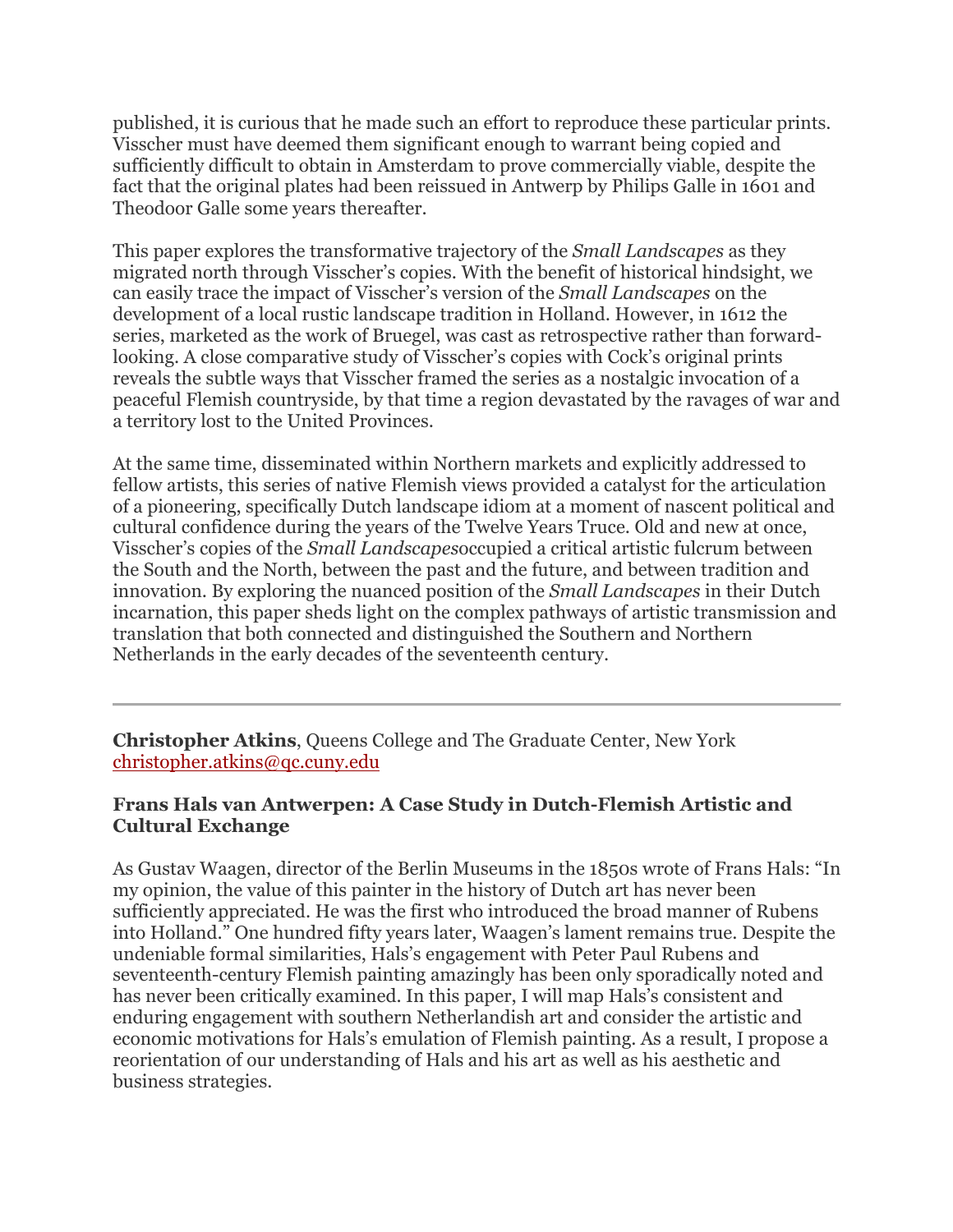The case of Antwerp native Hals also illuminates several key, but underappreciated features of Dutch-Flemish cultural and artistic exchanges. I will argue that Hals's embrace of Flemish aesthetics developed from his direct experience with works by Rubens, Van Dyck, and Jordaens. Not only did Hals spent three months in Antwerp in 1616 at a formative phase of his career, but paintings by Rubens, Van Dyck, and Jordaens are documented in the the Dutch Republic. Eric Jan Sluijter has argued for the impact of cheap exports from the southern Netherlands, but these are high-end paintings by the most esteemed artists, painters who garnered some of the highest prices in the Dutch market. Moreover, wealthy Haarlem citizens, many of whom were Flemish immigrants, valued high-end Flemish painting *and* patronized Hals. For example, Hals painted a portrait of the prominent collector Claes Duyst van Voorhout which conveys several elements similar to Rubensian *tronies*, one of which is documented as having been in Voorhout's collection. I will argue that clients like Van Voorhout played active roles in the transfer northward of Flemish art and its aesthetics. The qualities and elements that Hals assimilated from Rubens and other Flemish sources may have held particular appeal for the residents of Haarlem as the city had extensive ties with the southern Netherlands. After all, fifty-one percent of the population of Haarlem in 1622 was either a first or second generation Flemish immigrant.

#### **Kerry Noelle Barrett** , New York University, Abu Dhabi kub217@nyu.edu

### **Going South: Selling Flemish Art to Dutchmen and Dutchmen Selling Flemish Art to Flemings**

**Veerle De Laet** , Erasmus Universiteit Rotterdam Veerle.delaet@ua.ac.be

**Exchanging Works of Art between Courtly Neighbours: Brussels and The Hague (1600-1695)**

#### **GLOBAL BAROQUE: THE NETHERLANDISH IMAGE IN ASIA, AFRICA AND THE AMERICAS**

*Chair*: **Mia M. Mochizuki** (Jesuit School of Theology at Berkeley and Graduate Theological Union, Berkeley)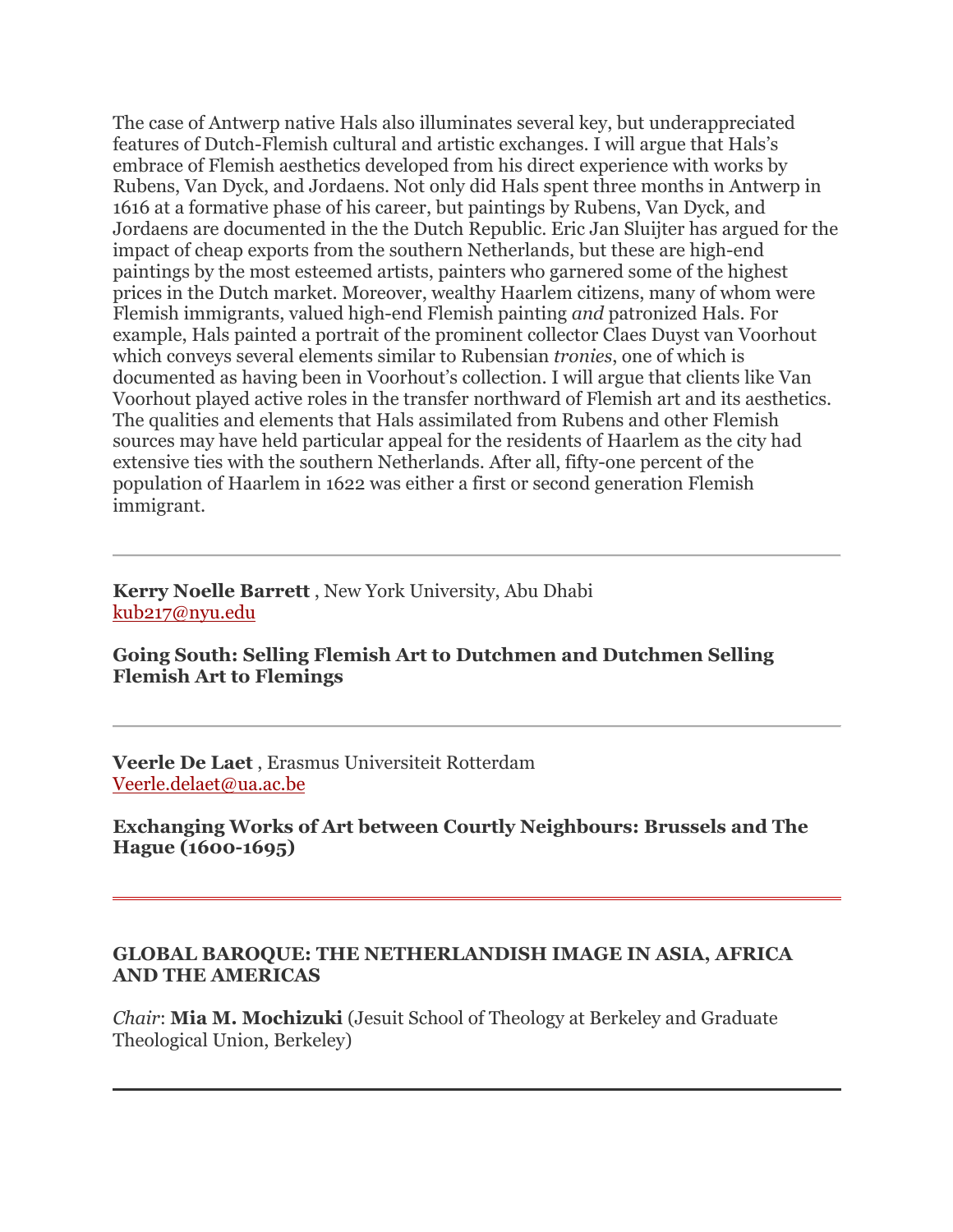# **At Home in Bijapur: Cornelis Claesz. Heda and Dutch Art in India**

 $17<sup>th</sup>$ -century Dutch artists, we know, traveled long distances in their newly expanding world. Artists like Frans Post, Aelbert Eeckhout, Jan Lucasz. van Hasselt, Maria Sibylla Merian, and Philips Angel made their careers capitalizing on exotic journeys to far-flung locations in South America, Africa, and the Mideast. Art historians are familiar with these intrepid artists, and their images of exotic flora, fauna, and locales which sold to collectors across Europe. This paper will focus instead upon a Dutch artist who made his career in India, and examine the complex ways that Dutch art operated in Indian court cultures.

Archival and travel records, letters and VOC documents give tantalizing glimpses of several Dutch artists active in the Persian and Indian courts between 1610 and 1675. This paper follows the career of one of the first to arrive in the Indian subcontinent: Cornelis Claesz. Heda. Heda was a member of the Haarlem school who made his way to central India in 1610 and served as a court artist to Sultan Ibrahim Adil Shah II of the kingdom of Bijapur. Although his original destination was Isfahan and his original intention was to work for Shah Abbas of Persia, Heda found an ideal situation and an ideal patron in Bijapur. He also built connections with the Dutch East India Company, and embarked on trading ventures, providing political and diplomatic assistance to the VOC and its agents in the region.

Though none of his paintings survive, Heda's presence in Bijapur suggests a conduit for the arrival of western imagery, visible in select pieces of Bijapuri court art. In these works, the impact of an artist trained in western European figurative styles (and one presumably conversant with humanist and classicizing discourses), as well as the availability of western prints, can be detected. These images reveal the awareness of western conventions for representing bodies along with a multitude of observed details about the oddities of western (and other foreign) costumes, commodities, and behaviors. This paper aims to explore the meanings and permutations of the Bijapuri translation of western imagery, examining several examples of wall paintings and manuscript illuminations from the period. In each case, the images manipulate western elements, tweaking them to fit into a specifically Bijapuri visual culture. In the Bijapuri images, the western elements are melded into a metaphorically rich layering of visual and poetic associations, a transformation well suited to the Adil Shahi culture of *nauras* ("new flavors," an eclectic mix of music, art, pleasure, and commerce).

What role did Heda play in Bijapuri art, then? He may have provided Bijapuri artists with certain kinds of material, which were then reformulated into the Bijapuri visual idiom of the time. But the visual evidence also suggests a rethinking of Heda's career in the Adil Shahi court is in order. Deborah Hutton has shown that Ibrahim's unique court culture of *nauras* functioned as an astute form of political maneuvering in a pan-Indian and international setting. This paper will argue that Heda's unique career in Bijapur, and the particular approach to western imagery found in Bijapuri art, should be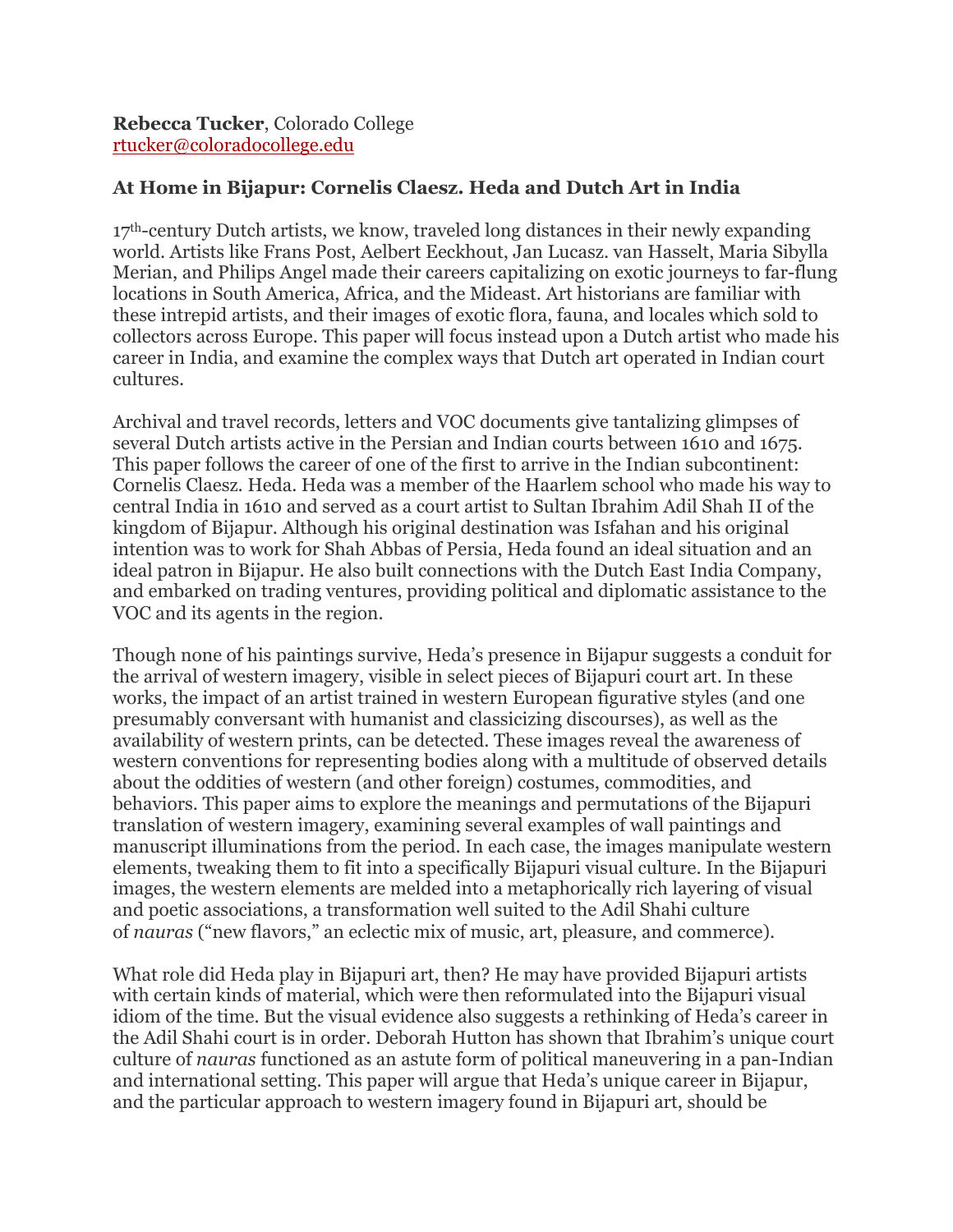connected to Ibrahim's political and cultural agendas. Heda was a valuable artist, who produced exotic commodities of western paintings. But Heda was also valuable as a vehicle for political displays of power. His presence at court conveyed Ibrahim's status as an enlightened patron and a ruler with control over other cultures. Both Heda and the western-nuanced imagery of Bijapur can be seen as manifestation of the *nauras* of Bijapur, Ibrahim's special cultural environment which was the basis of its political, economic, and spiritual power.

In the past decade, scholars of encounter studies have reframed the orientalizing narrative of the West's "discovery" of the East. The Victoria and Albert show *Encounters* (2004) codified the revisionist approach of texts such as Lisa Jardine and Jerry Brotton's *Global Interests* (2000) and ushered in an era of scholarship of world trade and cultural exchange. Heda's career in Bijapur reveals that there is more at hand for scholars than mapping the conduits of influence from western objects and artists on eastern states (a common approach to the Mughal art patronage, for example). Instead, Heda's experiences in Bijapur open a window into the layers of meaning – economic, political, and artistic – that a western artist (or object, or detail) might convey for the local culture. In the context of Ibrahim's self-conscious art patronage, Heda also served as a powerful commodity in the ongoing competition between rival courts in India and abroad. Heda's success in Bijpur, and the manipulation of western art evident in Bijapuri visual culture, thus provides an opportunity to explore in greater detail the complexity of the visual conversation between West and East at the beginning of a global age.

**Dawn Odell**, Lewis and Clark College dvo@lclark.edu

# **The Poetry of Netherlandish Prints in Early Modern China**

Although China extended its artistic influence to the Netherlands through the export of a variety of material goods, among these porcelain, lacquer, woodcarving, and textile, the circulation of Netherlandish art in China was promoted primarily through printed imagery. European Jesuits brought illustrated editions of the *Life of Christ*(*Vita Domini Nostri Jesu Christi*) and other religious texts,containing engravings by Hieronymus Wierix, Hendrik Goltzius, and Johannes Strandanus among others, to China and oversaw the translation of these works into a Chinese visual and textual language. In addition, even Dutch orders for Chinese decorated export wares were often negotiated through printed imagery, as Dutch engravings of cityscapes, mythological narratives, and historical events became the templates for Chinese porcelain painters.

To more fully understand the influences of Netherlandish engravings within China, we must see the circulation of these images not as an isolated occurrence but rather as part of a larger transformation of print culture in the late Ming and early Qing dynasties. This was a period in which print in China became both a site for repositioning the social status of a rising merchant class, facilitating the distribution of elite imagery to common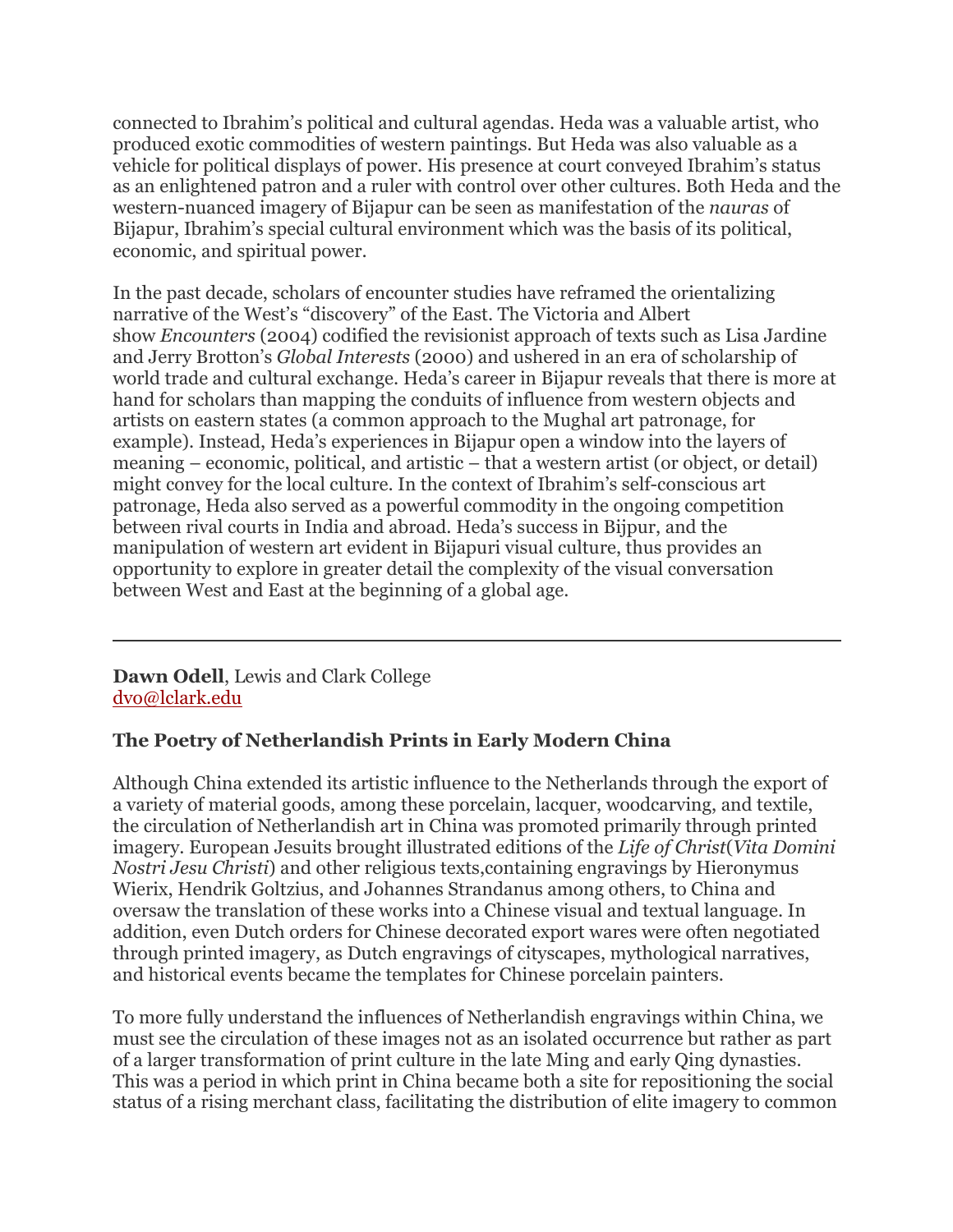viewers, and a means of undermining the very authority the images sought to assert, calling into question the mimesis or "realism" of print illustrations. Chen Hongshou, in particular, manipulated his training as an elite painter to create woodblock prints that direct the viewer's attention to the easily fractured illusionism of the representational form, in the process finding a means to articulate his own disenfranchised social status.

Within this turbulent Chinese print world, Netherlandish engravings played a important role in encouraging elite Chinese artists and viewers to test the limits of print's mimetic boundaries, focusing attention instead on the medium's possibilities as a poetic and meditative, rather than a narrative, tool. Through an examination of two contemporary illustrated texts, Zhang Shenzhi's 1639 edition of *Xixiang ji* ( *The Romance of the West Chamber*), illustrated by Chen Hongshou, and the 1640 Beijing *Jincheng shuxiang*, a visual and literary translation of the Jesuit devotional text *Life of Christ*, this paper seeks to overturn a conventional argument of "East/West" artistic contact in the early modern period. Rather than asserting that chiaroscuro, one point perspective, and renditions of naturalistic detail in Netherlandish prints made them more convincing and "realistic" to the Chinese, I suggest that the meditative structure of the *Life of Christ,* as it was translated visually in the *Jincheng shuxiang* and referenced in works such as *The West Chamber*, helped to transform print in China from a reproductive tool to an independent art form.

**Ricardo De Mambro Santos**, Willamette University rdemambr@willamette.edu

#### **"How Tasty Was My Flemish Man": Karel van Mander's Concepts of '***Nae het leven***' and '***Uyt den gheest***' and the Depiction of 'Cannibals' and Native Indians in Dutch Brazil**

One of the most complex concepts established by Karel van Mander in his *Schilder-Boeck* (1604) is undoubtedly the notion of "*nae het leven* ," usually translated with the English expression "from life". The concept has been generally interpreted in opposition to another of Van Mander's influential categories, namely the notion of "*uyt den gheest*," literally "from the spirit". According to the most diffused reading of these terms, the making of an image "*nae het leven*" implies a direct contact with the natural – or artificial – model that should be rendered in a painting, drawing or print. In opposition to this immediate method of registering "life" (*leven*), an image done "*uyt den gheest*" would be, on the contrary, the result of a process in which the forms come, more subjectively, from the artist's mind or, as the term itself seems to stress, from an inward "spirit" (*gheest*). This explanation, however, assumes too uncritically that the final products of these modes of representation should create two radically different kinds of images: a more "naturalistic" one, in the first case, and a less "realistic" one, in the second.

In this paper, I shall provide a new interpretation of such a "conceptual diptych". Consequently, the main goal of my paper will be to provide a more articulated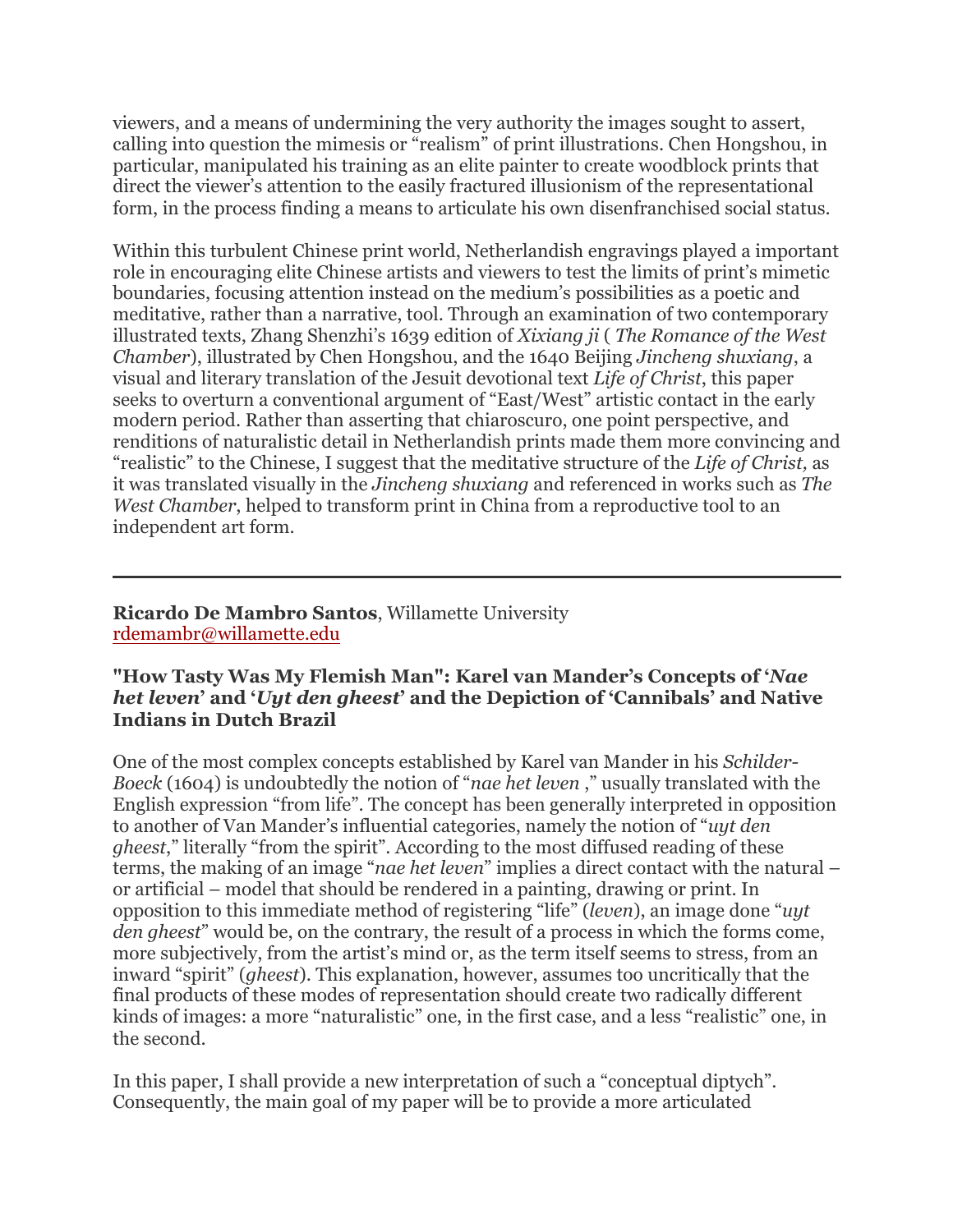understanding of these terms in order to verify their effective hermeneutic reliability in the study of artworks produced in the Netherlands (and not only in the Netherlands) in the seventeenth century. I will start my analysis with a close reading of some verses by Van Mander from the *Grondt der edel vrij schilder-const* related to these two categories in the attempt to demonstrate that they should not be considered as similarly engaging structures of visual persuasion, equally present in any pictorial work. Far from interpreting them as indicative of essentially separated modes of representation, I shall claim their symmetry as categories adopted by Van Mander to better describe contiguous stages within an analogous process of pictorial "invention," culminating in the codification of a common visual lexicon: namely, the "Foundations" of the *Schilderconst*. Therefore, I shall address my attention to the analysis of how these two categories might have played a relevant role in the representations of "cannibals" by Theodor de Bry, in the prints for *America Tertia Pars*(1592), and Albert Aeckhout, in the series of "portraits" and "stories" depicting native Indians, executed in Brazil between 1637 and 1644, when the artist was in the service of the General Governor of Dutch Brazil, Count Maurits van Nassau-Singen.

#### **Julie Hochstrasser**, University of Iowa julie-hochstrasser@uiowa.edu

# **Fortifying the Global Baroque: Dutch Forts as** *Lieux de Mémoire*

Among the most durable material legacies of early modern Dutch presence in Asia, Africa, and the Americas are the many fortifications built by the great trading companies all across their sprawling global network. As massive earthworks, one can see them to this day even on Google-Earth. From satellite altitude, one is struck by the scope and scale of this particular genre of Netherlandish architectural production – yet it is one that does remain largely "outside mainstream historiography."

To touch upon a few of the topics invited for this session, certainly there were artistic problems to be navigated: building materials often had to be improvised, like the bizarre mortar devised for Tainan's Fort Zeelandia of oyster shells, sugar, and glutinous rice. And the structures themselves frequently copied models back in the Netherlands, like Cape Town's Fort of Good Hope (erected between 1666 and 1679), whose belfry bears a distinct resemblance to the one topping the new Town Hall in Amsterdam just completed in 1665.

But how did they fare, these outposts so *very* far beyond Netherlandish borders? In fact it is their sheer scale and durability that oblige us to pursue that question *beyond* concerns of iconography or design or production, to the plane of sociological interaction with the communities they inhabited (or encompassed) – and still do today. One is invariably impressed with the presence they still command within the lives of the communities that now surround them, so we are prompted as well to pursue that question even beyond the early modern period and into the present.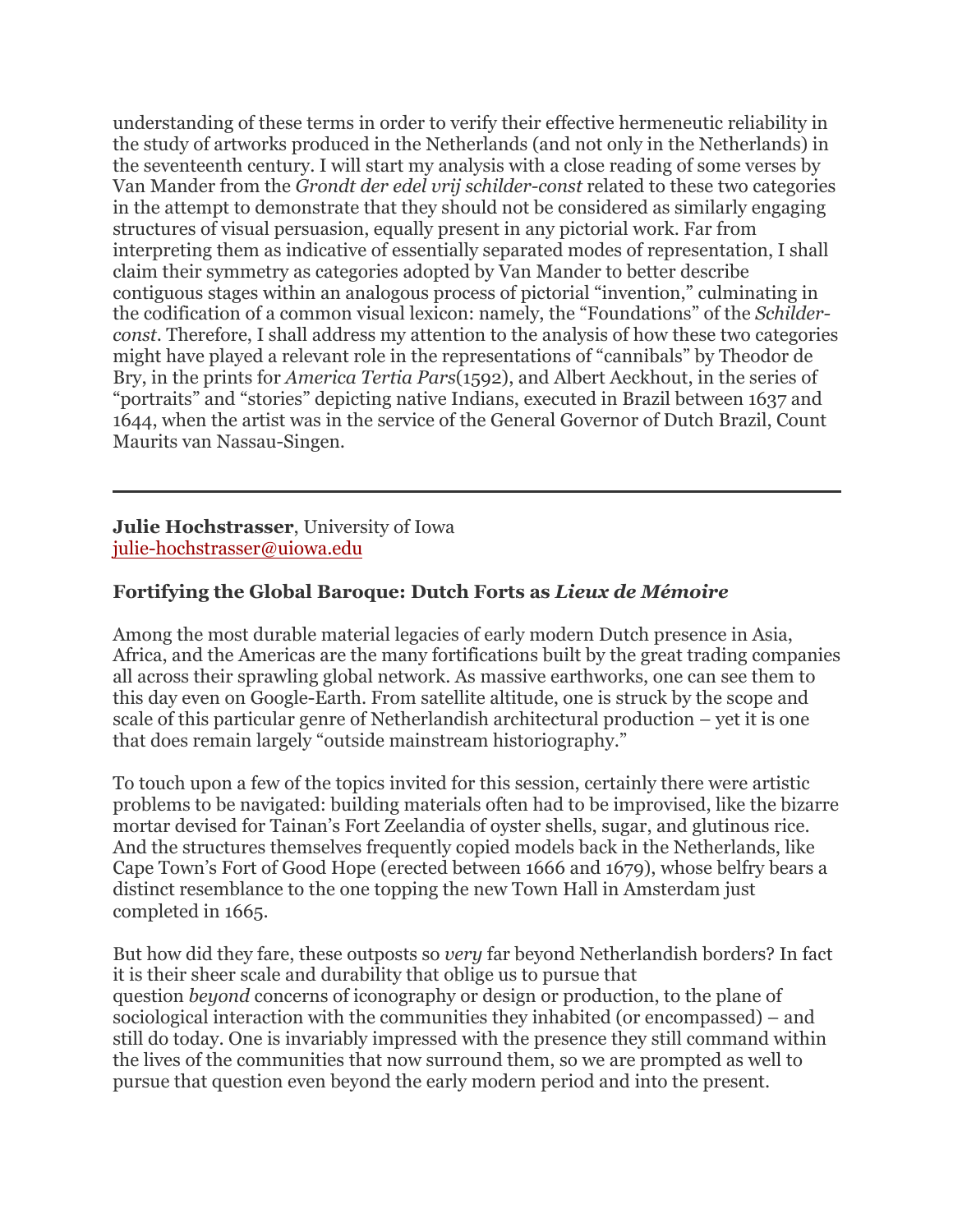When it comes to the question of the "effects of Netherlandish art taken overseas," these major investments in military architecture naturally made an impact nothing short of profound, and they continue to do so in a wide variety of ways, whether they live on in various states of ruin or restoration. It is most of all their function as potent *lieux de mémoire* that invokes Pierre Nora's seminal theorization from his eponymous project, to embrace "a history in multiple voices . . . less interested in causes than in effects; . . . less interested in 'what actually happened' than in its perpetual re-use and misuse, its influence on successive presents; less interested in traditions than in the way in which traditions are constituted and passed on." (Nora, Realms of Memory, 1: xxiv).

The afterlives of these structures are as complex and fraught as they are diverse: as museums (sometimes commemorating independence from the very rule the structures were initially erected to defend); as tourist attractions redeployed for other uses (like the slaving forts along Ghana's coast now offering bed-and-breakfast); as bastions that now protect those they once rebuffed (like the ramparts in Galle that sheltered all those fortunate enough to dwell within from the full force of the 2004 tsunami). This study will indeed consider "the impact of the Netherlandish image" abroad – but not only in the sense of visual but also of mental image, the *mentalité* among the people in these many and far-flung places who have lived for so many centuries with these stolid architectural remains.

# **SESSION IN HONOUR OF CAROL PURTLE**

*Chair*: **Diane Wolfthal** (Rice University, Houston)

# **Joaneath Spicer,** Walters Art Museum, Baltimore

Looking with Jan van Eyck and Robert Campin: The Painter's Perspective

**Till-Holger Borchert**, Groeningemuseum, Bruges till-holger.borchert@brugge.be

### **Jan van Eyck's lost** *Virgin and Child with Canon Nicolas van Maelbeke* **Reconsidered**

Surprisingly little is known about the original function and use of early Flemish portraits. This lecture examines the possible relationship between form and function of fifteenth-century portraits in Flanders, and tries to raise the question if those portrait panels were – in the eyes of the contemporary beholders – understood as "portraits" or were perceived primarily within the context of their specific functions, i.e. memorial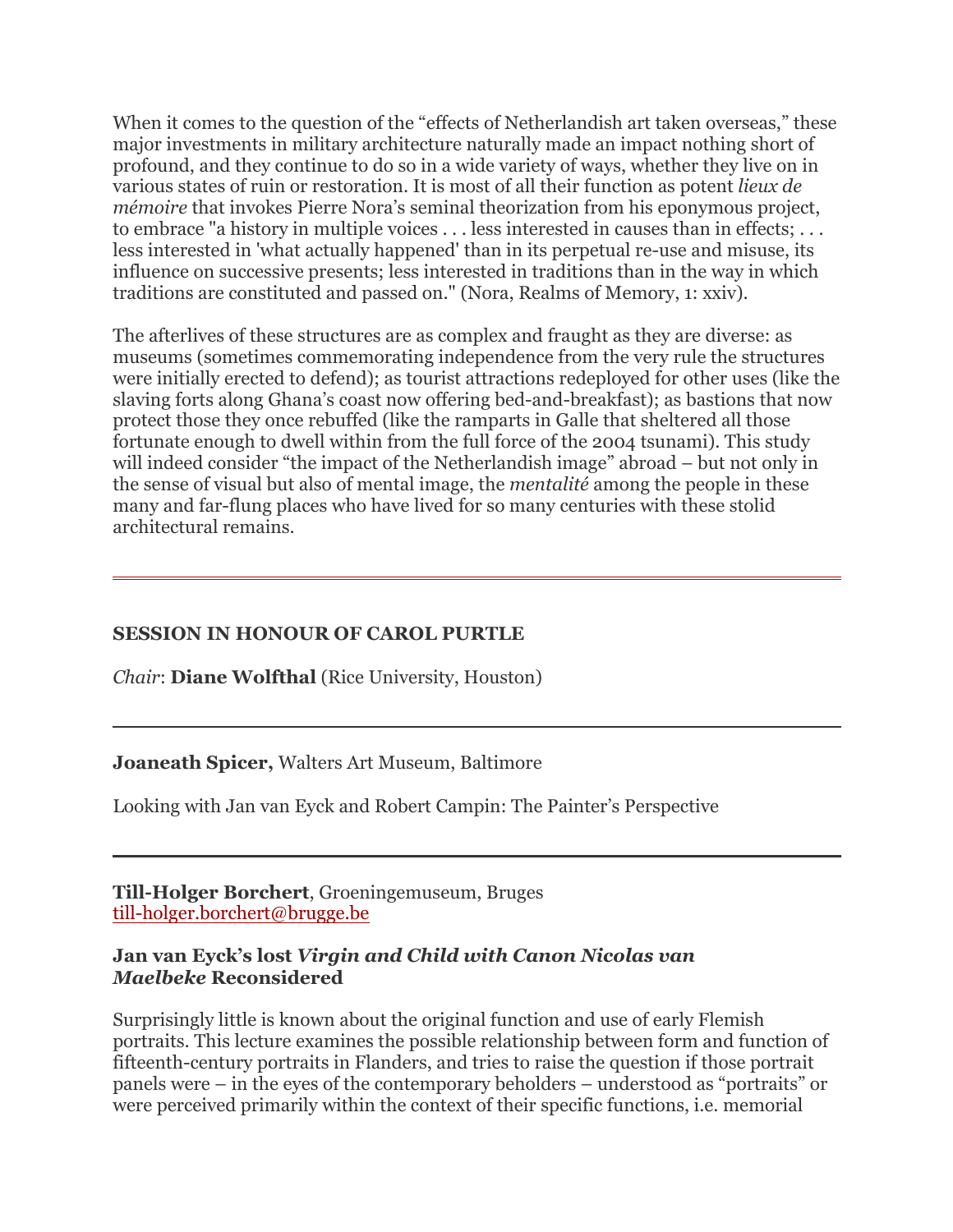representations, epitaphs etc. The paper further examines the hypothesis that such portraits by the first generation of Early Netherlandish painters – especially those by Jan van Eyck – intentionally adopted formal aspects from different pictorial media to accordingly underline portraits' intended function visually.

# **Yao-Fen You**, Detroit Institute of Art YYou@dia.org

# **The Arenberg** *Lamentation* **Reconsidered**

This paper offers a reassessment of the "Arenberg Lamentation" (Detroit Institute of Arts), a masterpiece of Netherlandish sculpture of the second half of the fifteenth century. Despite the losses it has suffered, most scholars who have written about the work have acclaimed it as the most "Rogierian" of surviving Brussels sculpture and probably the earliest extant adaptation of a lost and extremely influential painted composition by Rogier van der Weyden. But the sculpture is much more than a variation of a Rogierian invention. While the *Lamentation's* large scale alone sets it firmly apart from the body of surviving sculpture, new data (including Raman and XRF analysis of pigments and support) concerning its construction, assemblage, and original polychrome surface demonstrate that it is an important and fascinating document for the study of Netherlandish sculptural practice and processes. Recent technical and material study of the three pieces of which it is comprised has revealed, for example, the degree to which carved wood sculpture was at this time as much an additive as a subtractive process. As part of the larger project to consider the *Lamentation* on its own merits, I will attempt to reconstruct its original appearance. The opportunity to study the sculpture's backside has raised many interesting questions concerning the configuration of the angel's wings (now lost) and the depth of the *caisse* in which it may have been housed. Any speculations concerning the sculptural group's original presentation or the appearance of the figures missing on the right must take into account a well-known drawing of the same composition in the Louvre. While the Detroit sculpture and Louvre drawing certainly go back to the same, presumably Rogierian model, the drawing is neither a preparatory study for the sculpture nor a copy after it. The relationship between the two, and the use of the drawing in assessing the original appearance of the sculpture, is more complicated than previously assumed, and needs to be revisited, especially in view of hitherto unknown material information.

More broadly, this paper will update and revise the conclusions formed by Nicole Verhaegen when she was invited to Detroit to study and publish the *Lamentation* on the occasion of its acquisition in 1961. Her 1962 publication remains to this day the only sustained, in-depth study of the work.

**Marjolijn Bol**, Universiteit Utrecht m.a.h.bol@gmail.com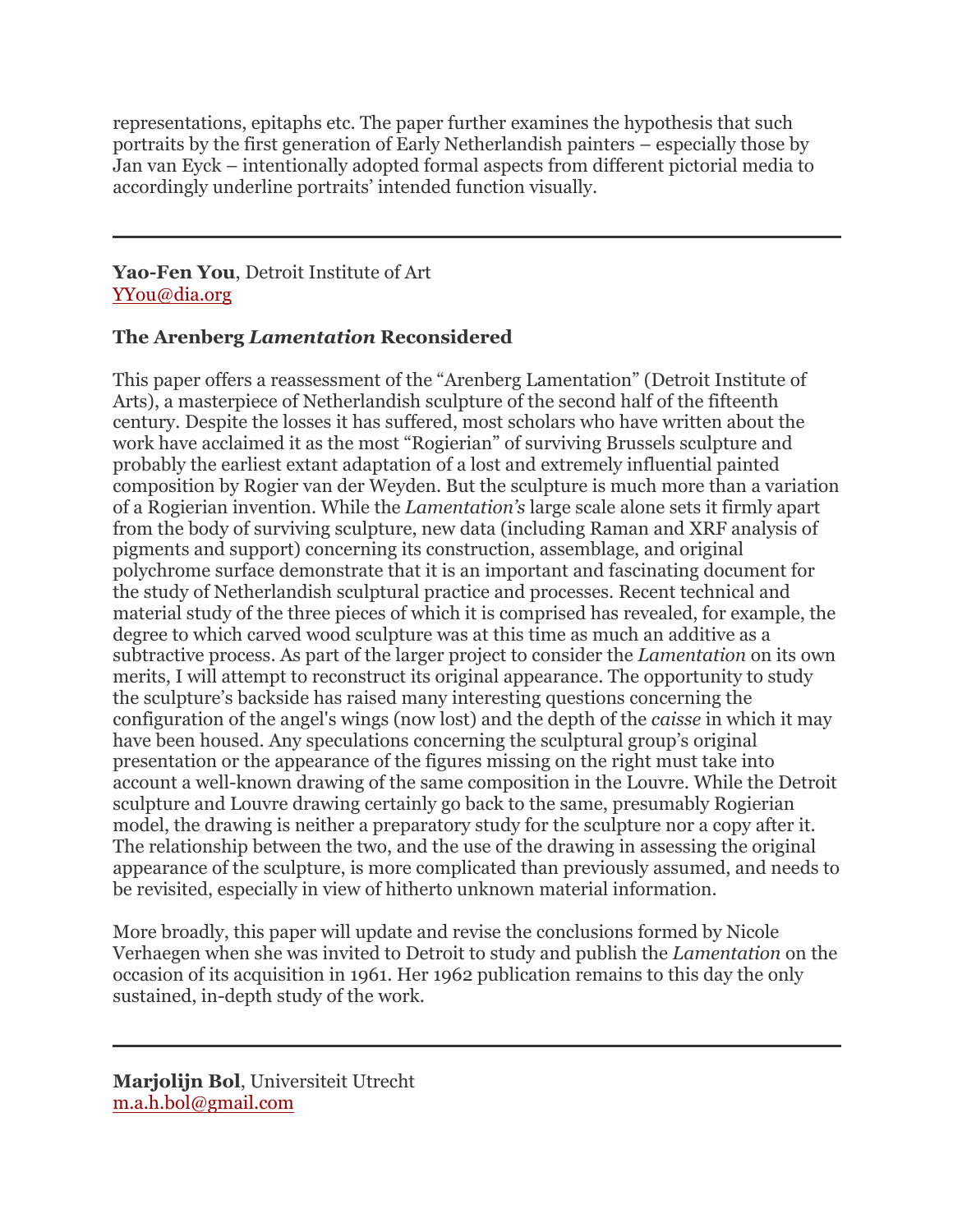# **Unveiling the Veil. A Study into the Making and Meaning of Painted Semitransparent Textiles: Italy and the Low Countries, 1400-1500**

The painted diaphanous veil has multi-layered and at times also contradictory functions: it is used to show off costly fabrics, to highlight and create eroticism when the veil covers parts of the body that it really wants to accentuate and yet it is also depicted to convey modesty and chastity. Alongside its intricate iconography, the depiction of semi-transparent veils posed technical problems for painters through the ages and required complex paint systems. It was in the fifteenth century that the potential of oil came to be fully exploited to create the visual illusion of transparency, in the centuries before however, one can also witness sophisticated depictions of semitransparent objects with protein based paint. Although the veil has been the subject of recent cultural and iconographical studies (Hills 2006, Endres 2005, Krüger 2001 and Wolf 2002), it is usually overlooked that meaning and making cannot be separated when studying the history of such an important motif in panel painting. In this lecture I want to show how technical innovations heightened the iconographical potential of the motif and, vice versa, how the demand for the visually convincing representation of diaphanous fabrics stimulated technical refinement. I will analyze this relation on three levels.

Firstly, by combining new, non-invasive technical analysis (macro-photography) with existing technical analysis of paintings including Rogier van der Weyden's *Portrait of a Young Woman* (Berlin), The Master of Flémalle's *Saint Veronica* (Frankfurt), Jan Gossart's *Virgin and Child* (Madrid), Filippo Lippi's *Virgin and Child* (Berlin), etc. The results will show how techniques for painting veils evolve and change through a period of a hundred years and how painters eventually developed technical "short-cuts" to represent the most essential features of semi-transparency. Secondly, on the level of representation I will look at the iconographical functions of the veil and connect these to the painterly execution of the motif. Finally, I will show how the terminology for transparency in contemporary art technical and art theoretical sources is directly related to painting techniques. Thus, the term 'velatura' used in Italian treatises can be traced to the depictions of veils in protein-based media, whereas terminology in Northern treatises is clearly based on the characteristics of oil paint.

# **ANTWERP AND ITS BOUNDARIES 1550-1570**

*Chairs*: **Ethan Matt Kavaler** (University of Toronto) and **Todd Richardson** (University of Memphis)

**Edward Wouk**, Harvard University edwardwouk@gmail.com

**Frans Floris's Italian Travels and the Transformation of Art in Antwerp**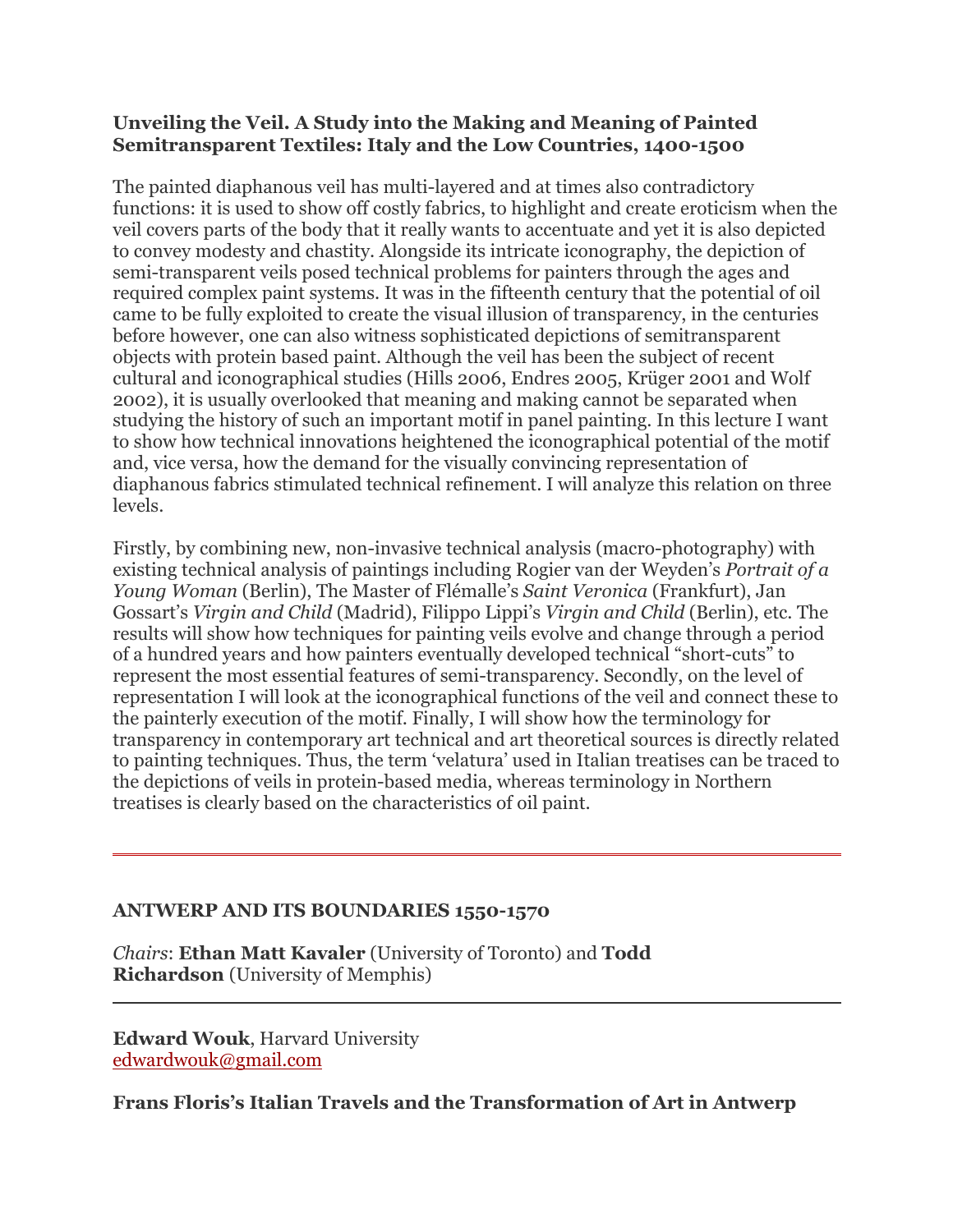In his 1567 *Descrittione di Tutti I Paesi Bassi …* Lodovico Guiccaridini praised Frans Floris as a master of "inventione & disegno." These two terms, which refer to the intellectual qualities of the painter, were frequently used in the Italian discourse on art but had never before been applied to the work of a Flemish Painter. This paper seeks to reexamine how – and why – Floris used the experience of his Italian travels (between 1541 and 1546) to effect a renewal of the visual arts in his native Antwerp in which erudition became central to the painter's profession.

By presenting unpublished drawings and archival material, my talk will not only specify what Floris saw and recorded in Italy, but also for the first time explore his direct contact with major Italian artists and their active studios that greatly influenced his subsequent style and his practice of *disegno* as both a practical apparatus and an act of intellectual expression. Floris's quest for the elements of good *inventio* in the visual culture of the Italian peninsula derives from his formation in the humanist milieu of the Liège *pictor doctus* Lambert Lombard, who not only guided Floris's itinerary in Italy but who also influenced his project to transform the status of the artist and the visual arts in the North based upon an Italian model. Through visual and textual evidence the paper will also address Floris's contact with a theory of art that, while current in Italy during the years of his travels, was at the time only appreciated by a small circle of northern humanists gathered around Lombard. Floris was not the first northerner to come into contact with Italian Cinquecento art theory, but he was singular in devising a means to give these ideas practical and lasting application in the formation of a formidable artistic enterprise in Antwerp.

The paper concludes with an analysis of Floris's complex professional portrait of 1562 (Paris, Musée du Louvre), an unusual allegory on the Trinity, but also a self-reflexive exegesis on Floris's earlier travels to the Peninsula and his role as mediator between Netherlandish and Italian culture that allowed for a rebirth of the conception and praxis of painting in the North.

**Koenraad Jonckheere**, University of Ghent koenraad.jonckheere@ugent.be

#### **Italianate Netherlandish Art or Netherlandish Italianate Art: Some Notes on the Paradox of Talent**

One of the most complex problems in Renaissance art is the international mobility of art and artists. Ever since Rogier van der Weyden made a pilgrimage to Rome in the middle of the fifteenth century, hundreds of northern artists traveled to the Italian peninsula. Painters and sculptors from all over Europe left their home countries, most of them for Italy. Vice versa, several Italian, French or German artists sojourned in the North, Dürer being the most famous example. Some stayed abroad for merely a month; others never returned. Some made fabulous careers; others disappeared into oblivion.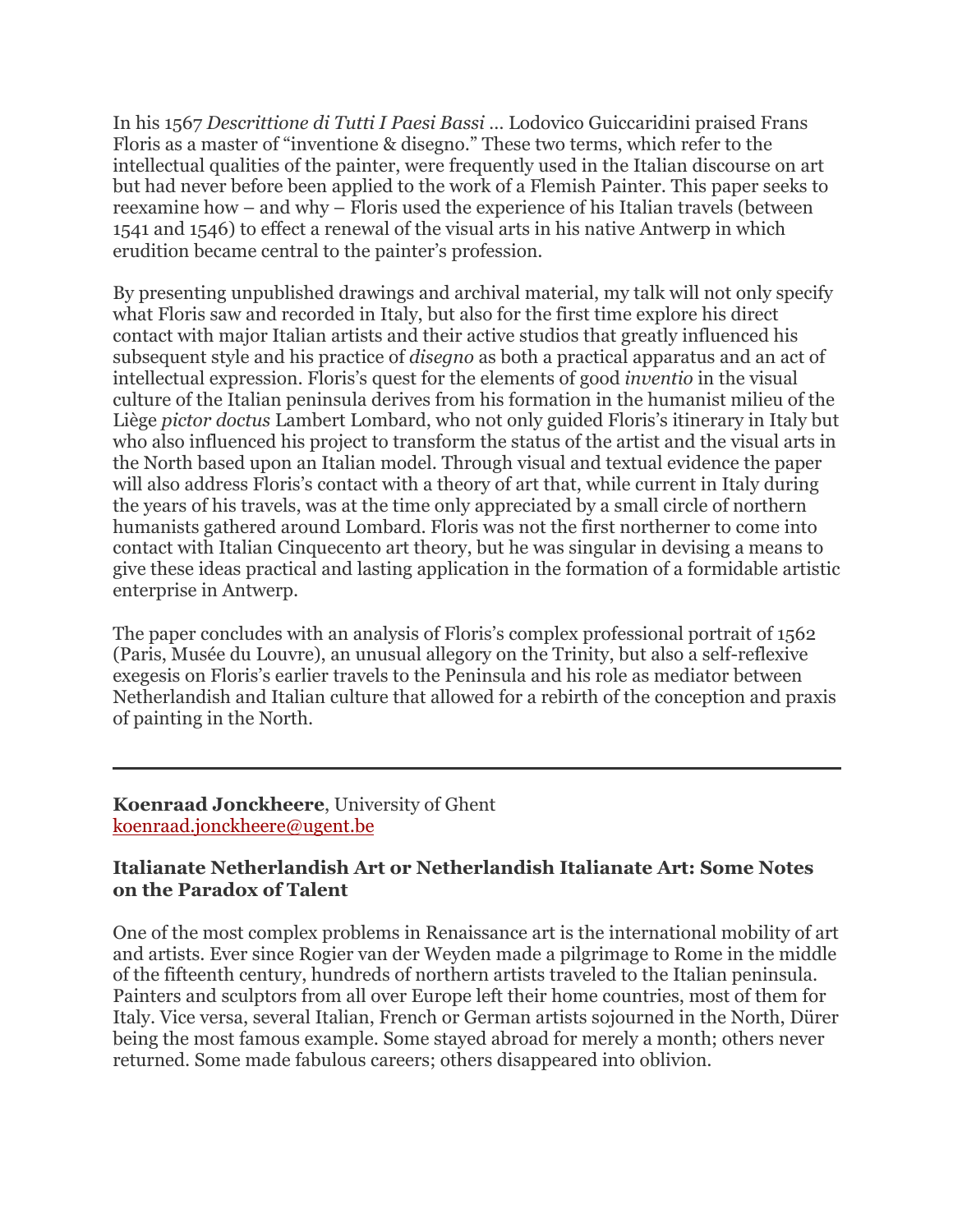In general Art History considers the most talented and influential Antwerp painters those who went to Italy: Gossaert, Coecke, Floris, Bruegel, De Vos, etc – think of how art historical overviews are always constructed. In most cases, these artistic tourists were indeed gifted. But how about the talented painters who did not leave Antwerp for Italy and did not study 'the ancients' or the Renaissance personally on the peninsula? In this lecture I will argue that some of the most talented painters were not incited to leave home because they were immediately successful (in economic terms). Would a young gifted painter have taken the risk of leaving for Italy if he received an important commission, for instance to paint a major altarpiece, the moment he became a free master?

**Stephanie Porras**, Courtauld Institute of Art scp2130@columbia.edu

### **Producing the Vernacular: Antwerp, Cultural Archaeology and the Figure of the Peasant**

For two days in 1520, extreme low tides exposed a ruined structure in the vicinity of Katwijk, a seaside village near Leiden. First described by Cornelius Aurelius, Abraham Ortelius would also depict the site, which he called the Arx Britannica, in his very first published map, executed between 1566-68 in Antwerp; this map would be incorporated in the 1581 and subsequent editions of Ludovico Guicciardini's *Descrittione di tutti i Paesi Bassi*. The antique ruins of Katwijk, far to the north of Antwerp, were described and promoted by mid-sixteenth-century humanists based in the city on the Schelde as representative of the Low Countries' unique historic cultural identity. The 1550s and 60s in Antwerp saw in explosion of printed histories and maps of the Low Countries, etymological research into place-names and Netherlandish dialects, as well as the publication of Dutch dictionaries and grammars. Thus, the concept of the 'vernacular' was produced by both centrifugal and centripetal forces concentrated upon Antwerp, the mercantile, intellectual and publishing centre of the Low Countries, but also a manifestly multi-cultural city, with an international outlook.

Simultaneous to this explosion of vernacular texts and histories, Antwerp's art market also saw a boom in the production of peasant scenes, depicting rural villagers at work and, more often, at play. In this paper, I will argue that the figure of the peasant in the work of artists like Pieter Bruegel the Elder, was linked to the representation of peasant custom in historical, chorographical and early ethnographic writing published in Antwerp. In both pictorial and textual representation, the peasant acted as a metaphoric vehicle, a type of living archaeological record and embodiment of local history. Crucially, Antwerp was the centre for the production of both vernacular peasant imagery and the numerous maps, dictionaries and histories of the Low Countries – many of which, like Ortelius's own map of Katwijk, explicitly referred to peasants and/or peasant custom. While the interest in collecting customs and costumes was part of a pan-European interest in the local, and the fascination with the antique history of Northern Europe was indebted to the resurgent popularity of Tacitus's *Germania*; Antwerp began to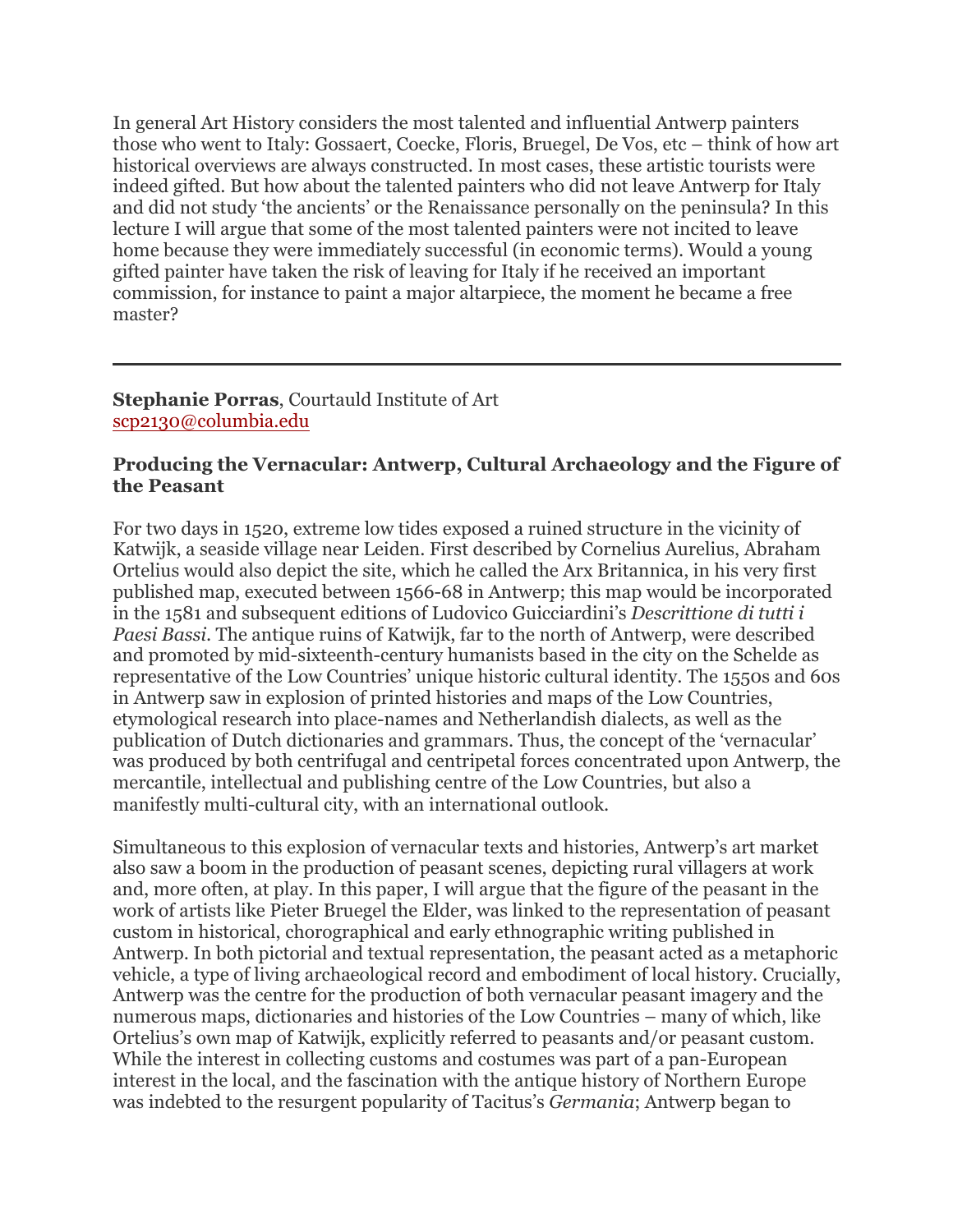produce a uniquely 'Netherlandish' vernacular history and cultural identity. Peasant imagery thus represented a particular strain of Antwerp's production of a vernacular culture – a product that proved so successful it would lead to the establishment of a Bruegelian peasant image industry in the years following the Dutch Revolt.

# **Bertram Kaschek**, Technische Universität Dresden bkaschek@gmx.de

## **Drinking with the Prodigal – Jan van Hemessen's Brothel Scenes and Italian Art Theory**

The Antwerp painter Jan van Hemessen was one of the most vigorous Romanists of his day. Although he never traveled to Italy, his paintings reveal an intimate knowledge of ancient and Italian sculpture and painting that he must have acquired through the drawings and prints of his colleagues. Despite his overall affirmative stance toward the Italian Renaissance, between 1536 and 1543, Van Hemessen painted three pictures which – on closer inspection – can be characterized as mocking Italian ideals of painting and composition. *The Prodigal Son Among the Whores* (Brussels) is the first grandscale painting of this subject in Netherlandish art, whereas the other two (Karlsruhe and Hartford) feature a male protagonist who can be identified as *Elckerlijk* or Everyman in a brothel (a theme that is closely linked to the theme of the Prodigal).

These images have usually been understood as warnings about the dangers of drinking and gambling (most forcefully in Konrad Renger's *Lockere Gesellsschaft*, 1970). Beyond the straightforward moral message, art historians have found Van Hemessen's paintings irritating, put off by the artist's apparent failure to integrate the figures into the pictorial space in a correct fashion, and they have diagnosed this lack of a proper sense for classical composition as "mannerism." Indeed, certain limbs are difficult to visually connect with a particular body while other bodies find themselves in (nearly) impossible postures.

In my paper, I will demonstrate that these 'defects' of Van Hemessen's paintings are not to be understood as evidence for the artist's "mannerist" incompetence but rather as a mindful choice to productively disturb the viewer's perception of the picture. To this end, Van Hemessen seems to have consciously contradicted several of Alberti's rules of composition while taking some of them all too seriously. Reindert Falkenburg has analyzed a similar phenomenon in the work of Pieter Aertsen, focusing on the aspect of artistic self-reflection in the mode of irony. To characterize Van Hemessen's work from such a purely artistic perspective  $-$  as aiming towards the autonomy of art  $-$  is highly insufficient. I want to argue instead that Van Hemessen's mocking of Albertian rules has fundamental epistemological and ethical implications. While Alberti's concept of the image is meant to offer distance and clarity to the viewer in order to allow him free, unimpeded judgment of the represented events (thus providing direct access to truth), Van Hemessen does everything to make such a clear reading impossible by deconstructing the physical integrity and spatial homogeneity of his compositions (and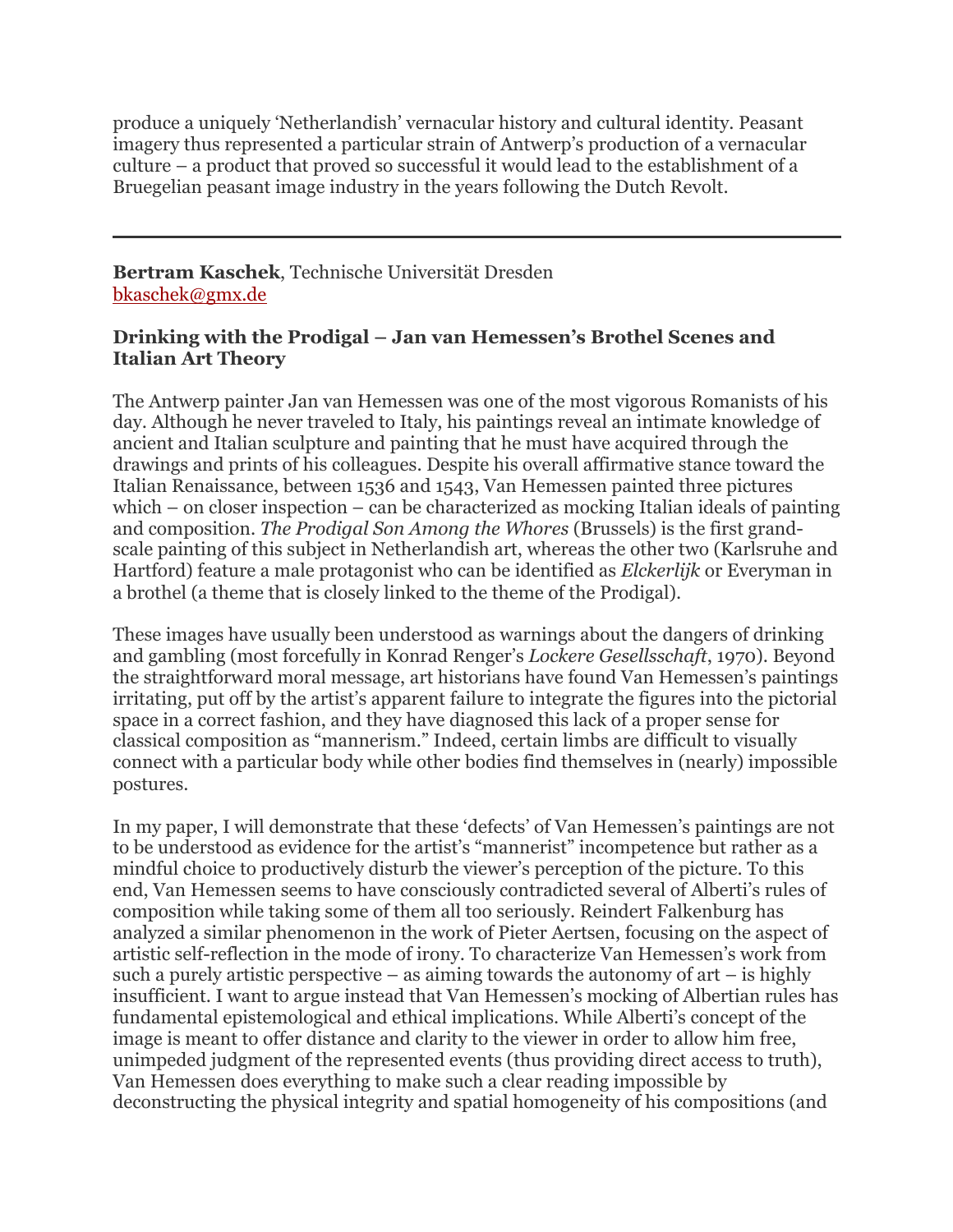thus refuses to offer any certainties). The Albertian image constitutes a free and selfdetermined individual (a humanistic "vir bonus"). Van Hemessen's paintings, in contrast, entrap the viewer in sinful situations – he is forced to join the prodigal at the brothel's table – in order to create a palpable awareness for the pitfalls of (sensual) perception.

Hence, as I will argue, Van Hemessen is much more than a second-rate follower of Italian art. Rather than just imitating a Renaissance idiom, he is making conscious use of Italianate "vocabulary" in order to make complex visual arguments. Consequently, the meta-pictorial dimension of Van Hemessen's paintings should not be understood as a merely self-reflexive art theoretical claim but as a refined medium for investigating Reformation topics like the debate on free will.

### **MUNICH AT THE CROSSROADS: FOREIGN ARTISTS IN COUNTER-REFORMATION BAVARIA**

*Chair*: **Susan Maxwell** (University of Wisconsin at Oshkosh)

**Anja Grebe**, Otto-Friedrich Universität Bamberg anja.grebe@uni-bamberg.de

# **The Impact of Dürer on the Art Scene in Munich around 1600**

Around 1600, the ducal palace in Munich was home not only to the *Antiquarium*, the *Kunstkammer,* with its collection of *artificialia* , *naturalia* and other curiosities, as well as the *Hofbibliothek*, it also housed an important collection of paintings, which Maximilian I partly transferred into his *Kammergalerie*. But the dukes of Bavaria did not only collect one of the largest Early Modern cabinets of art and curiosities of the 16th and 17th centuries, they also attracted and gathered some of the most renowned artists at their court. During the successive reigns of Wilhelm V, Albrecht V and Maximilian I, Munich became the focus of the international art world north of the Alps, replacing even its main competitor Prague after the death of the Habsburg emperor Rudolf II in 1612. The Wittelsbach court was not only a melting pot of artists from different countries, primarily from Germany, the Netherlands, Austria, and Italy, it also sat at the crossroads of styles and influences from different times, cultures and of diverse media, especially of painting and printing.

The paradigmatic figure was the Nuremberg painter Albrecht Dürer (1471-1528): The Bavarian dukes, and especially Maximilian I, managed to assemble one of the largest collections of works by the "German Apelles" after that of Rudolf II, which formed the starting point for what could be called a unique kind of "productive retrospective." Much more than in Prague, the German and Netherlandish artists in Munich used Dürer as an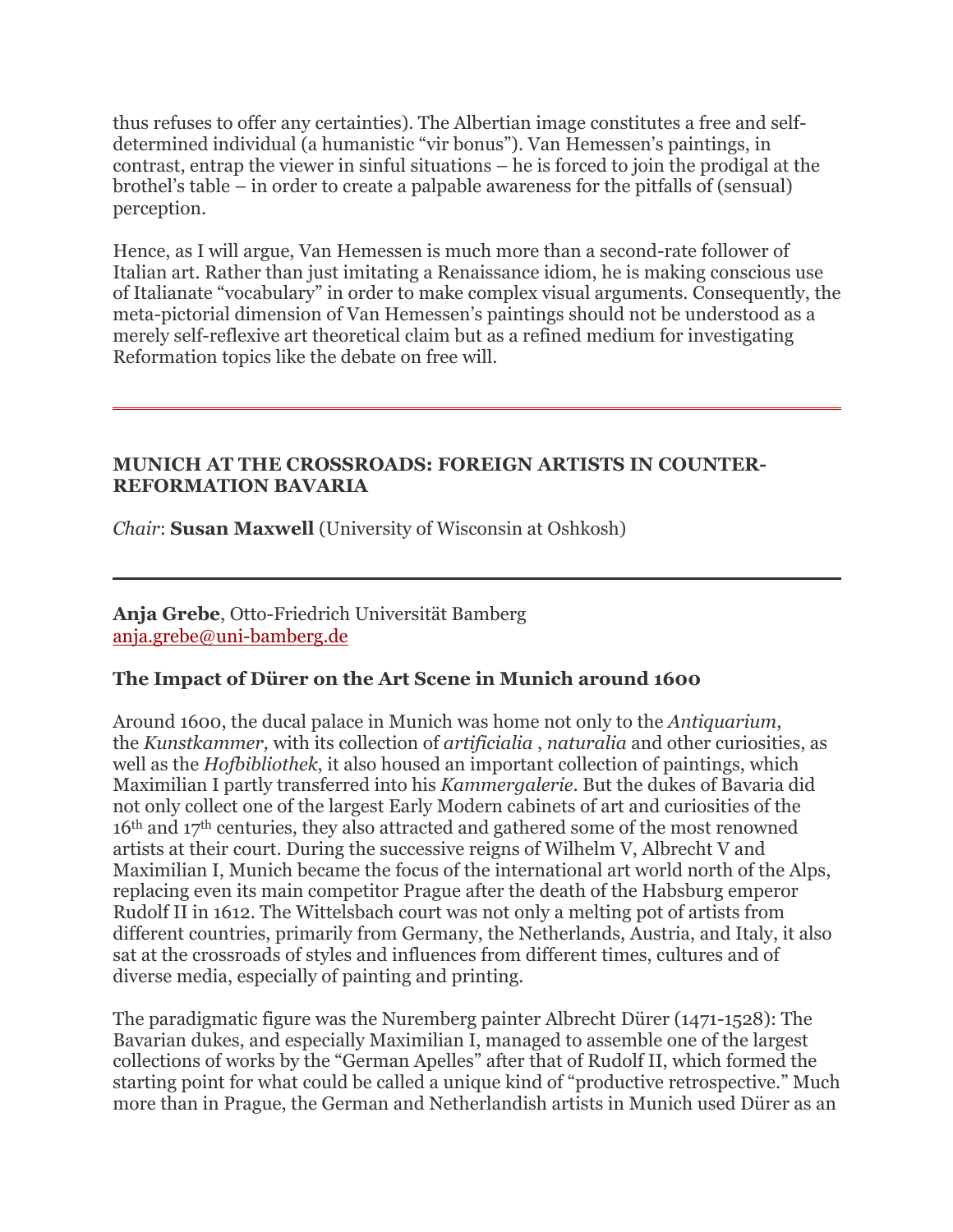inspiration for their own work, thus creating a particular "retrospective style," which united Düreresque and "altdeutsche" with modern Mannerist and Early Baroque features. In my paper, I would like to examine the multiple impact of the retrospective "Dürer-style" on the art patronage and production in Munich around 1600, including both artistic as well as political and representational issues, taking into consideration the development of connoisseurship, the art market with its experts, agents and networks, the multiplication of models and ideas via prints, and finally the genre of artistic pastiches and capriccios.

**Dorothy Limouze**, St. Lawrence University dlimouze@stlawu.edu

# **Hendrick Goltzius's Visit to Munich**

Goltzius's sojourn in Rome brought new directions to that artist's life and work, and by extension, to Dutch Mannerism. However, Munich, which Goltzius visited on both ends of his journey, was until recently treated as a brief stopping point, rather than as a destination of its own. While the engravings Goltzius made in connection with Munich (e.g., the *Meisterstiche*) are among his most significant and most thoroughly examined works, the possibility of deeper and more prolonged influences on Goltzius by individuals or artworks at the Bavarian Court begs further exploration.

After all, the Munich court artists encountered by Goltzius in 1590 were an elite and cosmopolitan group of Netherlanders, Germans and Italians, who had been trained by leading Italian mannerists. It could be argued that Friedrich Sustris and Pieter Candid, former assistants of Giorgio Vasari and members of the Florentine Accademia del Disegno, exposed Goltzius to tenets of academic art theory which found fertile ground among the Dutch Mannerists. In addition, meeting and lodging with Johan I Sadeler – at the time probably the most highly reputed Flemish engraver – was significant enough to appear in Van Mander's biography of Goltzius and in a letter of Dominicus Lampsonius (recently elucidated by Thea Vignau). The exchange had broader implications for both engravers: for example, not only for the themes and possible intentions behind Goltzius's series of *The Life of the Virgin* and *The Nine Muses*, but, as I've argued elsewhere, in his increasing tendency in the 1590s to develop prints and drawings for the high-end market of court patronage. It also led Johan, as well as his brother, Raphael I Sadeler, and their protégé, Aegidius Sadeler, to explore new directions in their careers and works.

In analyzing texts and images connected with Goltzius's visit, this paper addresses the question of reciprocal influences between Goltzius and certain artists at the court of Duke Wilhelm V. In line with the central theme of this panel, it evaluates Munich's position among artistic centers around 1590, and calls for an understanding of Northern European artistic developments as products of complex international exchanges extending beyond the binary paradigm of the Netherlands and Italy.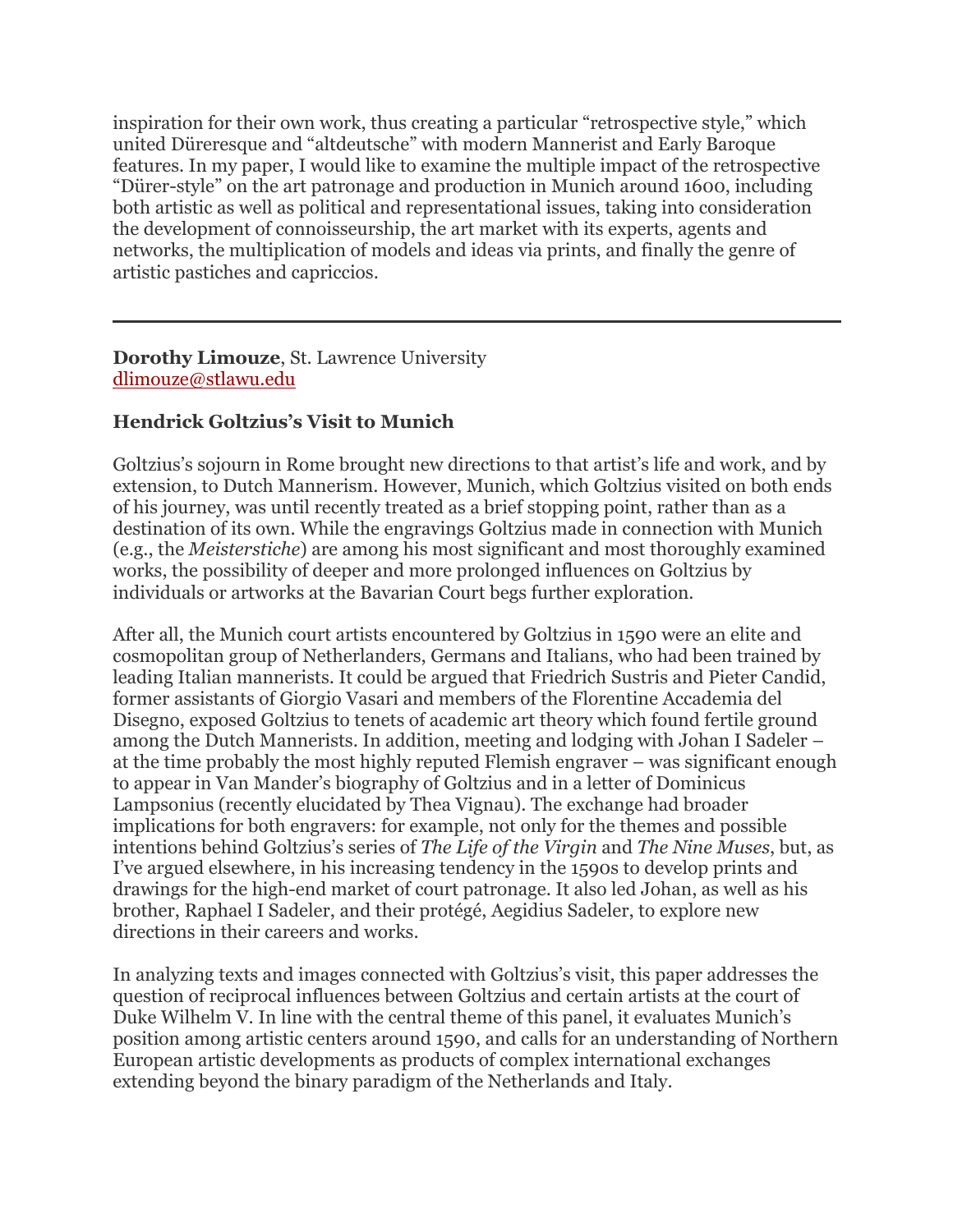**Jeffrey Chipps Smith**, University of Texas at Austin chipps@mail.utexas.edu

# **To 'Inflame a Love of Virtue': Christoph Schwarz's** *Mary Altarpiece* **for the Jesuit College in Munich**

In 1580 Wilhelm V, duke of Bavaria (r. 1579-97, d. 1626), commissioned Christoph Schwarz to paint an altarpiece for the aula or great hall of the Jesuit college in Munich. The resulting *Mary Altarpiece*, completed a year later, proved to be the opening artistic salvo in Wilhelm's intense campaign to transform his capital into a bulwark of the Catholic Reformation. Schwarz's painting, today in the Germanisches Nationalmuseum in Nuremberg, is little known as it was intended for the college rather than for the Jesuits' sumptuous church of St. Michael's, which the duke constructed between c. 1583 and 1597. I wish to examine the *Mary Altarpiece* within the context of its original setting in the multi-purpose aula, the most spacious hall (44 x 21 m.) in the college before it was demolished in 1592 to permit a larger choir for St. Michael's. Contemporary accounts provide clues to the altarpiece's function, reception, and primary audiences. The latter included the Jesuits, their students, and the members of Marian sodality who met in this room. If this was a test, Schwarz passed since Duke Wilhelm hired him to create the high altar of St. Michael's, among other works. Schwarz received related commissions to paint for the Jesuits in Augsburg.

**Dorothea Diemer**, Universität Augsburg dorothea.diemer@googlemail.com

# **Italian Artists at the Munich Court**

The leading artists of Duke Wilhelm V of Bavara, Friedrich Sustris, Hubert Gerhard and Peter Candid, were presented a few years ago at a Munich exhibition as "Netherlandish artists at the Munich court." Concerning Gerhard, one may argue that his sculptural style was part Netherlandish and he himself a follower of Giambologna; his bronze casting expertise was in any case Florentine. Sustris, on the other hand, was born and trained in Italy. Wilhelm V was no collector and perhaps no connoisseur in the sense of having developed a personal taste for painting or sculpture. He did not ask Gerhard to create small bronzes for his *Kunstkammer* nor did he look for Italian small bronzes as did Emperor Rudolf II. He did not buy modern paintings from Venice or Florence or antiquities in Italy. To our knowledge, he did not build up a personal picture gallery like the *Kammergalerie* his son would later create. Nevertheless, Munich became an important destination for artists from Italy who were hoping to find patronage at the Bavarian court. We can observe at the Munich court how an artistic boom inspired the lesser nobility and intellectuals to imitate the duke (Schwarzenberg, Meermann). All this attracted artists from elsewere: Hans von Aachen, the Sadeler family, Paul van Vianen, and Hendrick Goltzius. The importance of Italian artists, and especially of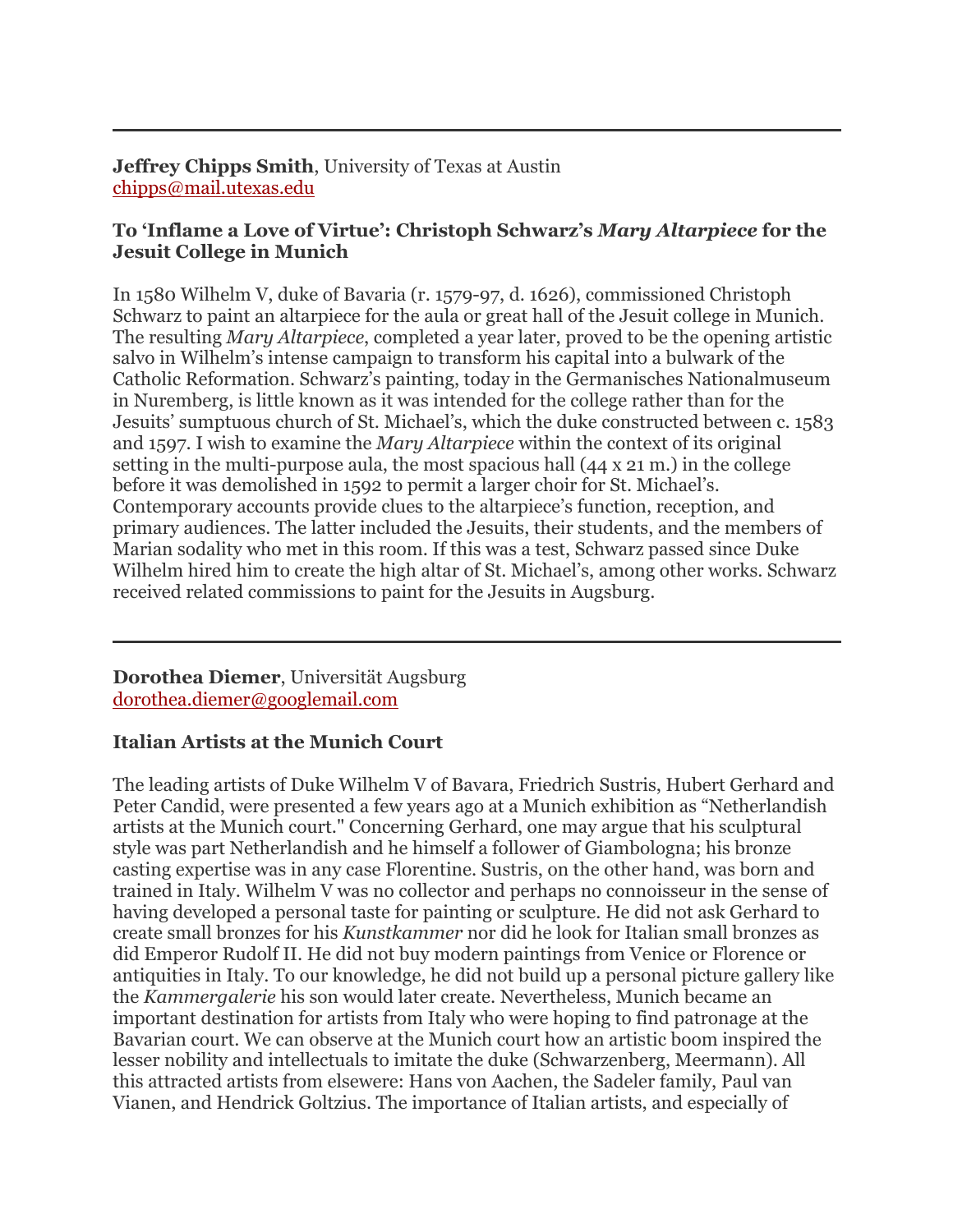artists trained in Italy, in creating a court style under Wilhelm V is therefore of great importance in the development of a late Renaissance style.

#### **SOCIAL NETWORK ANALYSIS OF ART MARKETS AND ART WORLDS IN THE LOW COUNTRIES**

*Chairs*: **Marten Jan Bok** (Universiteit van Amsterdam) and **Harm Nijboer** (Universiteit van Amsterdam)

**Elizabeth Nogrady,** New York University elizabeth.nogrady@nyu.edu

### **Social Ties, Professional Benefits: Abraham Bloemaert (1566-1651) and Artistic Collaboration in Utrecht**

Using as a case study friendship albums – blank books in which the owner collects entries, such as signatures, texts, or images, from friends and acquaintances – this paper will employ elements of Social Network Analysis to identify personal and professional ties connecting Utrecht artist Abraham Bloemaert (1566-1651) and his circle. The discussion will argue that artists of Bloemaert's generation and that of his students worked diligently to create a unified network, or at least the appearance thereof, through artistic collaboration present in the albums and later in larger shared projects. Such social bonds and a willingness to work together benefited the city's artistic community as a whole, bringing strength and stability to the profession as Utrecht buckled under the strain of the Dutch revolt against Spain.

The method used here begins with a work of art, in this case friendship albums, and proceeds to trace systematically the links connecting the artists and patrons involved. Of the two albums examined here, the first belonged to lawyer and historian Arnout van Buchell (1565-1641) and contains late sixteenth-century contributions from Utrecht artists, including a drawing of a putto by Bloemaert. A construction of the network of figures involved, which includes identifying their individual political and religious views as well as relations that exist among them, reveals that they put aside fundamental ideological differences during a period of intense civic discord to work together on the album. Not coincidentally, professional unity was crucial for Utrecht artists at this time, for in 1611 they asserted their allegiance through the formation of an independent guild. The second album, compiled from 1613-20 by Wijbrand de Geest, a Bloemaert student, holds works by members of the Bloemaert studio. A drawing by Quintijnus de Waerdt demonstrates that expressions of camaraderie among artists extended to the following generation: accompanying his drawing of an ox, symbol of the St. Luke Guild, is a poem that describes Utrecht artists feasting together to "strengthen love." Joint efforts and expressions of solidarity such as the albums reinforced social bonds as they united the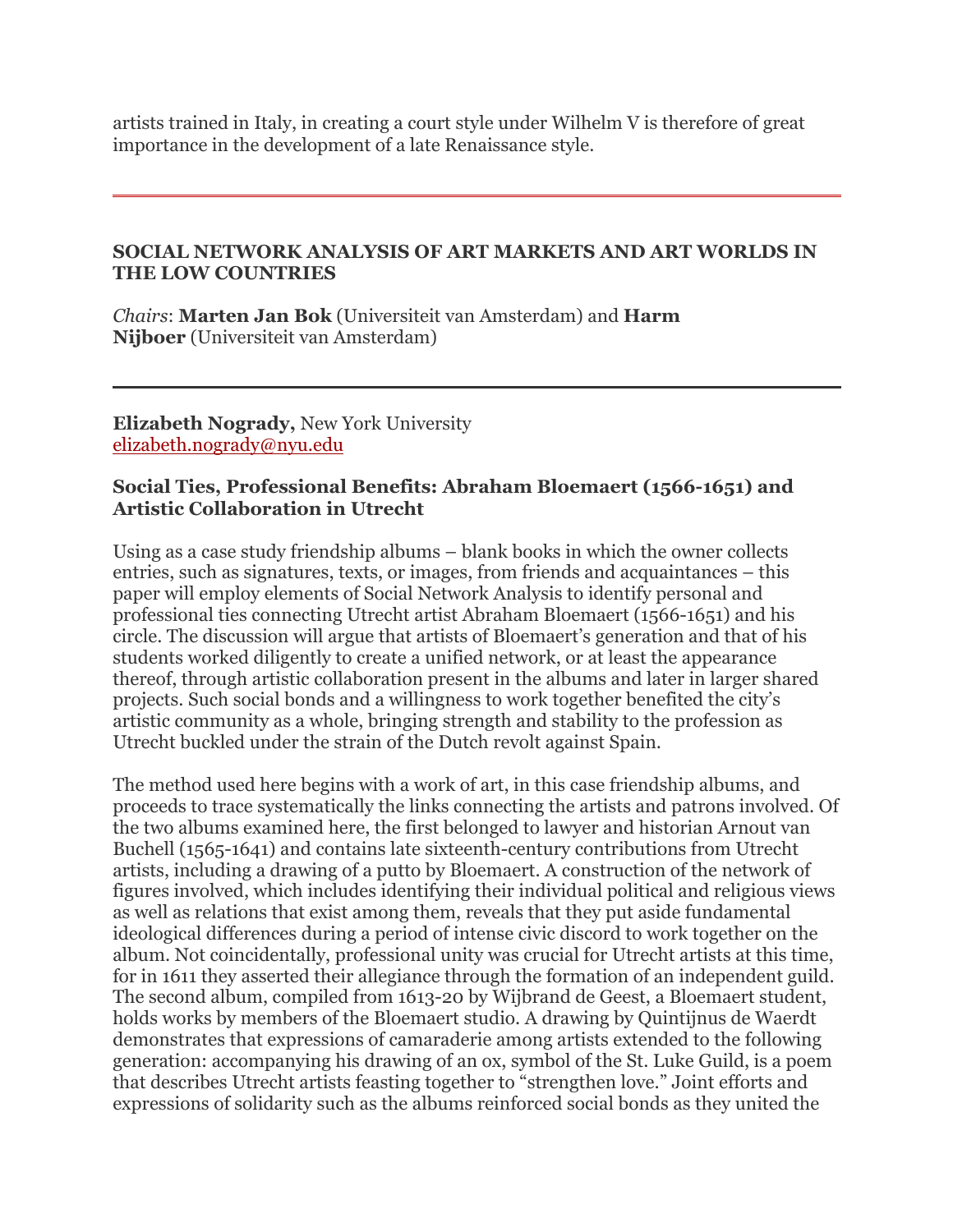local artistic community seeking to assert its professional identity in a divisive period in Utrecht's history.

Moving beyond the albums, the conclusion will show that the willingness of Utrecht artists to work together and keep their network strong took many different forms. They held their community together during times of trouble through the creation of artists' organizations, a drawing school, and diverse collaborative artistic projects that successfully attracted civic, religious, and court commissions at the highest level of contemporary European patronage.

**Frauke Laarmann**, Universiteit van Amsterdam F.K.Laarmann@freeler.nl

# **History Painting with Biblical Subjects and Their Owners**

As part of the research project "Economic and Artistic Competition in the Amsterdam Art Market, c. 1630-1690, History Painting in Rembrandt's Time," set up at the University of Amsterdam, I am studying "Religious History Painting in Amsterdam, c. 1635-1690: The Choice of the Public." Thus I approach the idea of the social network not from the side of the artists/producers and their strategies for marketing their products but from the other side. The success of product innovation by artists depends on the acceptance by the consumers. Especially for history paintings with biblical subjects it is of particular interest, why they are valued: primarily for the (possibly religious) meaning of the image, for the cultural prestige that is associated with a particular artist or other reason?

Until now art historians mostly assumed that the choice of biblical subjects is related to the denomination of the owners and thus have a specific religious function. Attempts to link certain images clearly to a particular denomination have not provided satisfactory results. So in the first place I will neglect this supposition. More obvious is the assumption of different profiles of social networks that are characterized by the combination of different choices for objects, socio-economic backgrounds and cultural and social capital. A good example for possible results of this kind of analysis is provided by Bourdieu's study of the different lifestyles within the French social elite in the 60s: *La distinction. Critique social du jugement*. Another methodological model is given by Hugo Liu's social network analysis of the profiles in the social network-site MySpace: "Social Network Profiles as Taste Performances" (*Journal of Computer-Mediated Communication* 13 (2008) 252-275). As starting point for my research I use John Michael Montias's database with Amsterdam inventories because it provides the most comprehensive material for analysis of the social upper class. Each inventory reads like a 'taste statement' of the former owners, who express their status, prestige and identification with a social group by the combination of various items ("interest tokens'). As a result I can ask questions about what different group profiles from the Amsterdam inventories emerge and what characterizes them. The biblical subjects will have my special attention. During this presentation I will present the first results of my analysis.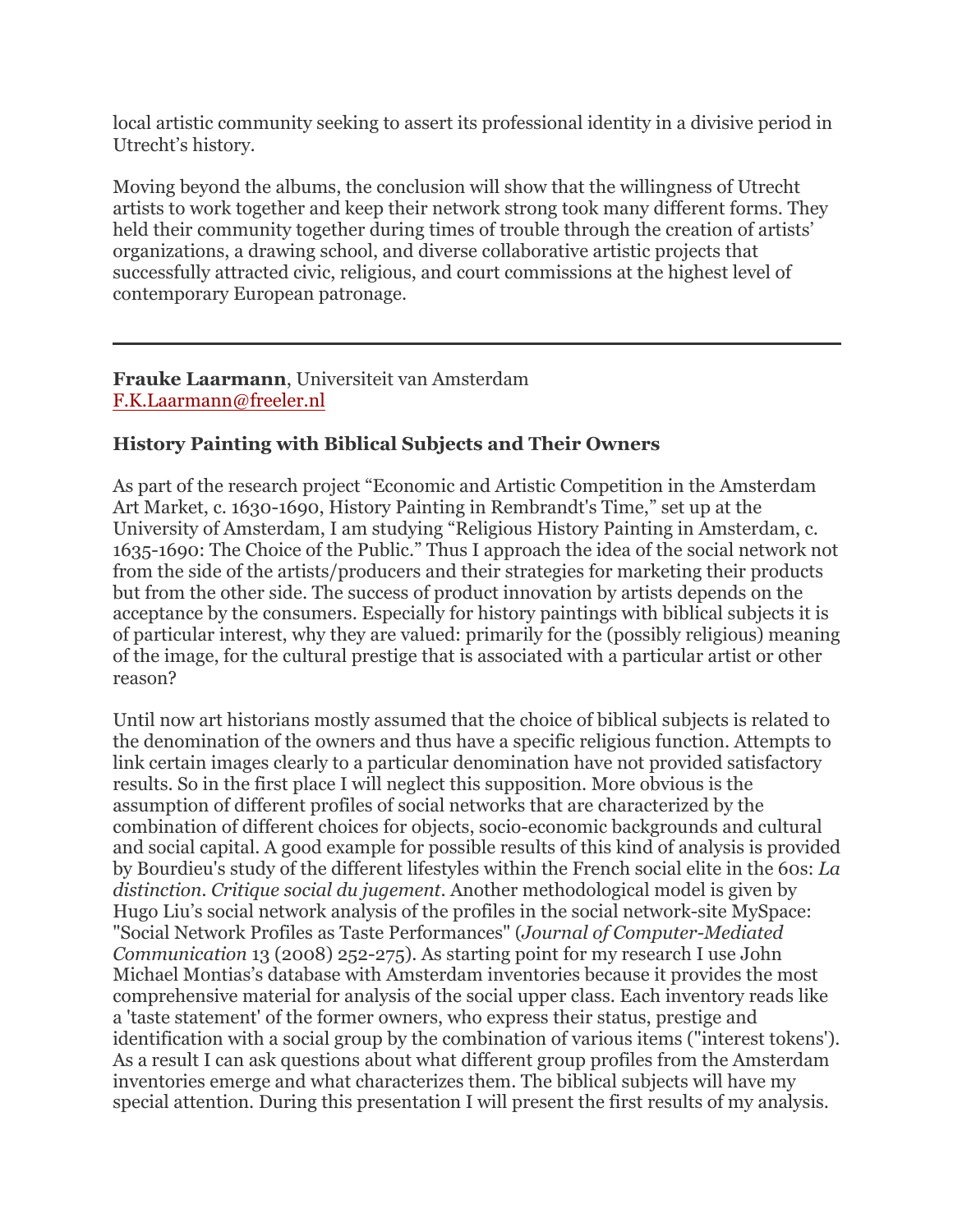**Jessica Buskirk**, Technische Universität Dresden, and **Frederik Buylaert**, Universiteit Gent jessicabuskirk@yahoo.com Frederik.Buylaert@UGent.be

### **Mapping Demand: Art Consumption of Nobles and Would-Be Nobles in Fifteenth-Century Flanders**

This contribution will discuss the use of Social Network Analysis to map the demand side for art production in the late medieval Low Countries. The main issue concerns the social status of the patrons of well-known painters active in the Burgundian Low Countries. Established historiography has had a strong tendency to distinguish between patterns of conspicuous consumption of 'nobles' and 'burghers.' However, this perspective does little justice to the social reality of nobility in late medieval society, since the social composition of the nobility was in a constant state of flux. Every decade, a considerable number of established noble families disappeared due to impoverishment, emigration or a lack of male heirs. Yet in the long run, the nobility did not die out because its ranks were constantly replenished by distinguished burghers, for whom obtaining a noble status was the highest social distinction imaginable. This process of perpetually renewing the nobility is important for understanding late medieval art production, because many important art patrons occupied a grey area between noble and burgher status. This lecture would focus on two case studies involving families that succeeded in joining the ranks of the Flemish nobility in the later Middle Ages, namely the Bruges Van Nieuwenhove family (best-known for Maarten van Nieuwenhove, patron of a Memling diptych) and the families Vijd and Borluut from Ghent (the donors of the Van Eyck *Adoration of the Mystic Lamb*).

For various reasons, Social Network Analysis provides a fruitful approach to questions concerning the social status of the patrons of Flemish painters. This methodology is often applied in a heuristic sense; the economic, social and political activities of donors are frequently studied and subsequently used to guess the social status of those art patrons. However, this contribution would pursue a more analytical application of Social Network Analysis, using the recent reconstruction of the Flemish nobility between 1350 and 1500 to create an in-depth analysis of the degree of social endogamy of the chosen case-studies. For ambitious burghers, marriages with members of established noble families were crucial to shore up their own claims to nobility. As such, the fifteenth-century ennoblement of the Borluut and Van Nieuwenhove families was closely tied to a shift in their marriage patterns, in which they showed a growing preference for noble spouses over their traditional marriage partners from the urban elites. This shift was connected to a broader process, in which the established nobility of Flanders – traditionally a landholding aristocracy - became increasingly active in urban society. In 1350-1375, approximately 12% of the nobility participated in the government of a city, which increased to at least 44% in 1476-1500. As a consequence, the social composition of the Flemish urban elite became far more heterogeneous in the later Middle Ages, as the urbanized nobility established social ties with the civic elite of cities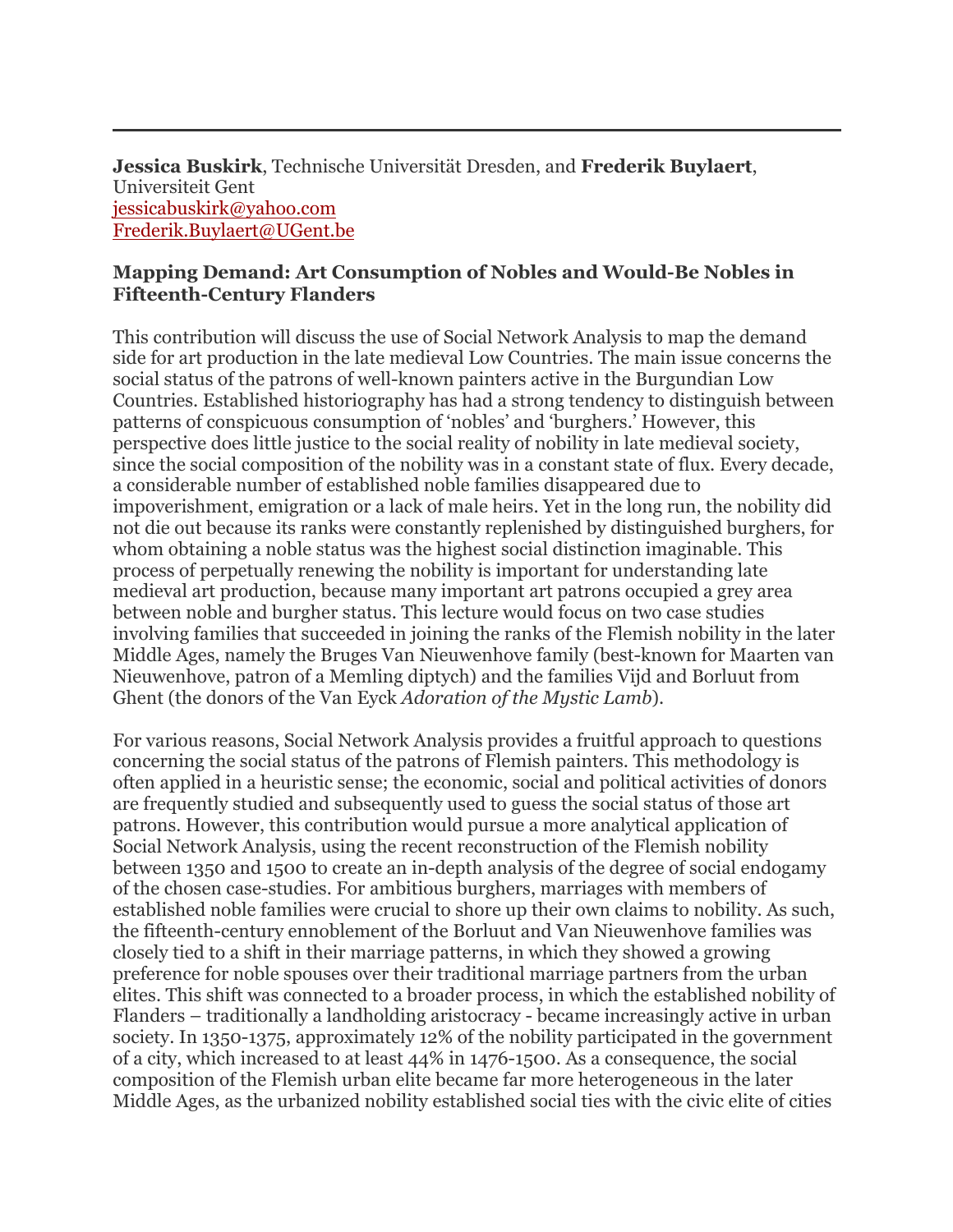such as Ghent and Bruges. In short, many artists produced their paintings for a social milieu which was increasingly shaped by processes of social mobility.

The marriage patterns described above were the central strategy in a larger campaign of social performance deployed by ambitious burgher families. Our paper will explore how paintings, although they were almost always religious in function, played a role in social mobility. The exterior wings of the *Ghent Altarpiece* portray Jodocus Vijd and his wife Elisabeth Borluut in poses of ideal piety. These likenesses would have been displayed to anyone who visited the Vijd chapel, and the large size and aesthetic ambition of the altarpiece guaranteed that visitors would be legion. The commission of the altarpiece made the donors' affluence and model devotion (as marked in the donor portraits) more visible in the community in which they lived. In contrast, the *Diptych of Maarten van Nieuwenhove* is a relatively small ensemble that remained in the possession of the Van Nieuwenhove family until the seventeenth century, out of the public eye. Nevertheless, the sophistication of the diptych's imagery and the fineness of its execution indicate that it was intended to raise the profile of its sitter in a manner comparable to the *Ghent Altarpiece*, albeit in a much more selective and limited fashion. Although both paintings undoubtedly operated in the social realm, we will argue against the prevailing idea that the social ambition manifested by the paintings somehow conflicts with their religious function. Instead, we will interpret the donor portraits' twofold iconography of worldly and spiritual achievement as constituting idealized likenesses of people on their way up. For members of the Van Nieuwenhove, Vijdt, and Borluut families, and the fluid society in which they lived, the attainment of religious perfection, like that of social success, was a question of strategic effort and striking the right pose.

**Michael Zell**, Boston University mzell@bu.edu

# **Rembrandt's Gifts: A Case Study of Actor Network Theory**

Social Network Analysis is doubtless a productive tool for tracking and elucidating networks of social relations involved in the production, distribution, and reception of art. Moreover the close interaction between artistic production and the market economy of early capitalist Holland presents an ideal subject for Social Network Analysis. Yet this theoretical model's exclusive emphasis on the social interdependencies that tie together individuals or organizations runs the risk of depreciating or suppressing altogether the dynamic role that material objects can play in the creation and maintenance of social networks. If artworks are conceived as passive, inert responses to underlying economic and social forces, including those rather loosely defined as the early modern art market, they are denied the possibility of shaping, not merely reflecting economic and social relations. Actor Network Theory, however, offers an alternative and I think promising model for investigating the social characteristics of art worlds while giving appropriate primacy to the artwork as the central object of study. Known by the acronym ANT, this theoretical approach highlights the agency of things or material objects in the constitution of networks of social interaction. ANT thus allows us to imagine and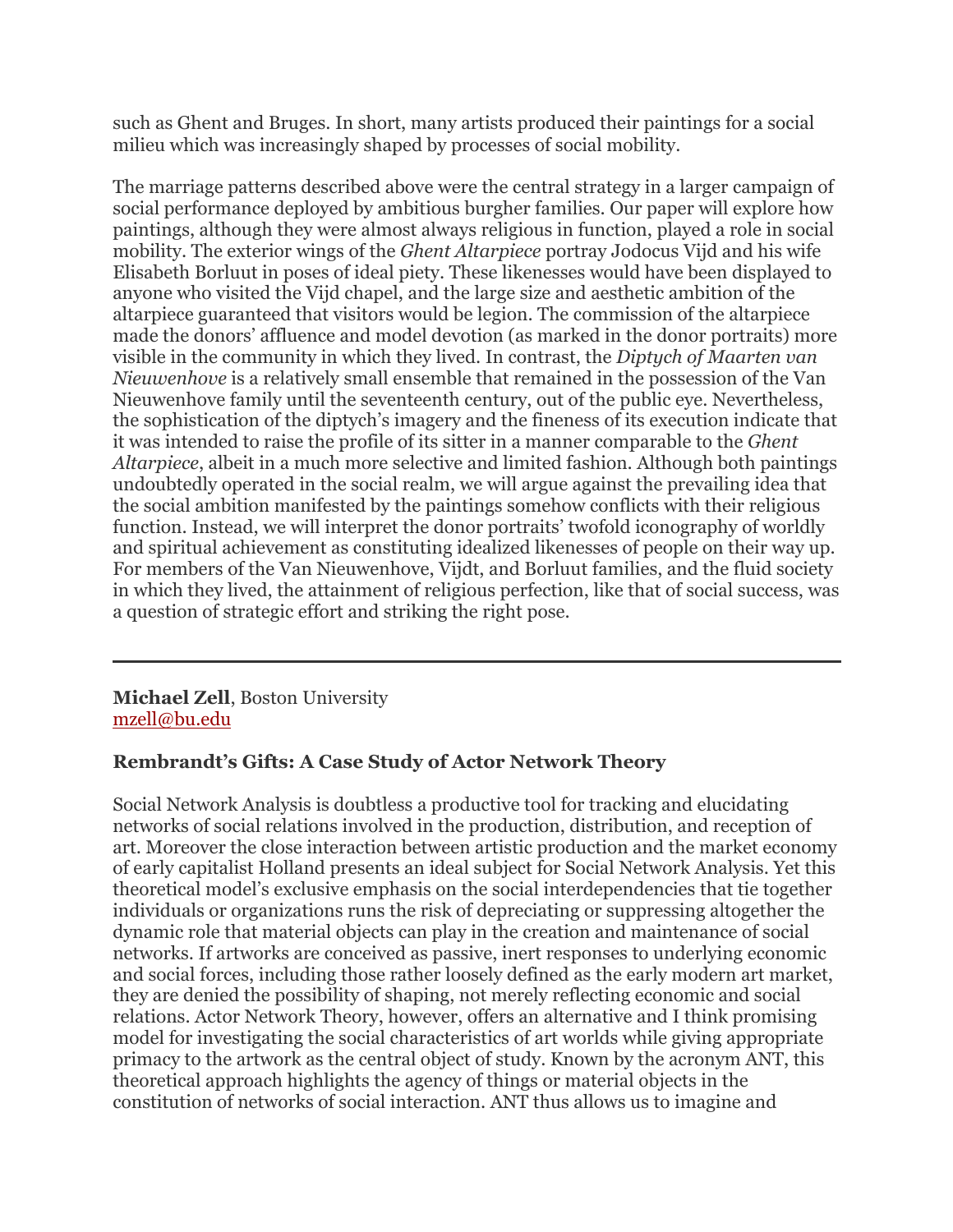explore the possibility of artworks – especially ambitious, complicated artworks – as active participants or 'actants' in their social fields. Seen from this perspective, social networks serve not as backgrounds or contexts that help explain certain characteristics of art, but rather as foregrounds comprised of sets of social relations or assemblies woven together and mediated by the art objects around which they coalesce. Embracing artworks as types of agents permits us to rethink the means by which we track interdependencies between all 'actors' involved in a given art world and reaffirms art's inseparability from the society for which it was produced.

I propose to apply concepts and techniques from Bruno Latour's recent publications on Actor Network Theory, Alfred Gell's important study *Art and Agency*, and the Maussian paradigm of the gift to explore a discrete phenomenon at the nexus of art and society in seventeenth-century Holland: Rembrandt's presentation of artworks in the form of gifts and his creation of works designed to operate as gifts among networks of favored patrons, collectors, and familiars. Mapping the arc of Rembrandt's gift exchanges not only elucidates the social interdependencies and reciprocal obligations he initiated and sustained with patrons, clients, and intimates, but also sheds light on the 'transactional lives' of his artworks and their capacity to focus distinct fields of social relations. I begin by studying Rembrandt's gift giving of the 1630s and 1640s, when he courted powerful patrons in The Hague and Amsterdam, in the context of the rituals of courtly gift behavior. I then explore the interrelationship between Rembrandt's gift giving and his artistic practice from the later 1640s through the1660s, when his audience was largely comprised of art-lovers, gentlemen-dealers, and poets of the well-to-do burger class with whom he maintained close relations. Rembrandt's later art, I argue, was in large part animated by the particular, intimate forms of address involved in gift exchange. The more intimate and regular exchanges characteristic of Rembrandt's personal patronage relationships are both reflected and materially constituted in the distinctive artworks he circulated within these circles. As gifts, these works exerted an exceptional agency within Rembrandt's milieu and participated actively in new forms of elite sociability emerging in the Dutch Republic in the mid-seventeenth century.

Friday, May 28, 2010

### **COLLECTING AND DISPLAYING DUTCH AND FLEMISH ART IN GERMAN PRINCELY RESIDENCES**

Chair: Gero Seelig (Staatliches Museum Schwerin, Schwerin)

**Gerlinde Gruber**, Kunsthistorisches Museum, Vienna gerlinde.gruber@khm.at

### **Collecting and Displaying Dutch and Flemish Art in the Imperial Collections of Leopold I:** *Kunstkammer***, Treasury, and Picture Gallery**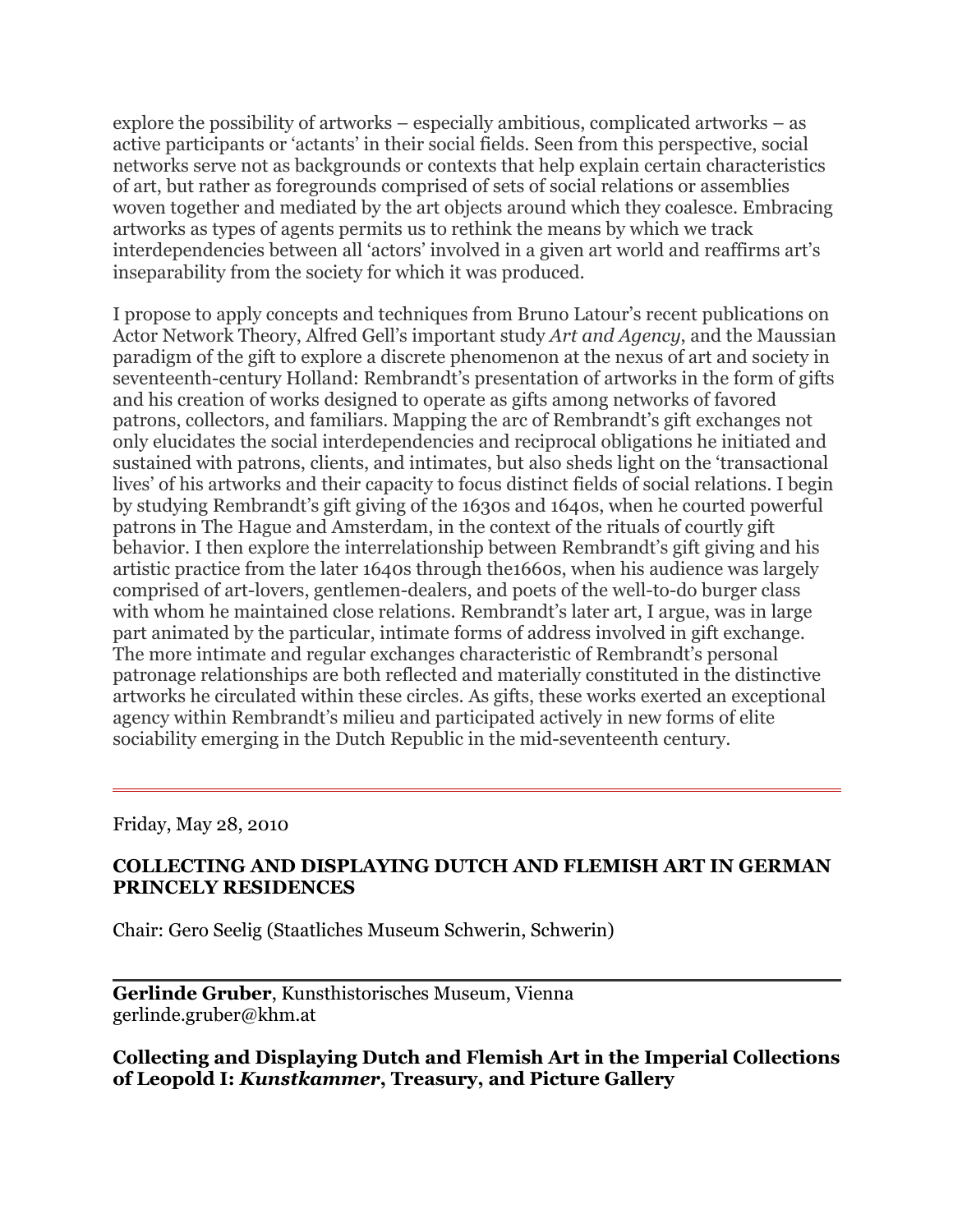The paper addresses the distribution and presentation of the Imperial collections of Leopold I, whereby Dutch art or attributions to Dutch artists will be given particular attention.

Under Leopold I, the Habsburg art collections were located in several places: in Vienna, various areas in the palace and the Stallburg were accessible. The groupings included the treasury, in which paintings were also exhibited, and the collection of Archduke Leopold Wilhelm, largely regarded as a Kunstkammer, which he had bequeathed to his nephew Leopold I in 1664. Ambras castle in Tyrol housed the collection of Archduke Ferdinand, purchased by Rudolf II in 1605, from which individual artworks were brought to Vienna during this period. A significant picture gallery was also to be found in Prague castle. The arrangement and display of objects will be presented based on descriptions and inventories. Likewise of interest is how the works were received by visitors.

Which paintings were shown in Vienna, and which in Prague? Which paintings were presented in the treasury, and were they placed in relation to the decorative arts and treasury objects exhibited nearby? What was brought from Ambras to Vienna? How are the installations prior to the new organization of the art collections under Karl VI, who centralized these in Vienna and thus clearly performed certain valuations, to be assessed? – a number of the paintings kept until then in Vienna were sent to Prague.

With regard to collections history, the transformation from the all-inclusive *Kunst- und Wunderkammer* to the development of specific collection emphases and their presentation is to be investigated.

**Virginie Spenlé**, Kunstkammer Georg Laue, Munich kunstkammer@kunstkammer.com

### **Dutch Brazil in the Princely** *Kunst- und Wunderkammer***: Civilization and Culture on a Carved Coconut Cup**

On the basis of a coconut cup executed in mid 17th-century Dutch Brazil, my paper will focus on the significance of artefacts from the New World in the North European princely *Kunst- und Wunderkammer*. The cup, which is adorned with carved representations of South American natives, belongs to a group of ethnographic and art objects brought back to Europe after Johan Maurits van Nassau's expedition to Brazil. Through his collecting activity and gifts to Protestant rulers such as the King of Denmark or the Elector of Brandenburg, Johan Maurits greatly contributed to establishing the image of the Dutch State as civilizing power in the context of the 17thcentury princely collection. The coconut cup gives several clues about the message conveyed by Dutch-Brazilian collection items. While the artefacts displayed in the princely Kunstkammer, as for example the turned ivories, often represent the ruler's ability as craftsman and on a symbolic level as leader who is able to "shape" society, the coconut cup and the similar pieces once kept in the Kunstkammer in Dresden and in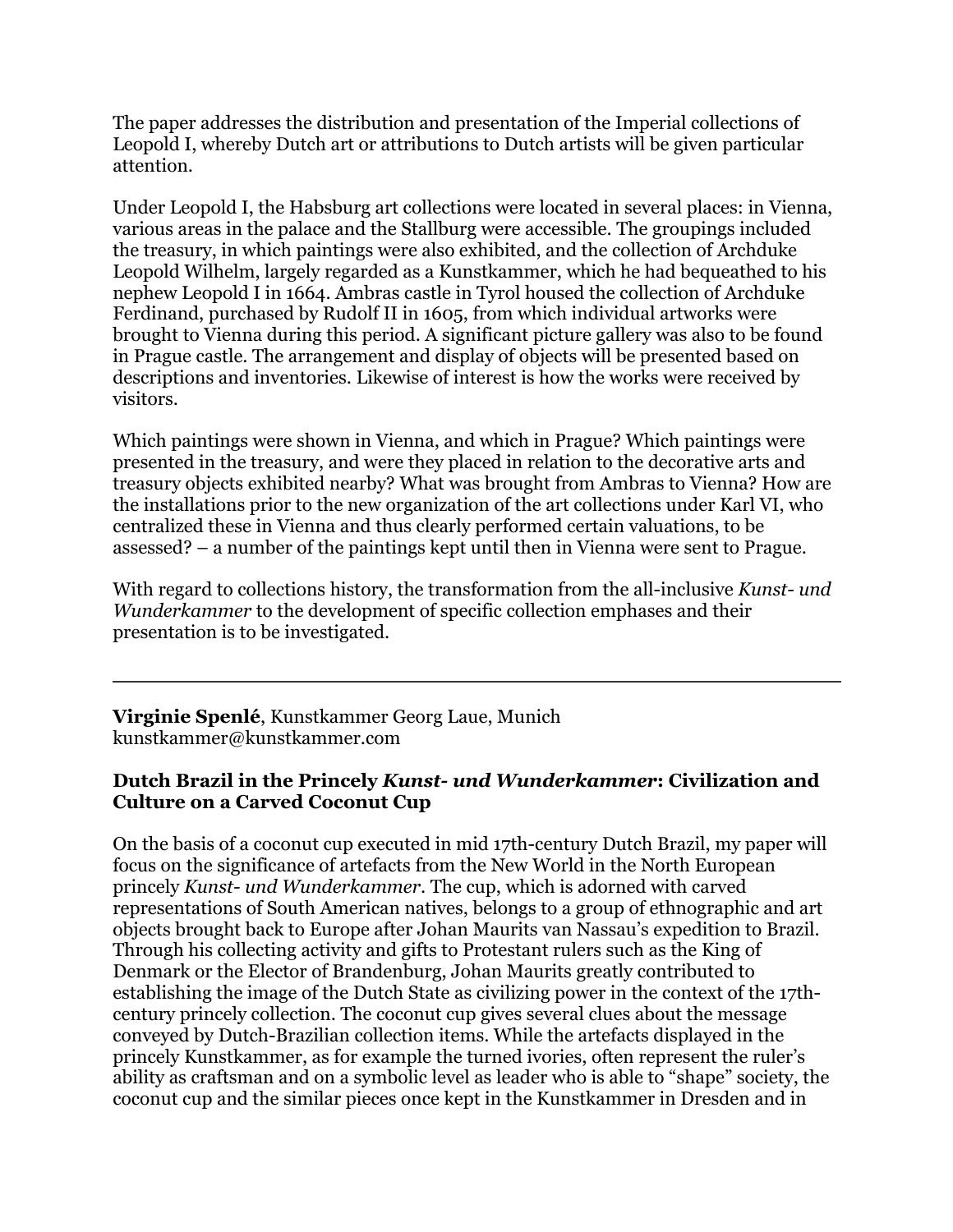Copenhagen convey a political as well as a religious and specifically protestant message that I propose to examine closely.

**Esther Meier**, Technische Universität, Dortmund esther.meier@uni-dortmund.de

# **From Church to Collection: Flemish Altarpieces in the Gallery of Johann Wilhelm von der Pfalz**

Rarely has a work undergone such radical change in the course of being received into a collection as the altarpiece, moving from the functional context of a sacred space to rooms whose characteristics consist of museum-like presentation. The general view of regarding altarpieces in galleries as decontextualized ignores the fact that the works' new contexts are not annihilated but rather newly constituted in these new locations. The sacred image does not lose meaning but acquires its own voice in the chorus of collected works that expresses its new relevance. Taking these deliberations as starting point, it is the intention of this paper to investigate the Flemish altarpieces in the collection of Kurfürst Johann Wilhelm von der Pfalz in Düsseldorf. Three questions present themselves as most relevant:

1. Process of acquisition: The negotiations concerning Rubens's altarpieces from the Jesuit church in Neuburg (commissioned by Johann Wilhelm's grandfather, Wolfgang Wilhelm) are well known. Only the intervention of the highest ecclesiastical dignitaries decided the outcome of the tenacious struggle for the desired works in favor of Johann Wilhelm. The acquisition process of other altarpieces, for example those by Caspar de Crayer, remains to be investigated.

2. Reasons for acquisitions: In most cases, the process of acquisition discloses the reasons for acquiring a particular work. It has been shown that the transfer of Italian sacred works (or sacred works in Italy) into private collections frequently was the result of their having been rejected by church authorities (Rubens, Caravaggio) or their artistic character (Raphael). In the former instance, the works entered the private collections before their erection in their respective churches, in the latter, decades after the work's function in the church. Other motives may have been the desire to complete the collection (style, artist, genre) or the piousness of the collector.

3. Presentation in the collection: It generally has been assumed that the owner of altarpieces wanted to contribute to the re-catholization efforts (Korthals Altes 2003; Baumgärtel 2006). As far as concerns the Düsseldorf collection, this needs to be examined at hand of collection catalogues, the hanging of the paintings and the commentaries of visitors. Without a doubt, situating altarpieces within the context of a gallery opened new semantic connections. However, in regard to Johann Wilhelm's collection it remains to be clarified if these connections strengthened the religious assertions or neutralized them. A comparison with Italian sacred works might shed light on the position and meaning of the Flemish altarpieces in the Düsseldorf gallery.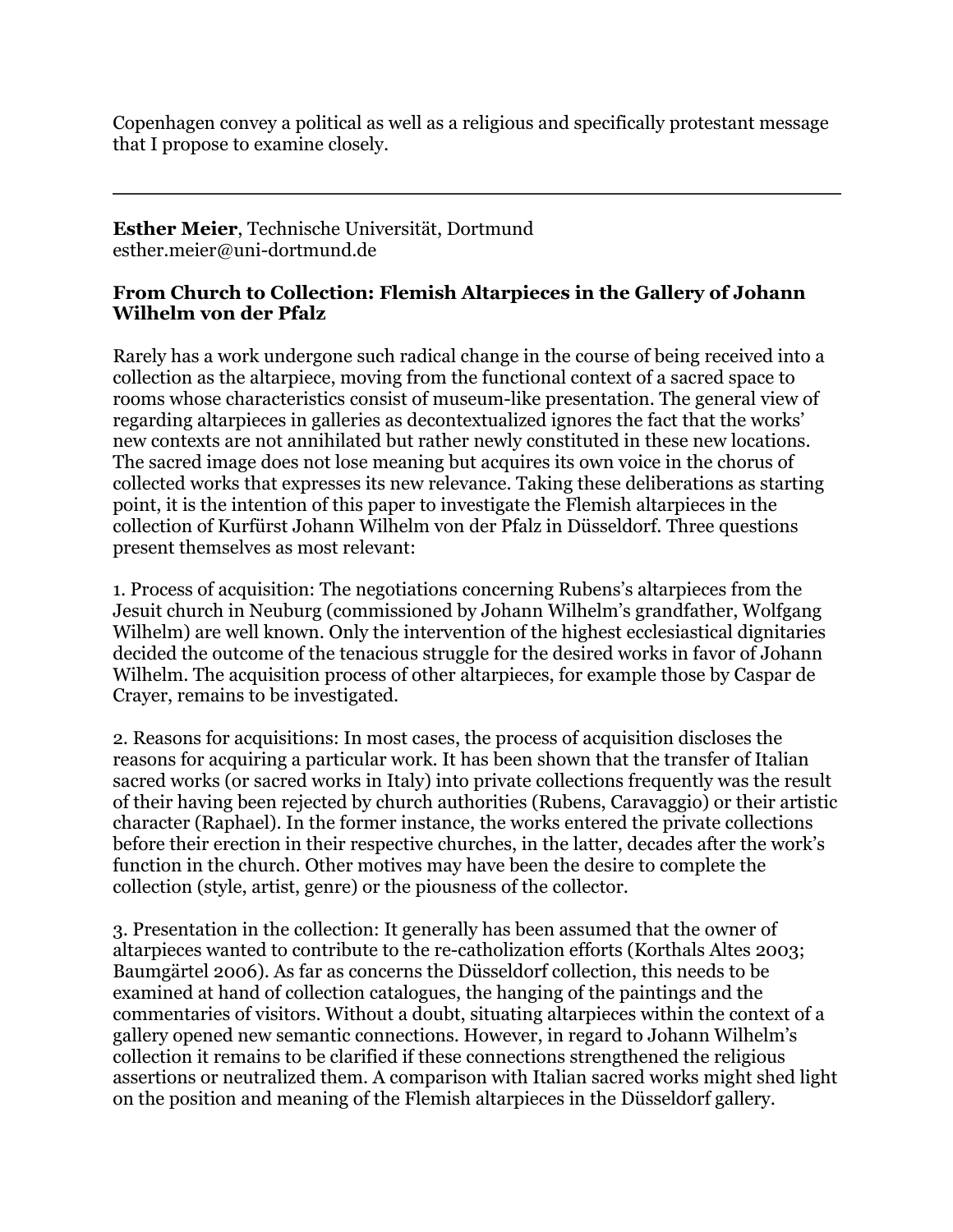# **THRESHOLDS – PORTALS – PORCHES – GATES. FACING SPATIAL BOUNDARIES IN EARLY MODERN AMSTERDAM**

Chair: **Freek Schmidt** (Vrije Universiteit Amsterdam)

**Candace Huey**, Academy of Art University, San Francisco **candacehuey@gmail.com**

## **Suspensions in Space: Sight, the Body and Liminality in Painted Church Interiors of Amsterdam**

Seventeenth-century Dutch paintings of church interiors by Emanuel de Witte contain a series of visual thresholds that communicate, reinforce, and negotiate social and religious order and boundaries. In each version of the church paintings, one is led into a conceptualized architectural site where choir screens, a preacher's pulpit, tomb gates, and massive white columns coalesce to visually and spatially separate, situate, and/or manipulate the bodily movement of the depicted figures.

An example of how spatial boundaries operated to control sight, the body and access to information may be seen in De Witte's *Interior of a Protestant Church in Amsterdam*(1669, Amsterdam). This painting is one of several completed by De Witte which portrays a Protestant church interior with stark white walls, monumental columns, dynamic angles and a suggestion of narrative through social interaction. De Witte's employment of architectonic forms within the composition inadvertently constructs visual thresholds that both optically disrupt and physically demarcate. There are physical boundaries which restrict, obscure and deny the viewer access to "see" behind and beyond the architectural forms, thereby creating a break in visibility, and hence full legibility of the painted church space. The manipulation of the access to sight and knowledge creates a distinction between those who can "see" and those who cannot. This restriction of visual access and withholding of knowledge lends itself to a hierarchy within a space that, initially, appears to be comprised of homogenous Dutch burghers.

My essay will take a closer look at these spatial boundaries and liminalities and explore the ways in which they were perceived and interpreted by the seventeenth-century Dutch urban dweller. Examples of the spatial dialectics that will be explored are: private vs. public, sacred vs. profane, verticality vs. horizontality, legibility vs. illegibility. I suggest that what the viewers perceived through these architectural delineations and bodily situations became a social grid that effectively mapped out their social and cultural identity.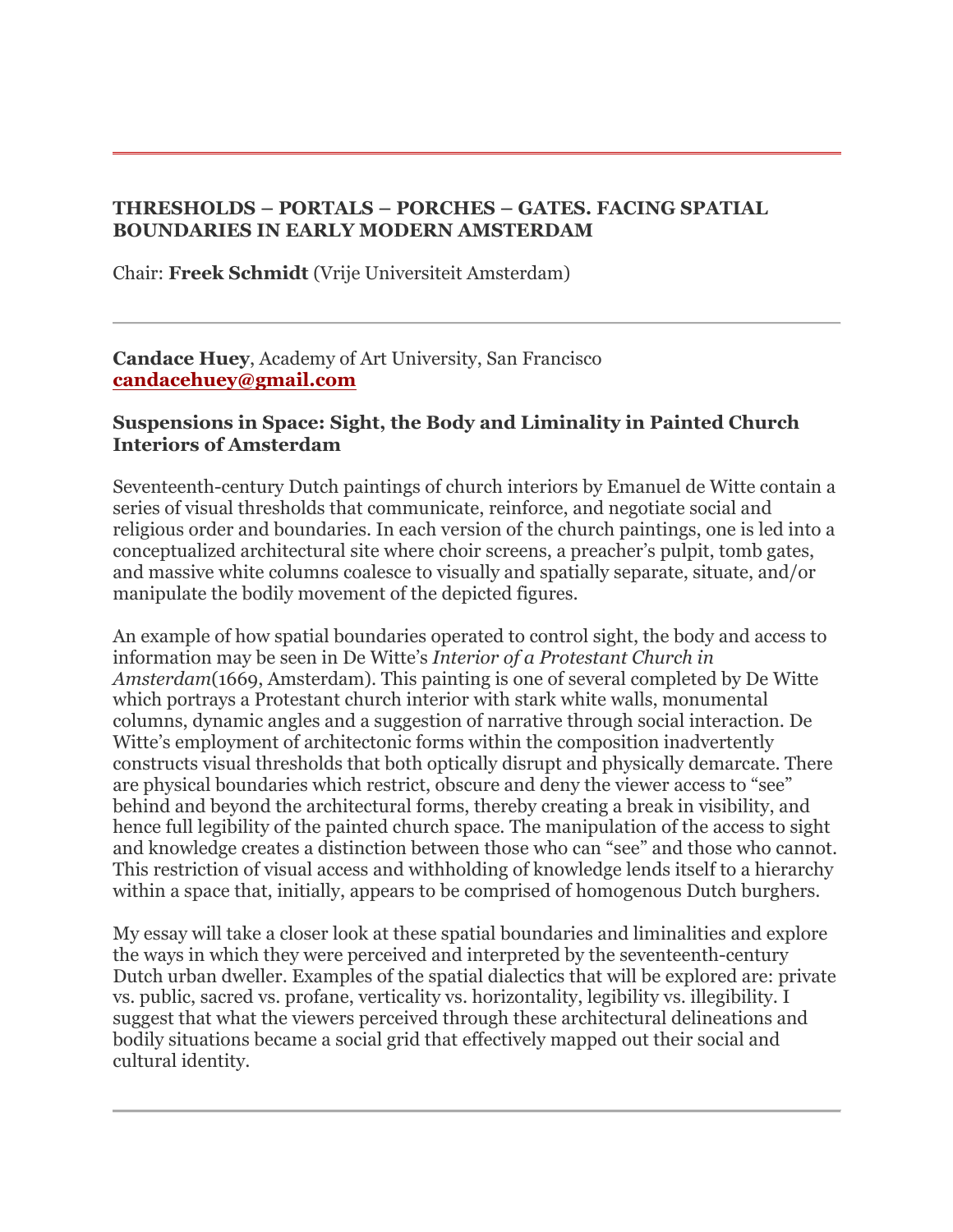**Joris Snaet** , Antwerp Joris.Snaet@hotmail.com

## **The Disappearance of the Choir in Protestant Church Architecture and the Cases of the Amsterdam Zuiderkerk and Westerkerk**

**Frans Grijzenhout**, Universiteit van Amsterdam F.Grijzenhout@uva.nl

# **Off Limits: Pieter de Hooch in (and outside) Delft and Amsterdam**

After his pioneering years as a young, experimenting painter in Delft (1654-1660), Pieter de Hooch, like so many other painters in this period, moved, probably around april 1660, to the booming city of Amsterdam with its extensive art market. There De Hooch settled outside the city's ramparts, probably because the painter could not afford to rent a house in the city itself. He and his expanding family first lived along the so-called "Engelse pad", later on "Regulierspad". Thanks to the recent research of Jaap Evert Abrahamse (*De Grote Uitleg van Amsterdam*, 2010), we have come to know more about the living conditions there. Buildings along these old paths, leading along small canals to and from the city, consisted of cottages, garden and play houses, and simple dwellings. These were swallowed up by the rapidly expanding city in the course of the 1660s. This was probably the reason why De Hooch had to move in 1666 to Kattenburg, an industrial area in the eastern part of the city. By 1668 the painter seems to have settled finally in a proper, albeit simple, residential area within the city itself, in Konijnenstraat, in "het Nieuwe Werck" ("Jordaan").

De Hooch is known for his ingeniously constructed and beautifully lit interiors, usually with a view into a second or third ground, which often lies outside the house. Already in his Delft years De Hooch seems to have been fascinated by all kinds of spatial articulation, within and outside the house. There, the city wall plays an important role in some his paintings. Other pictures from his Delft years seem to reflect the physical characteristics of De Hooch's own living conditions in the type of lower middle-class house of his father-in-law he lived in, along Binnenwatersloot in Delft.

I argue, that some of the artistic choices De Hooch made during his early Amsterdam years, reflect aspects of his personal spatial experiences along the Amsterdam "paths". He repeatedly took some of the constituent elements of an apparently very simple house with a small garden as a setting for several of his paintings of this period. They may give a unique, albeit artistically reshaped and socially gentrified, image of some of the buildings and of life along the Amsterdam paths in the early 1660s. If this is true, the date assigned to some of the works by De Hooch (Sutton 1980, nrs. 40-42) should be slightly reconsidered.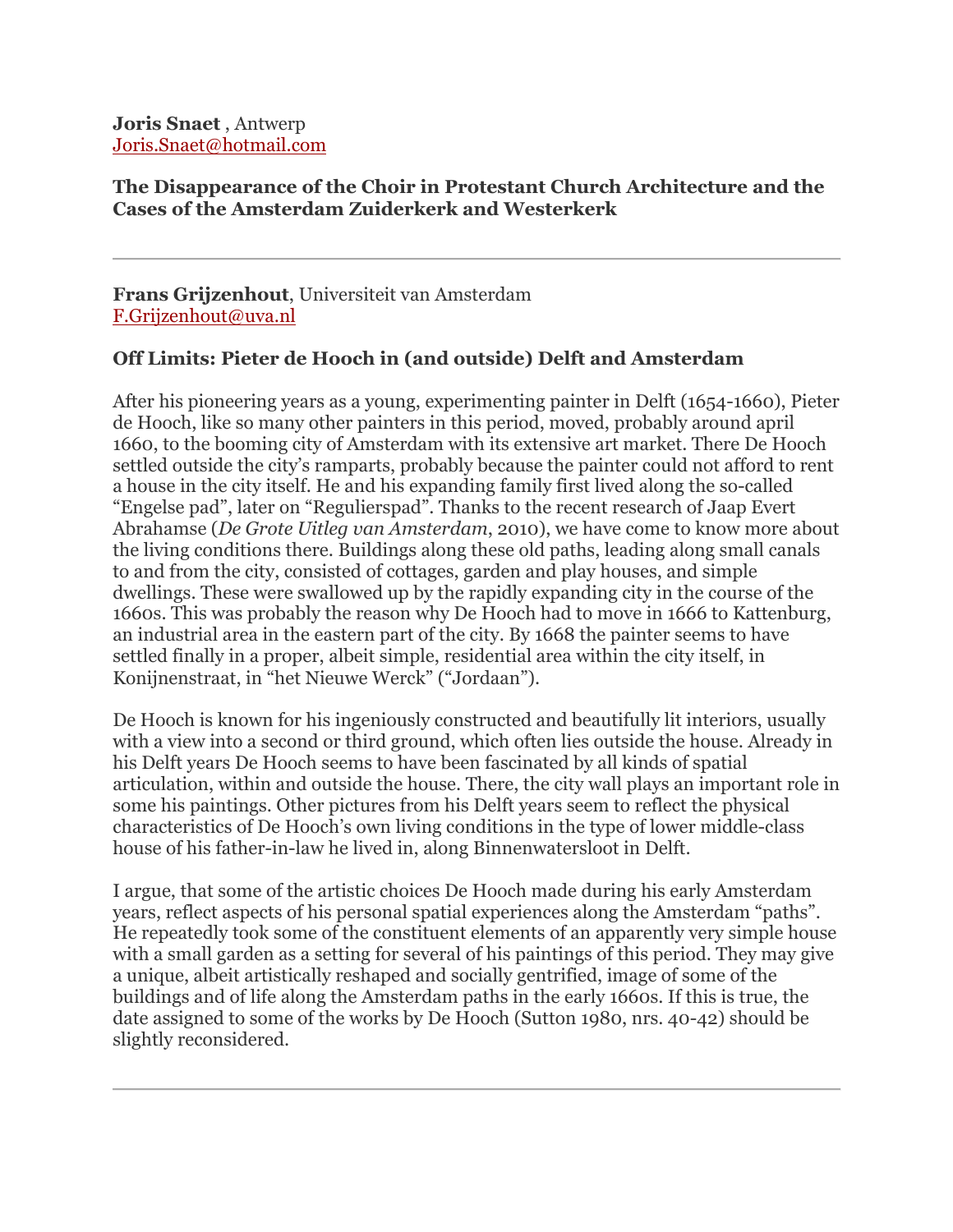**Michelle V. Packer**, University of California, Santa Barbara Michellevp2002@yahoo.com

# **Building Up and Tearing Down: Images of Demolished Buildings and Their Role in Defining Urban Identity**

The built structures that protected Amsterdam's borders in the seventeenth century were designed to endure, their monumental and often classicizing forms reflecting the city's pride in its independence and success. Many of these buildings were captured in images. Artists also devoted much attention, however, to border structures that did not endure. Demolished as borders and political will changed, the buildings disappeared from the landscape, yet remained fixed in the public's gaze through the production of images, sometimes dozens of a single structure. This paper looks at two cases in Amsterdam of demolished structures that held the interest of artists and viewers long after they ceased to exist.

The Heiligewegspoort, rebuilt in 1636 and demolished in 1664, and the twin Blockhouses on the Amstel river, built in 1651 and demolished in 1654, protected Amsterdam from military attack and defined its borders. The buildings' removals altered the physical relationship between insider and outsider in the city and thus touched issues of individual and community identity as well as urban planning. The paper argues that the numerous images produced shortly before and after the buildings' demolitions question and subvert Amsterdam's authority in urban planning. The images prevented the erasure of the buildings from public memory and thus preserved a remnant of the experience of these border-regions before they were changed. The paper expands and complicates the well-established relationship between urban pride and cityscape imagery by exploring how seventeenth-century viewers used images like these to construct memories of shifting border areas and to manage their experiences of the changing urban environment.

# **BENDING AND BREACHING THE BOUNDARIES OF GENDER**

*Chair*: **Martha Moffitt Peacock** (Brigham Young University)

**Elliott Wise**, Emory University elliotwise@gmail.com

# **A Priestly Vocation for the Mother of God: Blurring Gender Boundaries in Northern Renaissance Visual Culture**

In analyzing the many "gender boundaries" that delineated the roles and behavior of fifteenth-century men and women in Northern Europe, it would seem that no institution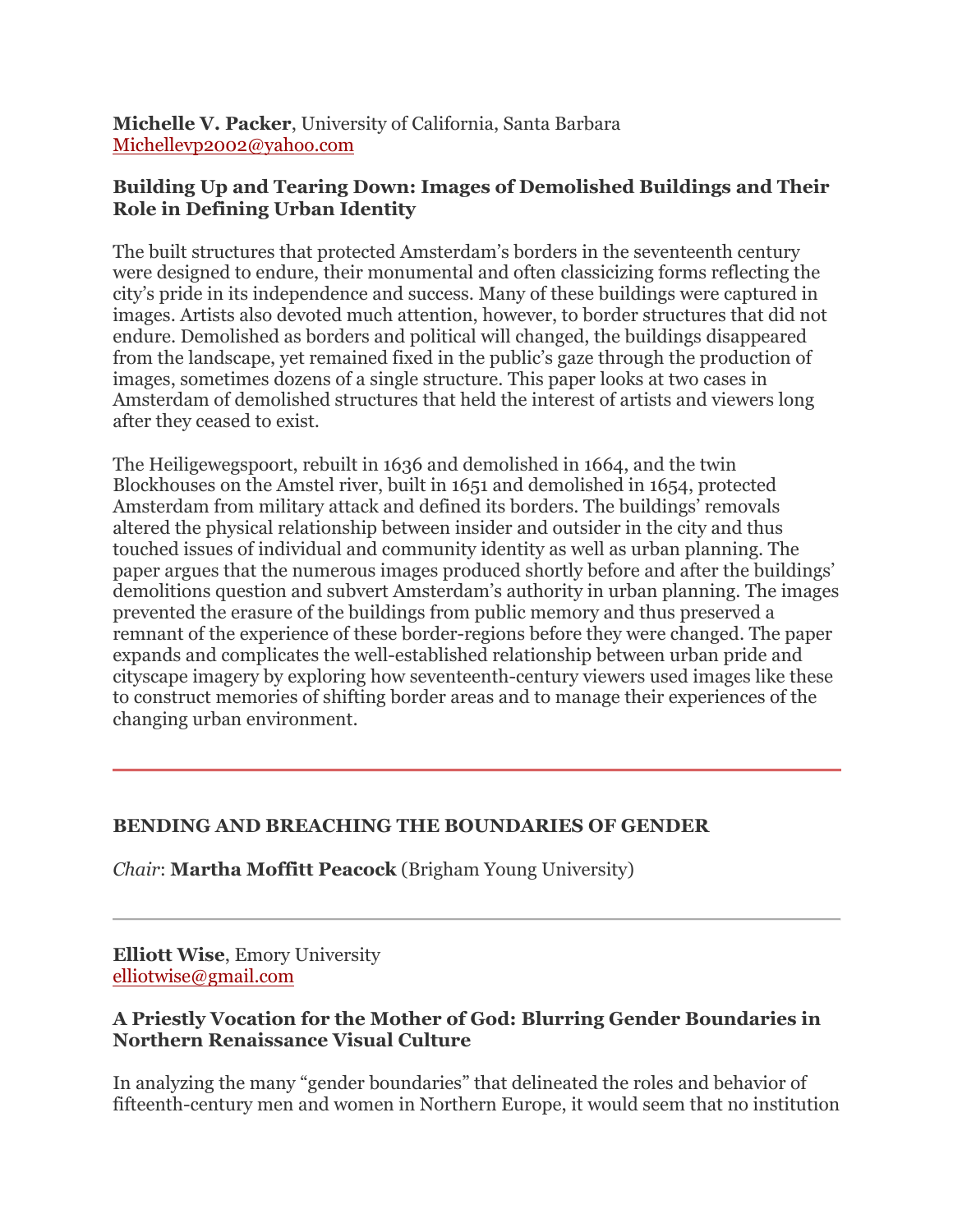could have a more impenetrable code of conduct than the Church. Yet sometimes even the Church's most non-negotiable boundaries could be surprisingly porous. In fact, meditative exercises often required the devout to imaginatively "transgress" societal constructs, allowing celibate nuns to give birth, married mothers to envision themselves chastely wed to God, and even men to be brides and bearers of Christ. The inspiration for many of these devotional "transgressions" was the Madonna, who is herself both virgin and mother. Although sometimes dismissed as a hopelessly unattainable exemplar for women, the Blessed Virgin and her paradoxical attributes become realistic and relatable within the mystical world of meditation and devotion. This paper discusses the gender "transgressions" of the Madonna and her devotees in two paintings from the first half of the fifteenth century – the Amiens *Priesthood of the Virgin* and Robert Campin's *Betrothal of the Virgin*. Appropriately, both panels position Mary "the Mediatrix" at the border between opposing spheres – bridging Jew and Christian, male and female, priest and lay – as if the Mother of God herself were a porous, anthropomorphic boundary through which the faithful could pass to be unified with God.

**Rebecca Findlay Lloyd**, Beinecke Rare Book and Manuscript Library, Yale University becca.lloyd@gmail.com

# **The Nun that Rocked the Cradle: Devotional Cradles as Markers of Female Prestige in the Late Middle Ages**

Amidst the abundant production of chalices, reliquaries, and altarpieces that were made for public, male-directed worship in the Late Middle Ages, there were also intimate devotional objects that women could use to guide the religious experience. In particular, the Jéseau objects, small Belgian cradles elaborately built as a place for equally opulent Jesus dolls to lie, present an interesting case study into the female place in medieval religious life.

Nuns across Northern Europe recorded their transcendental experiences when privately worshipping the Jéseau. These accounts describe the Christ child doll coming to life, allowing the nun to rock, bathe, and suckle him. The nuns inhabited a world where they were both virgin and mother, much like their ultimate example, the mother of Christ. Traditional scholarship regarding the cradles maintains that the primary motivation for cradle veneration was a biological manifestation of a repressed maternal desire from childless nuns. However, this study will show that through the religious and cultural contexts of the fourteenth century, the women who owned the cradles were able to create a place of prominence within a patriarchal Catholic community. In a religion run by male clerics, priests and friars, many fourteenth-century female mystics who worshipped these devotional cradles and dolls were raised as exemplars of true discipleship and ultimately achieved unprecedented authority in the Church.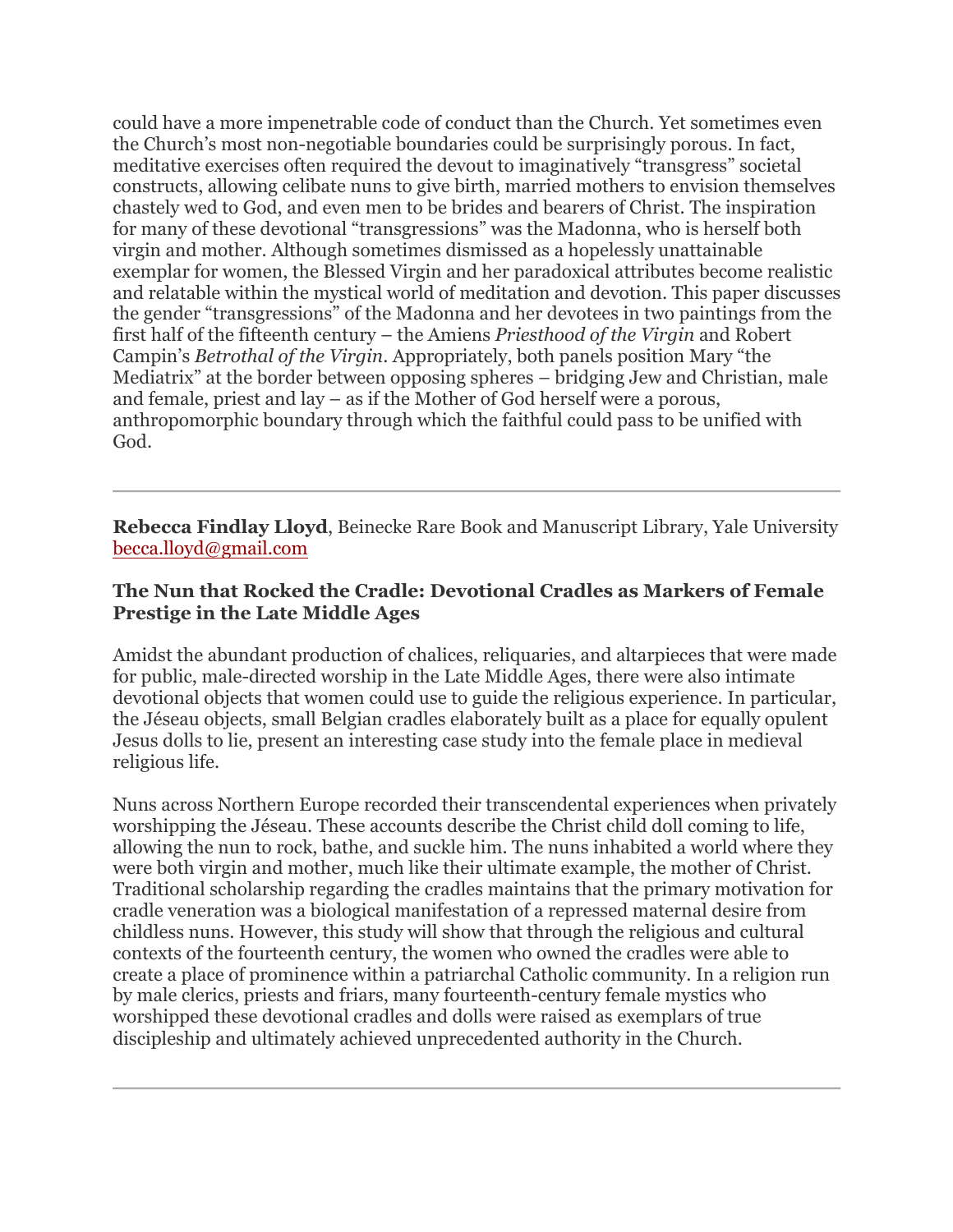**Ellen O'Neil Rife**, University of Kansas rife.ellen@gmail.com

# **Gerard Hoet's** *Portrait of Anna Elisabeth van Reede* **and the Construction of Identity**

Gerard Hoet's *Portrait of Anna Elisabeth van Reede*, c. 1678 (Slot Zuylen, Oud Zuilen) depicts the assertive sitter standing in the midst of a verdant garden, wearing pearls, a lace bodice, and a vibrantly patterned dressing gown. This work is one of three portraits created by the artist depicting this sitter, a wealthy woman whose family owned extensive property and exercised significant political influence. In this paper, an abbreviated version of a dissertation chapter, I will focus on how Hoet and Anna created a multi-faceted identity for the sitter, casting her as both male and female. While the general tenor of the image and its place within the pictorial history of Dutch portraiture speak to the work's function as a status symbol and evocation of female virtues, this paper will argue that the painting is neither a generalized expression of status nor a simple representation of the virtues of womanhood. Rather, through the integration of the selected costume with the established conventions of portraiture, Hoet and Anna created an image presenting an identity that traverses gender boundaries, one that could speak to multiple audiences, including the sitter, her family, her new merchant class neighbors, and the frequent political visitors to her home, such as members of the House of Orange. When considered within wider familial, personal, political, and historical contexts, the painting speaks to the fluidity of gender and the lack of division between the public and private realms in the specific social context in which Anna lived.

As befitting Anna's station, the painting employs the conventions of portraiture typically associated with Anthony van Dyck's portraits of aristocratic women, while incorporating standard elements of more contemporary portraits, as seen in the female portraits of Nicolaes Maes and Caspar Netscher. However, Anna's dress acts as a striking departure from the typical costume of a female sitter and speaks to the ability of this work to challenge traditional conceptions of gender. Hoet portrays Anna wearing a japonsche rock or Japanese robe. Although both men and women wore this type of dress in the latter decades of the seventeenth century, portraitists do not typically depict female sitters sporting this garment, as male merchants, scholars, or noble men more often wear the costume. Further, within Hoet's surviving oeuvre, including his other portraits of Anna, no other woman wears this type of garment or is shown in the full-length portraiture mode evocative of Van Dyck. Indeed, in Hoet's portrait of Anna's immediate family, she is clothed in typical female dress, while her

husband wears a Japanese robe. Hoet synthesizes the conventions of noble female portraiture with those of portrayals of men in his depiction of a landed, gentrified woman from Utrecht, establishing an identity for the sitter that is both male and female. In addition, the use of the Japanese robe also permits the portrait to function in the public and private spheres, as it could be seen as an appropriate garment in which to receive guests, while also acting as a dressing gown, suitable for the private family sphere.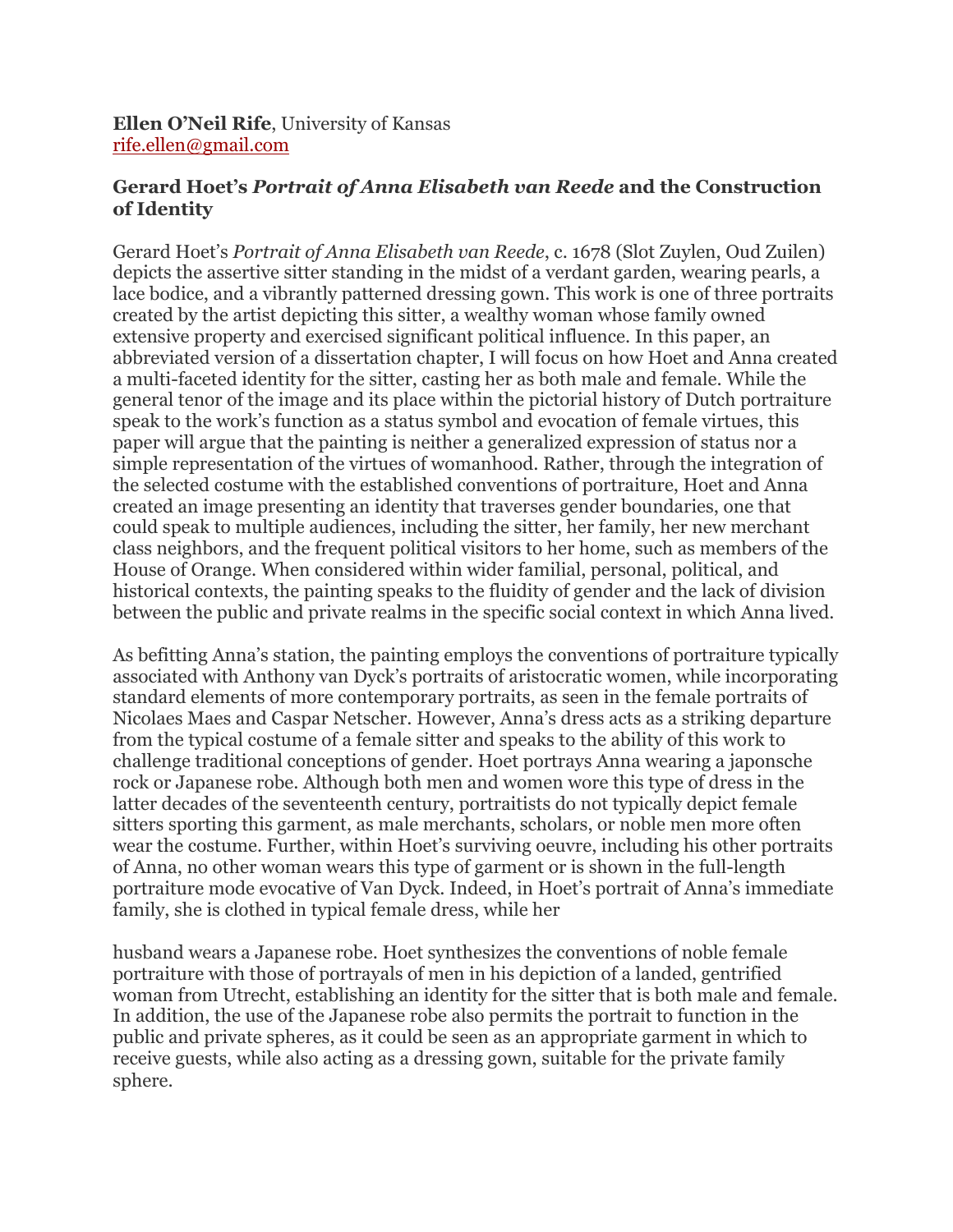Lastly, the portrait's forming an identity for the sitter that is both male and female, public and private, becomes clear when considering the role of the Japanese robe as a gift. Two different episodes of gifting in the history of the Van Reede family provided opportunity for the arrival of an item as rare as a Japanese robe into Anna's hands. By depicting the sitter clad in a garment that alludes to gifting, Hoet attests to Anna's place within a network of male gift exchange in the diplomatic, international realm, while also alluding to her role within her competitive family, as the possible recipient of such a gift from a relative. Engaging issues of gender, gift exchange, and public/private contexts, the portrait constructs a fluctuating gender identity that likely suited the tastes and goals of this self-assured sitter, as she attempted to secure a powerful role in her family and community.

**Hanne Kolind Poulsen**, Statens Museum for Kunst, Copenhagen hanne.kolind@smk.dk

#### **Bending and Breaching the Boundaries of Flower Painting: An Investigation into the Careers of Hans Simon Holtzbecker and Maria Sibylla Merian, Two Unusual Flower Painters**

Flower painting is one of the few fields in art production where women traditionally have been able to work without causing too much fuss and trouble. It has been considered a relatively safe area for women. Here you did not meet naked figures or immoral stories (as in other genres, history painting for example) that could harm or question the precious virtue of the women artists. In flower painting women only had to relate to the beauty of Nature in various arrangements.

Moreover, flower painting could be executed in small, manageable sizes that did not demand extensive workshop facilities. No traditional apprenticeship was considered necessary because women working within the field could be trained in the workshop of their fathers/brothers/husbands – and they could at the same time take care of other, considered more important duties, such as housekeeping, children and husbands' needs for service. Neither theoretical nor humanistic education was regarded as necessary in connection with flower painting, as 'only' imitation of flowers was on the agenda. And no study tours to the art centres of Europe were relevant either. Thus, there was no danger that the soul of the flower painting woman (or perhaps more importantly her virtue) was damaged by acquired knowledge and vision. All in all, flower painting as genre was perfectly suited for creative women whose work was not meant to result in (public) careers but rather to function as spare-time occupations or hobbies.

Although most men worked in other and more prestigious, high-status genres, some men, for example Hans Simon Holtzbecker (before 1649-1671), specialized in flower painting. And some women, for example Maria Sibylla Merian (1647-1717), carried flower painting far beyond what contemporary society would expect (and could accept) from a woman.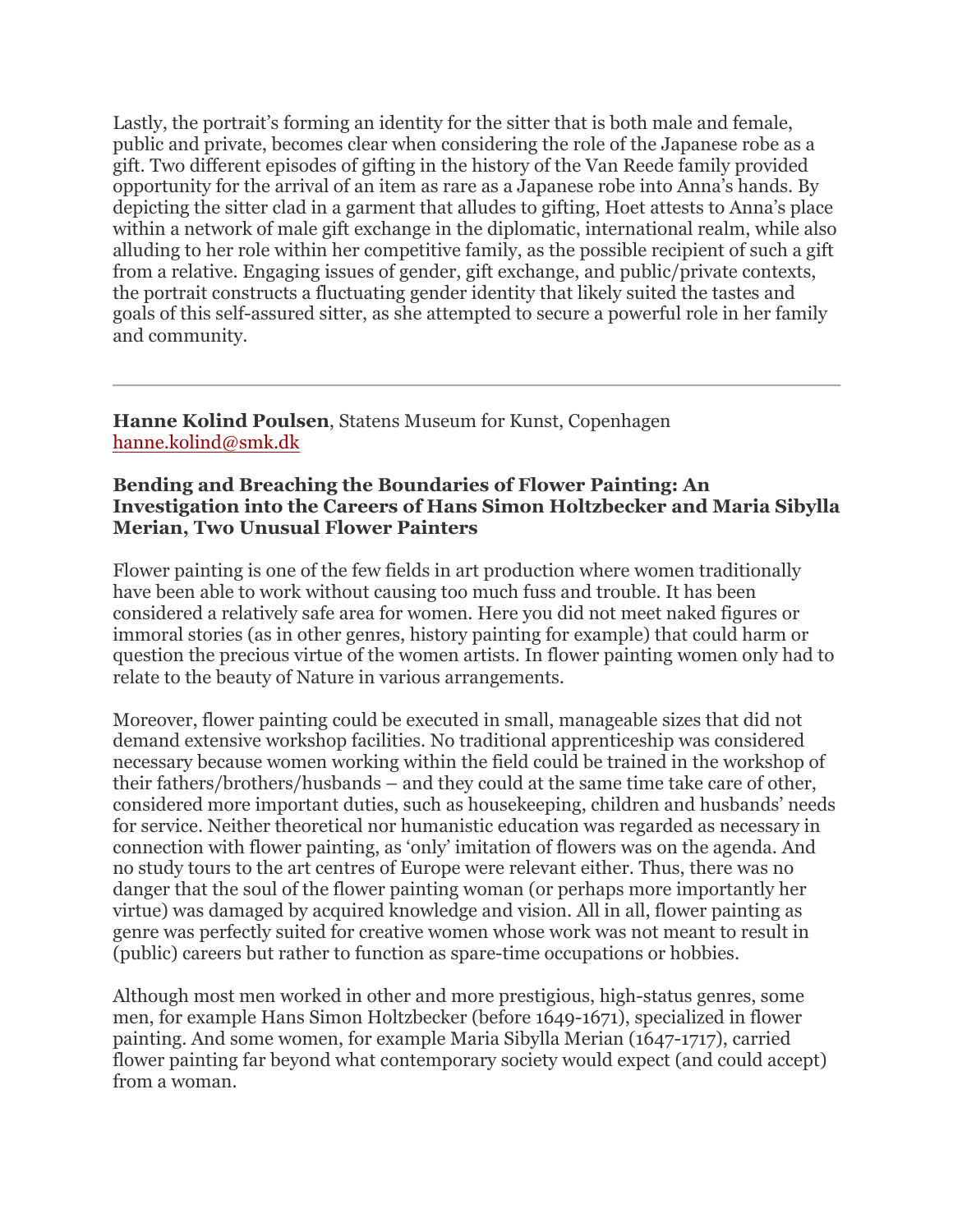The aim of my paper is to discuss Merian and Holtzbecker, as artists who crossed the boundaries and to see them in relation to their time and in relation to each. How was it possible for Merian, considering the restricted conditions for women artists at that time, to establish for herself a brilliant career based on scientific research, at times executed in such far away places as South America? And why did Holtzbecker specialize in this most feminine genre producing nothing but beautiful, luxurious and extremely costly botany books for North German princes and wealthy merchants?

Did they have something in common – in spite of the fact that they belonged to two different generations (Holtzbecker was somewhat older than Merian), lived in different parts of Europe, and very likely did not know each other's work – something in common that is hard to see through the conventions about how gender systems operated in art at that time, which is exactly what this session wants to question?

### **MANIPULATING THE OBJECT: SIMULTANEOUS READINGS AND EXPERIENCES**

*Chairs*: **Anne Margreet As-Vijvers** (Universiteit van Amsterdam) and **Margaret Goehring** (New Mexico State University)

### **Anna Russakoff**, American University of Paris arussakof@aup.fr

# **Images that Come to Life: Miracles of the Virgin and the** *Vierges ouvrantes*

The miracles of the Virgin, several recounted since the Early Middle Ages, reached an apex in extensive written collections of the 12th and especially the 13th centuries (Gautier de Coinci, Alfonso X el Sabio, Caesarius of Heisterbach, Vincent de Beauvais, Jacobus de Voragine, et al.). Numerous tales revolve around animated images that come to life when someone gazes at them, prays to them, touches them or strikes them. Many of these manuscripts are illustrated as well, providing us with a plethora of representations of miraculous Marian images in various formats, especially wooden sculptures and painted icons. Around 1200, images of the Virgin begin to be created that were actually intended to be manipulated much more easily, not requiring an actual miracle to animate them. These sculptures, often in small format and known as *Vierges ouvrantes* or Shrine Madonnas, flourished especially in the 14<sup>th</sup> and early 15<sup>th</sup> centuries. They appear, when closed, to be "standard" sculptures of the Virgin holding the Christ Child, perhaps the quintessential image of the Gothic period. When opened, a much more diverse iconography is displayed in Mary's interior, usually featuring the Throne of Mercy Trinity, and sometimes scenes of Christ's Passion. This paper seeks to compare a selection of miracle tales revolving around animated images with a few examples of the *Vierges ouvrantes*. Can the iconography of the interior of the "open" *Vierges*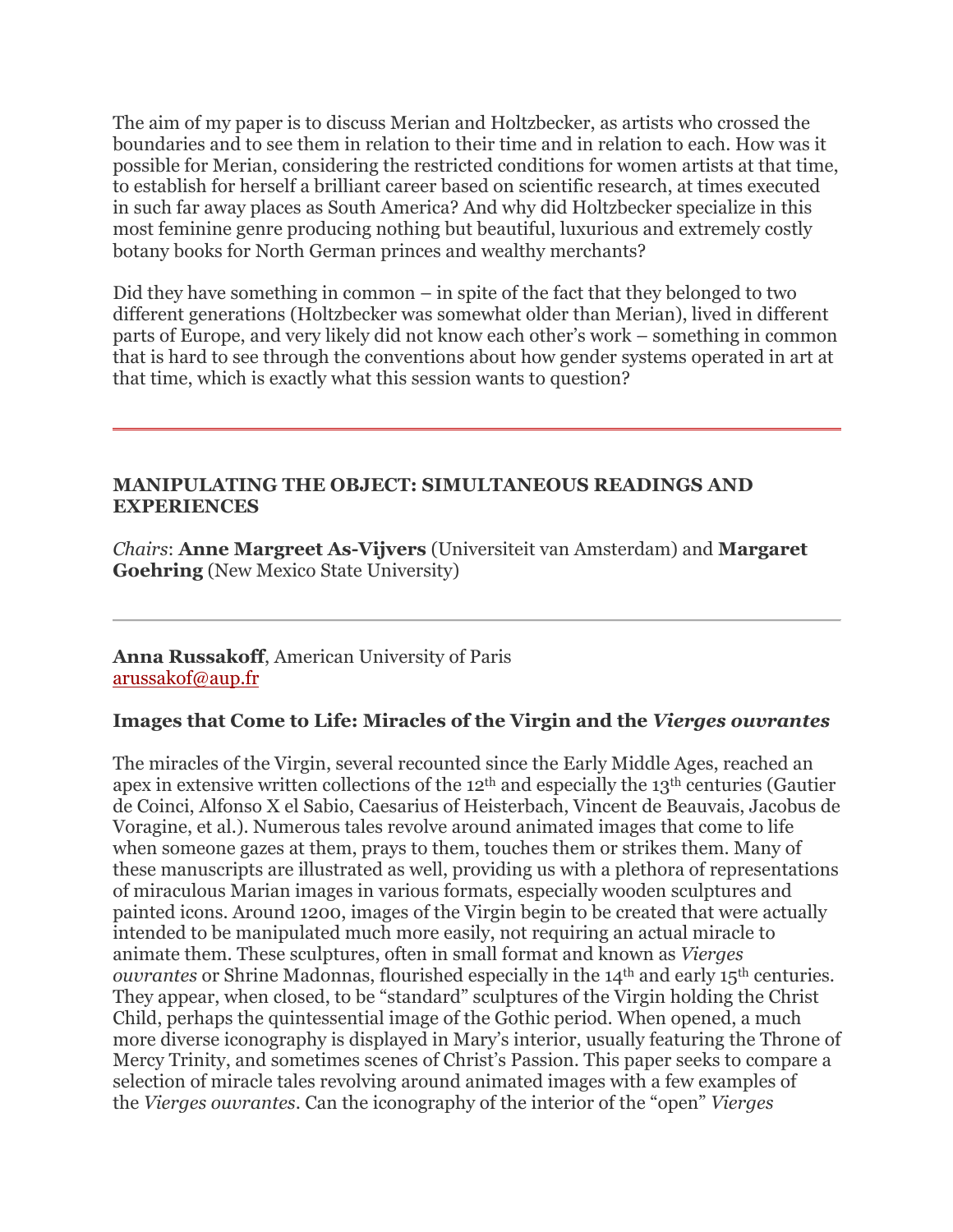*ouvrantes* elucidate their function or purpose? As far as I know, there are no representations of *Vierges ouvrantes* in illustrations of miracles of Virgin manuscripts. Although both provide a more intimate access to the Virgin's body (in the absence of primary bodily relics due to her Assumption), I will argue that the miracles of the Virgin rely much more on visuality and the gaze, whereas the*Vierges ouvrantes* fulfill much more tactile devotional needs.

### **Jeanne Nuechterlein**, University of York jeanne.nuechterlein@york.ac.uk

# **Experiencing Gold in Early Netherlandish Paintings**

The generation of Jan van Eyck, Robert Campin/Master of Flémalle, and Rogier van der Weyden instigated major changes in the use of gold in painting. Previous paintings on panel, as well as subsequent 15th-century panels inspired by Netherlandish art in countries such as Germany and Spain, made significant use of gold leaf or its imitations like painted tin foil, particularly for backgrounds and halos. In the new forms of early Netherlandish painting, gold backgrounds and halos virtually disappeared, even while painted imitation of goldwork and other precious materials proliferated. Gold did not disappear entirely, however, and artists in the first generation of early Netherlandish painting appear to have been particularly interested in experimenting with the visual impact and potential meaning of real gold versus its mimicry in oil paint.

That fact is difficult to appreciate when viewing works in reproduction, since it is virtually impossible to distinguish in typical photographic reproductions if and where actual gold is used. When encountering panels as physical objects, however, viewers can experiment with different viewing angles, distances, and lighting to discover moments when light catches and reflects from real metal elements, creating a powerful visual experience that can enhance interpretation as well as aesthetic response. Drawing on first-hand experience, this paper will examine specific cases where artists including Rogier and those in the Flémalle circle experimented with the visual effects of gold and its potential meanings for viewers. To give one example, in the famous Campin/Flémalle *Nativity* in Dijon the artist distinguished between the two midwives in using real gold on the faithful midwife's clothing, but only oil paint imitating gold on the doubting midwife's hems. The distinction between the two figures is striking when viewed in proper lighting conditions, and was clearly designed to enhance viewers' understanding of the scene. This and similar cases will be explored in the context of hypothetical viewing experiences in the 15th-century Netherlands.

**James J. Bloom**, Vanderbilt University James.Bloom@vanderbilt.edu

**Relational Experience, Tapestry, and Animation**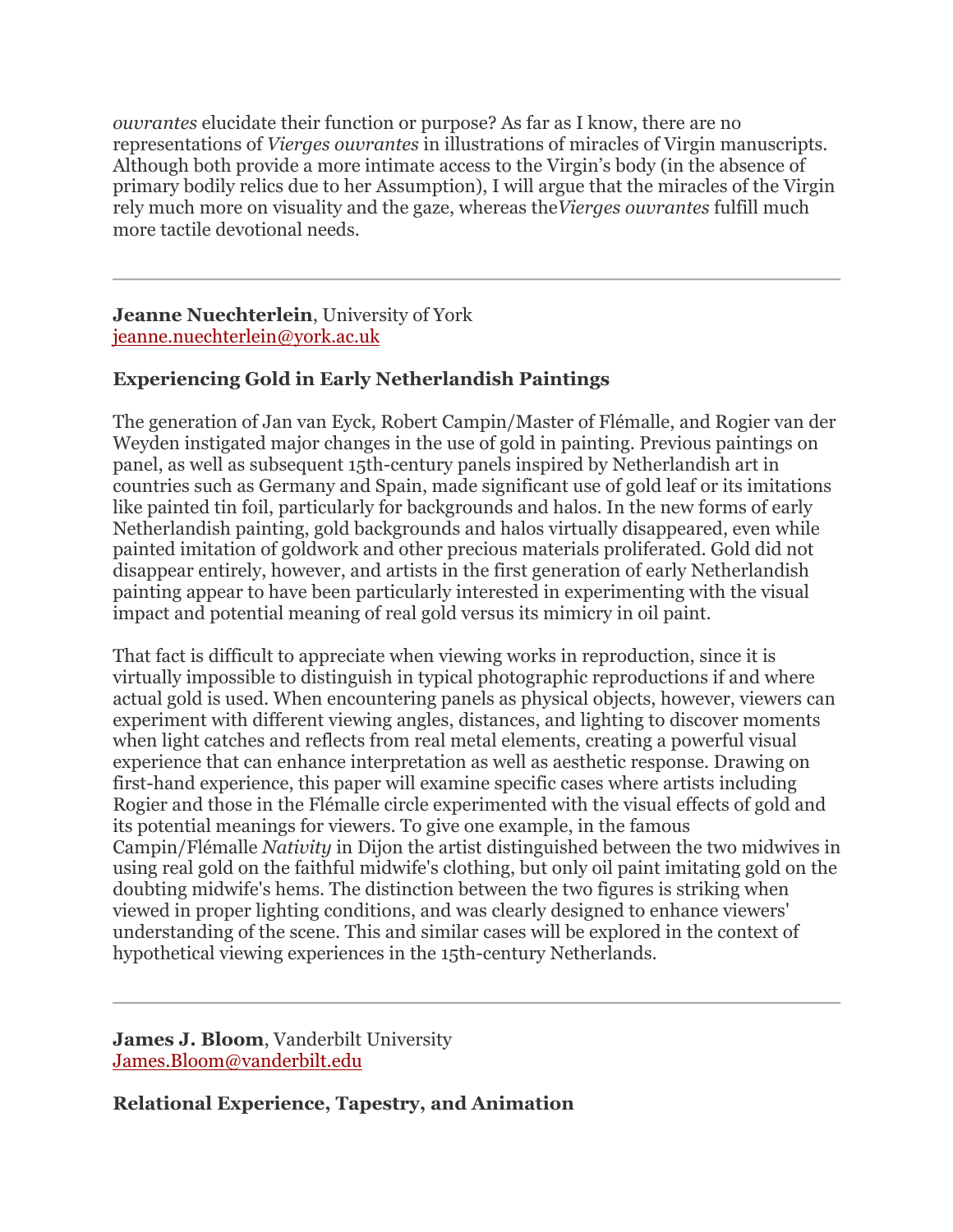My paper considers the experiential mechanics of tapestry at the Burgundian court. Typically displayed such that the entire environment of the courtly hall was defined as a singular ideological space, tapestries comprised a fundamentally public, and thus social, medium. At once both occasional and habitual, tapestry visually delimited the daily experiences of the Burgundian dukes, and supplied an almost inescapable visual frame for the physical activities of the court. The architectonic character of the medium makes it difficult to imagine that tapestry was intended to be experienced and interpreted autonomously: its vast scale necessarily produced situations in which bodies, furniture, and other objects occluded portions of tapestry's visual field, which itself was often determined by the contiguous display of multiple textiles comprising a series. My arguments take up the possibility that the relational aesthetics precipitated from such physical juxtapositions were not accidental, but rather constituted one of the primary means by which the Burgundian court signaled its identity.

Monumental tapestries depicting classical and historical narratives supplied a programmatic visual field whose content was designed to publicly authorize the conduct that took place immediately in front of them, validating the present by representing a continuum of lived experience. Through the display of such narratives, for example, Charles the Bold was construed as both the living descendant and contemporary embodiment of their celebrated protagonists. Thus, he might be simultaneously figured as both the heir of Alexander and his physical (if not literal) incarnation. At the same time, Charles's presence before a tapestry depicting the story of Alexander served to animate the image, forcefully connecting its representational content to the duke's body. Despite the limited mimetic capacity of tapestries, then, we might nevertheless picture the duke mirrored, creating a double representation that powerfully reinforced his identity before a public audience. The reflexive mechanics of this interrelationship between tapestry and the physical person of the duke might be pushed still further, however. The sheer material resplendence that characterized most Burgundian tapestries also forged a metonymic link to the person of the duke through the material correspondences between the textiles that adorned the walls and those that clothed the man. It is possible to imagine that, on those occasions when the duke donned his most elaborate robes of state (often woven, it should be noted, of the same stuffs as tapestry), he appeared to have almost literally stepped out of the tapestry, thus blurring *re*presentation (the narratives depicted in the tapestries themselves) and *pre*sentation (the duke's physical enactment of his role as sovereign).

I suggest that the mirroring of conduct signaled by the physical engagement with tapestries ultimately identifies conduct itself – the animated body – as the definitive medium of aristocratic visual culture. The choreographed artifice of dress, performative display, and noble behavior were central to the articulation of public identity and social hierarchy, for which the hanging of tapestries played a complementary, yet subordinate role by serving as both precedents and prompts for the somatic activities of the court. To wit, the scenographic exhibition of tapestry supplied a material and symbolic framework before which the real, living bodies of the court served as principal signifying images.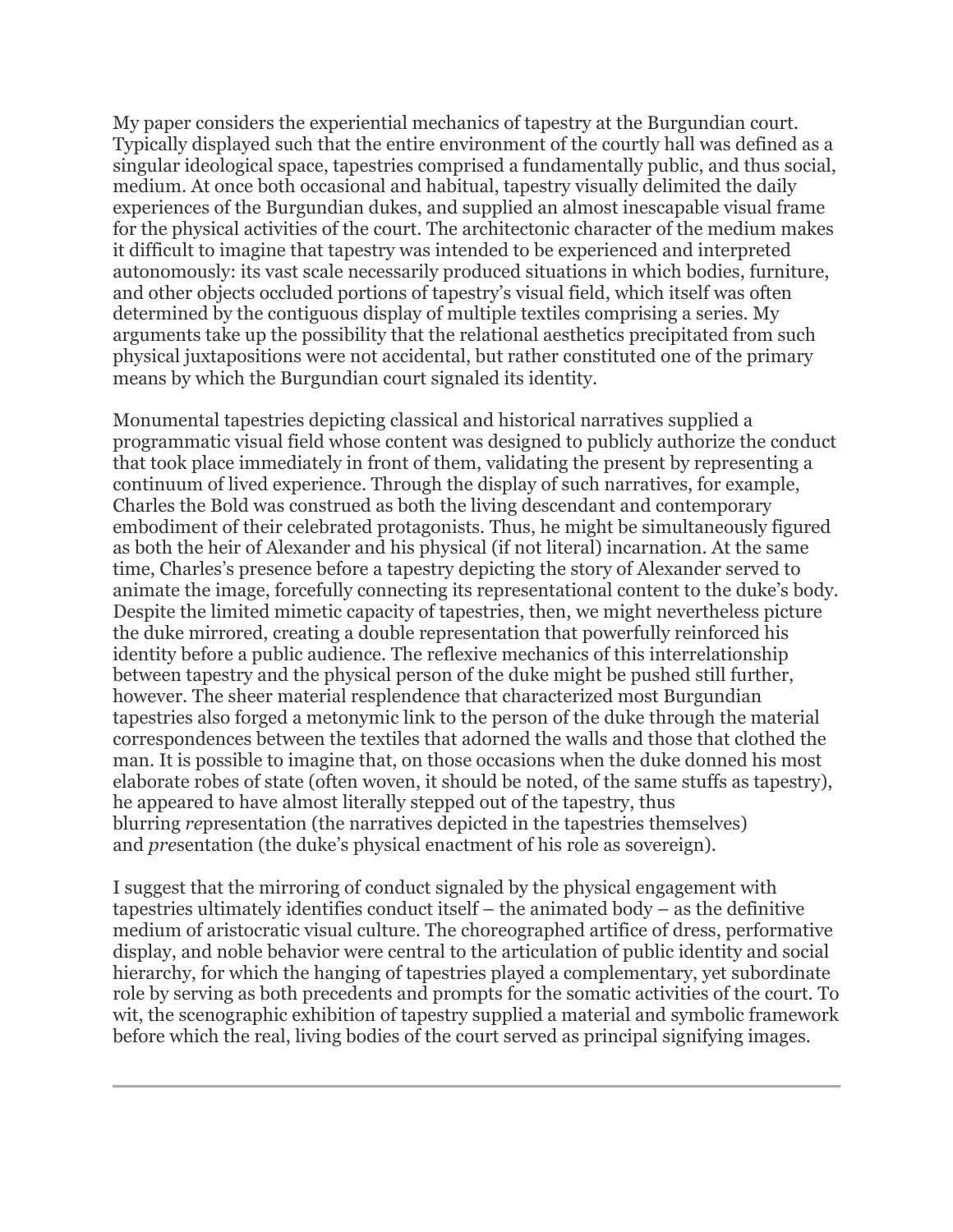**Erin Webster**, University of Toronto at Scarborough webster@utsc.utoronto.ca

#### **Beyond the Borders: Seeing/Reading the** *Gheeraerts Map of Bruges*

*"The person who knows one of their cities will know them all, since they are exactly alike insofar as the terrain permits."* [1] – Thomas More, *Utopia*

The wish to distinguish itself, in a non-Utopian fashion, is held to be the impetus for the commission given by the City of Bruges to Marcus Gheeraerts the Elder to create a map of the city. Most scholars concur that the map was meant to serve as an advertisement of prosperity and economic development, an outline of the traditional and affluent relationship with trade that Bruges held through its canal links with the sea. [2] Critics point to the careful delineation of the waterways, a suggestion of exaggeration in the width of the main canals, and the timely concerns over declines in shipping activities and conclude that the Gheeraerts *Map of Bruges* was a visual attempt to convince its audience that Bruges was still an ideal city, standing above others such as Antwerp, Ghent and Brussels, despite the recent challenges to its superior status.[3] From a theoretical point of view, this justification of the city commission is a satisfying one, offering a plausible purpose for the 1561 commission, and suggesting a reasonable interpretation of the multitude of details that are depicted on this map.

However, in this present-day utopia of GPS devices and Google Maps, neatly displayed on computer monitors and quickly and cleanly printed on easily-handled sheets of paper, questions arise concerning the physical experience of viewing/reading the Gheeraerts map in the mid-sixteenth century. At 100cm x 180.5cm, created from ten etched and engraved copper plates, this map represents a formidable challenge in terms of display and legibility. [4]Although a tourist to Bruges today may use a miniature version of the Gheeraerts map to wander around the historic centre of the city, clearly no one in the sixteenth century would think of using a nearly two-metre square map as a transportable guide to the city (the original is mounted in a wall case in the Stedelijke Musea). But does this scale mean that the Gheeraerts map is merely ornamental? Rarely discussed in cartographic scholarship, although featured in a number of art historical publications, no documentary evidence has remained to indicate how this specific work was originally viewed.[5]However, through comparison of surviving late sixteenthcentury wall maps, as well as a highly interesting set of instructions for map assemblage given by Geradus Mercator, one may begin to consider the possibilities for the original viewing contexts of the Gheeraerts map. Maps of this size were sometimes indeed displayed on walls – but often were pasted into albums or meant to be published in a book-like format.[6] A close consideration of such issues as the use of diverse perspectives, contemporary reading practices, the granting of exclusive copyright to Gheeraerts as the map's creator, the inclusion of significant inscriptions, and the rare use of the etching medium itself, provides significant data regarding the intended audience and the viewing experience of this object. Indeed, is it possible that the very meaning of this map changes depending on the format of its display: I will argue that interpretation is dependent upon the physical relationship between the reader/viewer and the map itself. When scrutinized at close quarters in sections held in one's hands,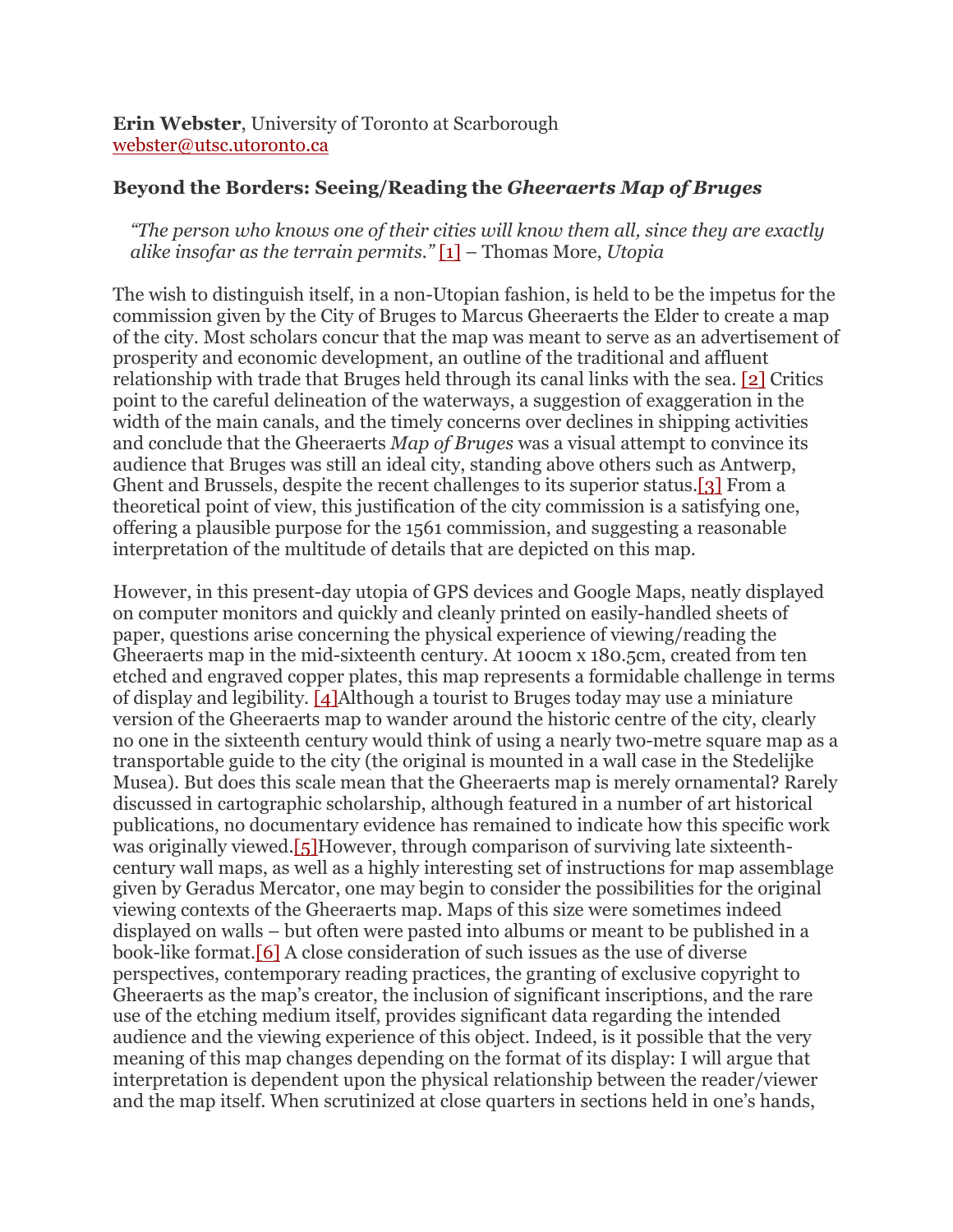like the reading of a book, it is clear that multiple interepretations present themselves. The Gheeraerts map is not merely a decorative advertisement for economic development, but may be seen instead as an artistic portrait, celebrating the artistic past, present and future of Bruges. The degree of delicate detail, the types of imagery provided, and the use of specific symbols and letters to create a key all construct a different picture when held in one's hands, rather than simply viewed on a wall.

[2] W. Blockmans, "Fondans en melancolie de povreté': Living and Working in Bruges 1482-1584" in *Bruges and the Renaissance: Memling to Pourbus.* Ed. M.J. Martens*.*Brugge: Stedelijke Musea, 1998, pp. 28-29. etc. See also A. Schouteet, *De sestiende-eeuwsche schilder en graveur Marcus Gerards*, 1941. Reprint and trans. M. Cumberlege, M.B.Z. –Brugge-Zeebrugge Port Authorities and Koninklikjke Gidsenbond Brugge en West-Vlaanderen. Brugge: 1985, pp. 40-42.

[3] P. Huvenne, "Bruges: A Solid Image" in *Bruges and the Renaissance*, p. 22. Huvenne quotes from Adrianus Barlandu's account of 1527, praising Bruges above these other cities.

[4] By the end of the sixteenth century, the wall map had become a popular format, offered in both coloured and non-coloured versions. Due to low survival rates and lack of scholarly attention, these maps are only just beginning to be seriously studied. See *The History of Cartography Volume Three: Cartography in the European Renaissance Part Two,* Ed. D. Woodward. Chicago and London: University of Chicago Press, 2008, pp. 1341-1350.

[5] The Gheeraerts map, and indeed map-making in Bruges itself, is essentially absent from *The History of Cartography Volume Three* (see above for full citation), suggesting that there is much work to be done yet in this area. It is mentioned in Juergen Schultz's landmark study of the De Barbari map of Venice, as one of the four great city view maps of the High Renaissance. Juergen Schultz, "Jacopo de'Barbari's *View of Venice*: Map-Making, City Views, and Moralized Geography before the Year 1500," *The Art Bulletin*, Vol. LX, No. 3 (September 1978), 425-474, p. 433.

[6] *History of Cartography Volume Three* , pp. 13-43.

<sup>[1]</sup> Sir Thomas More, *Utopia*, Book II. Ed. E. Surtz, New Haven and London: Yale University Press, 1964, p. 63. ["*Vrbium qui unam norit, omnes nouerit. ita sunt inter sequatenus loci natura nó obstat omnino similes."*in Latin edition of 1518, Basel, fol. 75.]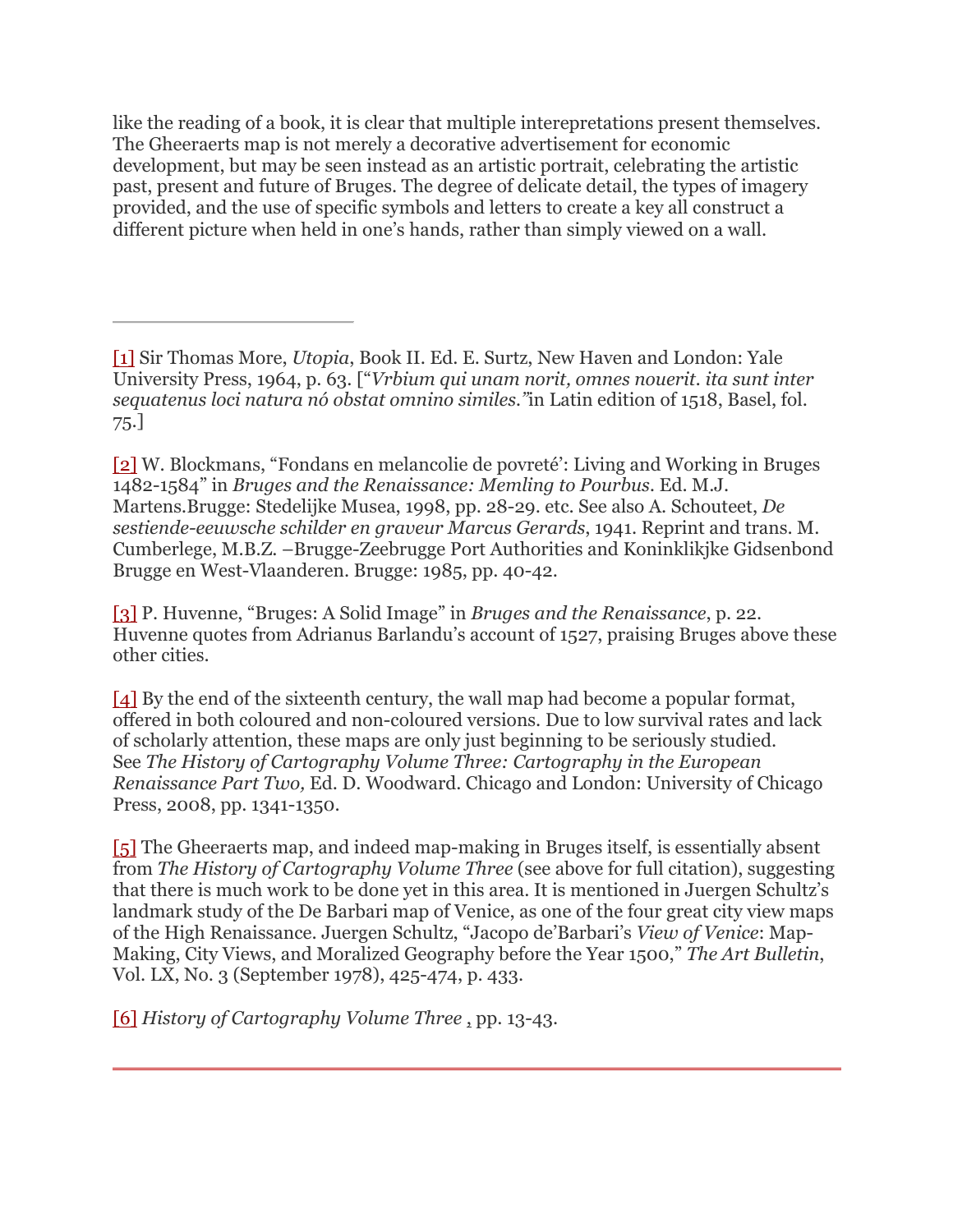### **TRANSGRESSING MATERIALS**

## *Chairs*: **Ann-Sophie Lehmann** (Universiteit Utrecht), **Maximiliaan P. J. Martens** (Universiteit Gent) and **Jeroen Stumpel** (Universiteit Utrecht)

**Joris Van Grieken**, Koninklijke Bibliotheek van België, Prentenkabinet joris.vangrieken@fbr.be

# **The Print and the Plate: From Silver to Copper and Back**

It is widely believed that intaglio printing has its origin in the workshops of 15th-century armorers and goldsmiths. In order to preserve a decorative pattern engraved on a work as a workshop model, they started to print it with ink on paper. As a result the first engravings must have been impressions from objects in precious metal or steel. In this process it was the 'matrix' itself that was meant as a finished object while the 'impression' had only a rather ephemeral status.

As intaglio engraving developed as an independent art this process started to work in the opposite way. The impression became the marketable finished product, while the plate used for printing – no longer in precious metal – was valued in a strictly economical way, depending on the amount of impressions that could be pulled of it.

Intaglio plates in themselves – however often made with great skill and artistry – never seem to have been objects of artistic appreciation. Nevertheless there are some examples from the Netherlands dating from the second half of the sixteenth-century that indicate that there must have been some renewed interest in the artistry of the engraved surface.

Some of these 'engraved pieces' – often virtuoso works in the form of a portrait or allegory – were executed in silver, a material essentially inappropriate for pulling large numbers of impressions from it, but laden with the aura of durability, preciousness and numerous other symbolic associations. In this more noble material they possibly functioned as mementos. Once again printmakers operated along the boundaries of goldsmiths' work, seemingly inspired by coins, medals, and ex-votos which mostly were executed in precious metal. In this contribution the role and status of such 'engraved pieces', and their relationship with the (rare) impressions on paper that have been made of them, will be investigated. In this context the question will be posed to which extent these "showpieces" are symptomatic for the emancipation of printmaking, and specifically intaglio engraving, as an artistic branch, which is so typical for the Netherlands in the second half of the 16th-century.

**Annick Born**, Universiteit Gent Annick.Born@ugent.be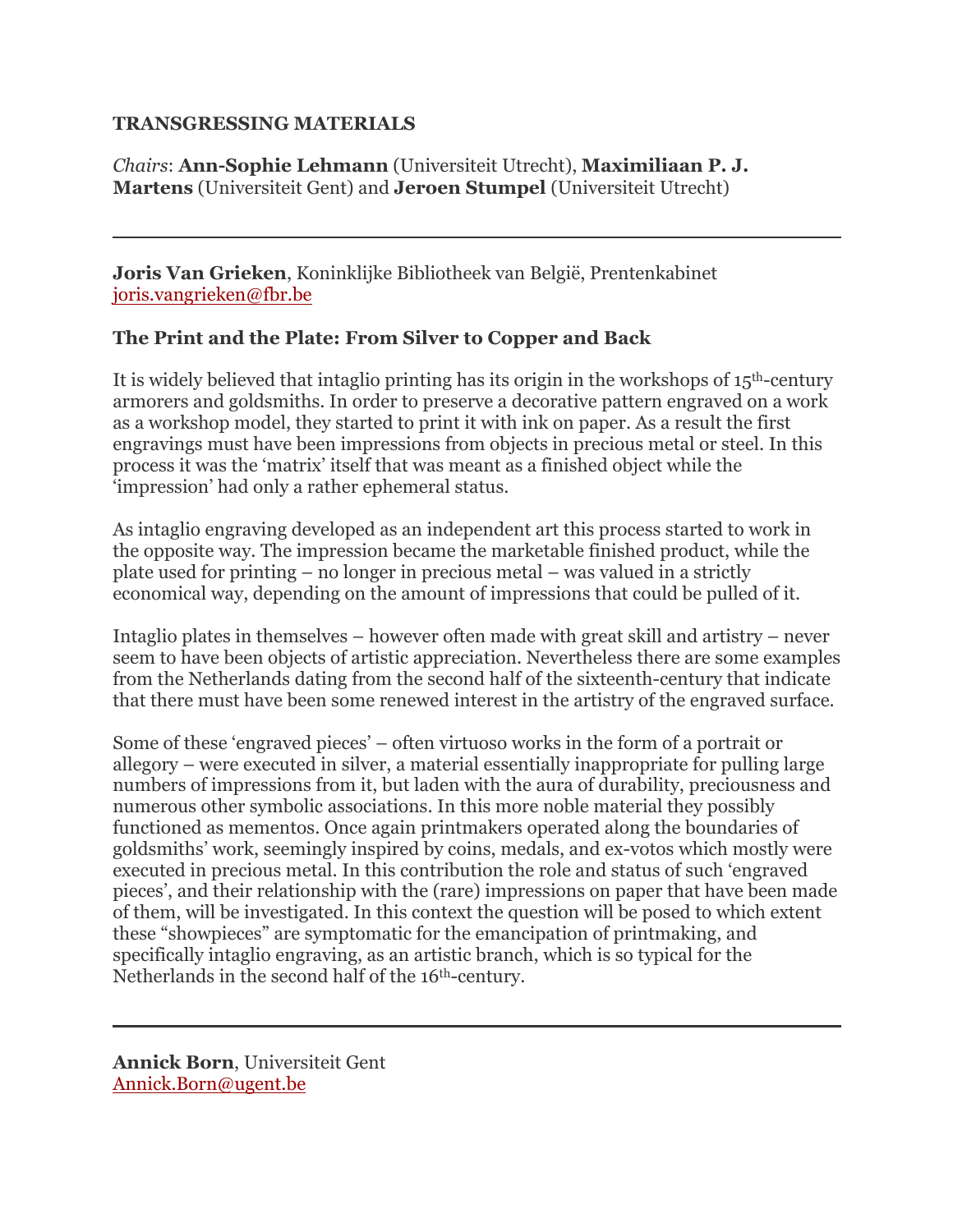# **Quinten Metsys and the Dynamics of Vision**

This paper will explore why Quinten Metsys was considered the founding father of Antwerp painting by one of his first 17th-century biographers, Alexander van Fornenberg. An overview of his oeuvre attests that his religious works relied heavily on 15th-century models, with the exception of the *Saint Anne Altarpiece* (Brussels) and the wings of the *Saint John Triptych* (Antwerp), which show strong influences of Leonardo and Dürer.

Today scholars recognize Metsys's genius especially for his invention of genre painting. However, equally worthy of his genius is the technical aspect of his painting. The examination of a few of his autograph works reveals that he renewed the technique of 15th-century Flemish oil painting. The use of a thin translucent priming applied with large, wide and rapid brush strokes over chalk ground and the practice of alternating areas with thick paint layers with areas of less density, or those so slightly tinted that the chalk ground remains visible, contribute to the extraordinary sense of space in Metsys's pictures. The variety of tactile textures (brocades, jewelry, silks, damask) and the reflection of light on the surface are accomplished by his subtle handling of the brush and his refined technique. His dexterity and rapidity in rendering materials baffle the observer. Close scrutiny of the paint surface reveals the use of grafitto technique, blotted wet glazes and the application of impasto 3D-effects. However, none of these can be observed consciously from a normal distance, but they act as visual stimuli that create dynamics in viewing his pictures.

Moreover, the animation of the paint surface seems to be correlated to the degree of its narrative content. In Metsys's iconic works nothing interrupts the almost enamel-like surface of the flesh tones, but in more narrative paintings, these visual stimuli are omnipresent. In following the great 15 th-century painters, it seems that Metsys wanted to transcend them in talent through the mastery of his technique (*aemulatio*). Similarly, his skill in rendering materials shows his desire to achieve the most illusionistic effects, as e.g. in painting goldsmiths' work. Here, in contrast with the smooth surface, impasto effects enhance the rendering of three-dimensional suggestions (*imitatio*).

Van Fornenberg, who praised the brilliance of Metsys's palette, the richness of his details, his dexterity, care and a certain roughness in the handling of the brush, noticed the master's singularity. Indeed, in comparison with his contemporaries, such as Joachim Patinir, Joos van Cleve and Goswin van der Weyden, Metsys really created a new vision of representing the world. Looking at his work in retrospect, his biographer would have been aware of how Metsys's achievements influenced Pieter Bruegel the Elder fifty years later.

**Odilia Bonebakker**, Harvard University bonebakk@post.harvard.edu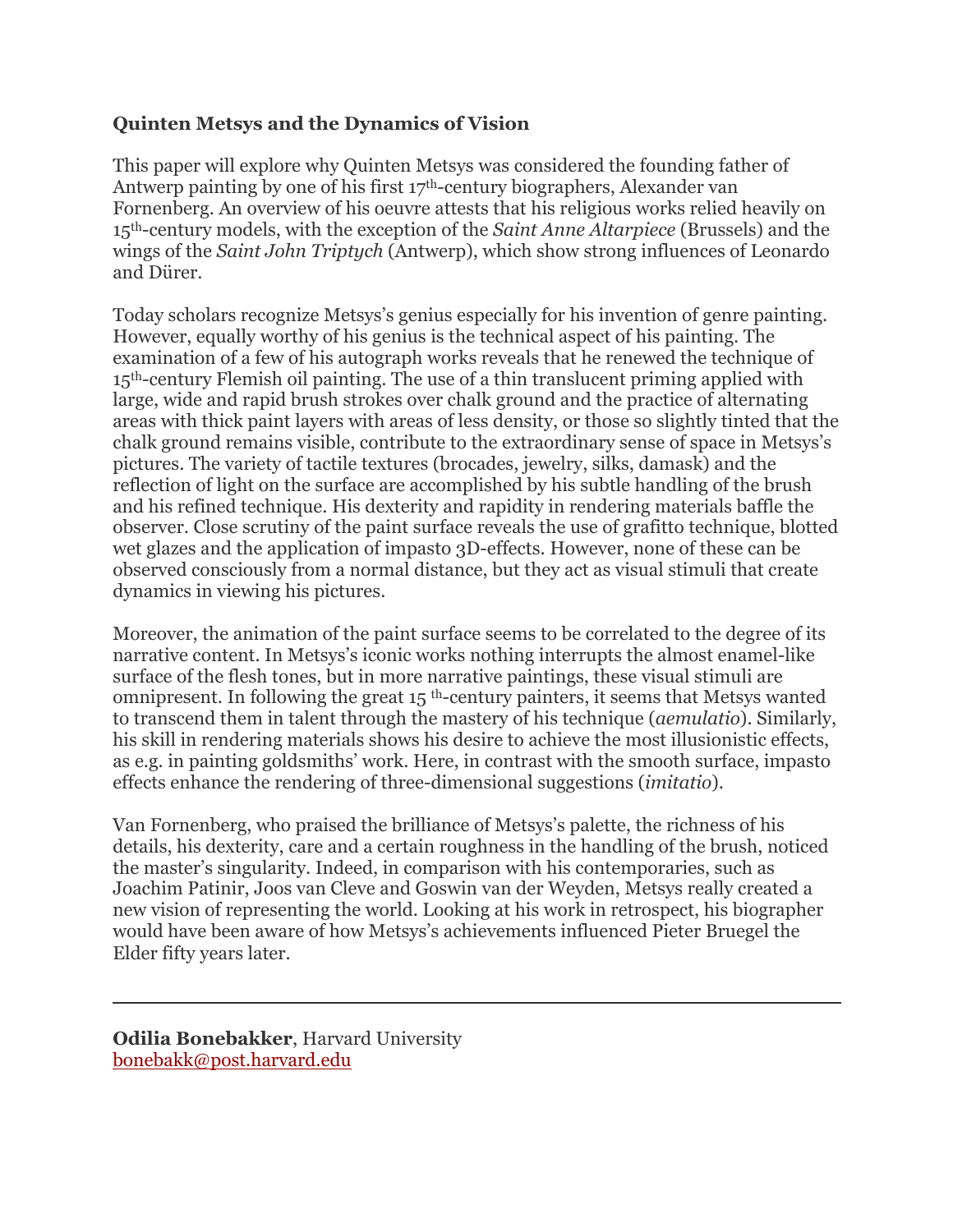# **Bruegel's Transgressions: Watercolor and Oil in Sixteenth-Century Antwerp**

Pieter Bruegel the Elder was the last major artist trained in the three traditional painting techniques of the late medieval Netherlandish guild: oil on panel, manuscript illumination, and glue-size on linen. The latter technique, known in the 16th-century as *waterverf op doeck,* is an aqueous technique in which pigments bound with animal glue soluble in water were applied directly to finely woven, sized textiles with no ground. The paint surface could not be varnished, making it extremely fragile. Only four gluesize paintings by Bruegel have survived: *The Parable of the Blind*, *The Misanthrope* (both Naples, Museo di Capodimonte), the recently discovered *Wine of St. Martin's Day* (Spain, private collection), and the problematic *Adoration of the Magi* (Brussels, Koninklijke Musea voor Schone Kunsten van België). While the rest of Bruegel's surviving paintings are executed in oil, the more durable and therefore better-known technique of the Netherlandish school, documents indicate that he executed more works (now lost) in the glue-size technique.

Drawing from new archival and documentary sources, this paper proposes that the Netherlandish technique of glue-size painting on linen constitutes an important precedent for Bruegel's innovative monumental oil paintings of everyday life. This paper puts forth the following claims:

1) *Waterverf* painting constituted a major independent secular domestic tradition from the Early Netherlandish heritage that was undergoing a theoretical, socio-economic, and functional reassessment in Bruegel's time.

2) Bruegel's stylistic and technical development as an oil painter from 1559 to 1568 shows a reconstitution of all three traditional Netherlandish techniques into a new, dominant mode of monumental oil painting.

3) Bruegel's landscapes *a guazzo* (the Italian term for the glue-size technique of the *ultramontani)* in the inventory of Giulio Clovio, which modern scholarship has mistaken for gouaches, were glue-size cloth paintings, and thus distinct from, albeit related to, the aqueous miniature paintings on parchment or ivory assigned to Bruegel in the same inventory. Hans Bol also specialized in both aqueous techniques.

4) Not only the subject matter, but also the distinct handling and standard format of Bruegel's monumental oil paintings on panel are indebted to *waterverf* cloth painting, particularly from the Boschian tradition, a thesis first proposed by Glück (1910) and supported with new documents.

5) The Italian provenance of *The Parable of the Blind, The Misanthrope* and *The Wine of St. Martin* – all painted in the late 1560s when Bruegel lived in Brussels – reflects a longstanding interest in Netherlandish glue-size cloth paintings by wealthy Italian patrons. The elongated horizontal format of *The Parable of the Blind* was typical of watercolors that were displayed above eye level. The unusual square format of *The*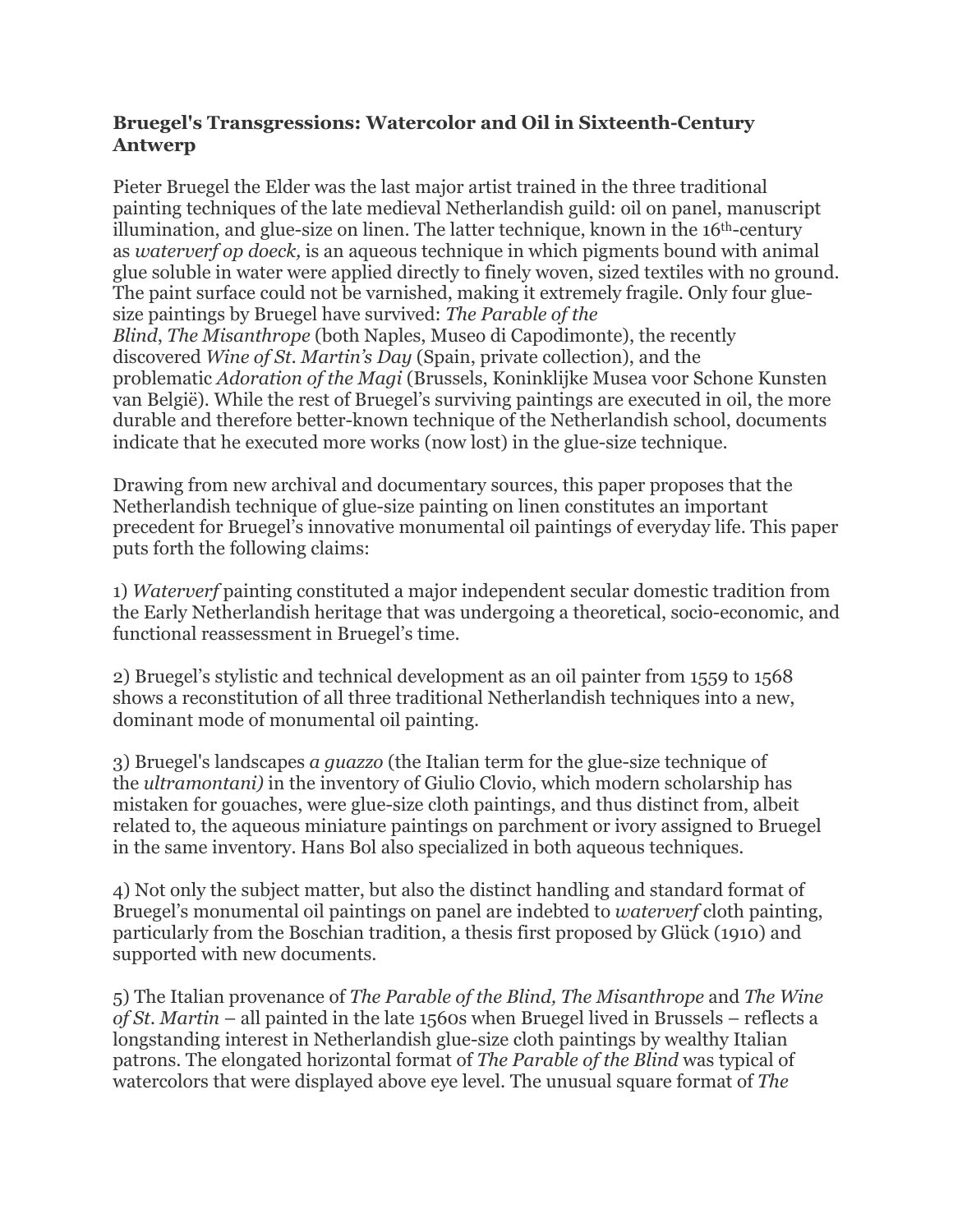*Misanthrope* – the only Bruegel painting with text, a feature of the glue-size tradition – could be explained by its function as a chimney piece.

6) Bruegel's training in the *waterverf* tradition (not only miniatures but also larger cloth paintings) probably came from Mayken Verhulst, a famous miniaturist and Bruegel's mother-in-law, and Pieter Coecke van Aelst, who in 1544 and 1545 employed tapestry cartoonists and watercolorists – including his in-laws Anthonis Bessemer and Christoffel Verhulst – from Mechelen, a center of decorative cloth painting.

7) Bruegel's only public commission reported by Van Mander, a representation of the new canal for the Brussels magistrates, is historically associated with *waterverf* and landscape painting.

8) Bruegel's monumental oil paintings for Jonghelinck can thus be viewed as a product innovation, employing the cloth *dobbel-doeck* format for panel paintings. Frans Floris's *tweedobbeldoeck* paintings for Jonghelinck were oil paintings on canvas, in the new, Italian manner*.*

9) The politics of technique, and of *groot/klein* and *net/rouw*, was a matter of local theoretical concern in the 1560s, and is a topic of Bruegel's drawing, *The Painter and Connoisseur*.

If the Eyckian "invention" of the notational technology of oil painting on panel launched one of the most significant material and theoretical revolutions in the history of art, watercolor on canvas also played an important role. By the 19<sup>th</sup> century, the traditions of oil painting and canvas had converged so that canvas itself was almost a synonym for the easel painting of everyday life.

This paper draws from an analysis of archival, documentary, and art theoretical sources presented in my dissertation on Bruegel's practice and the specific circumstances and critical appraisal of traditional techniques in the 1550s and 1560s – a period during which the economics of production and consumption were rapidly changing (Harvard University, spring 2011). Research was funded by a Rousseau Fellowship from the Metropolitan Museum of Art.

**Celeste Brusati**, University of Michigan cbrusati@umich.edu

# **On** *reflexykonst* **and the Aesthetics of Transformation in Still Life**

The emergence of still life as a distinct genre of easel painting arguably marks a significant watershed in the material history of Netherlandish art. It was near the turn of the seventeenth century that the capacity of painting to simulate and subsume other material media into its representational purview took on a particular aesthetic value and became a salient focus of both a new pictorial form and an emerging critical discourse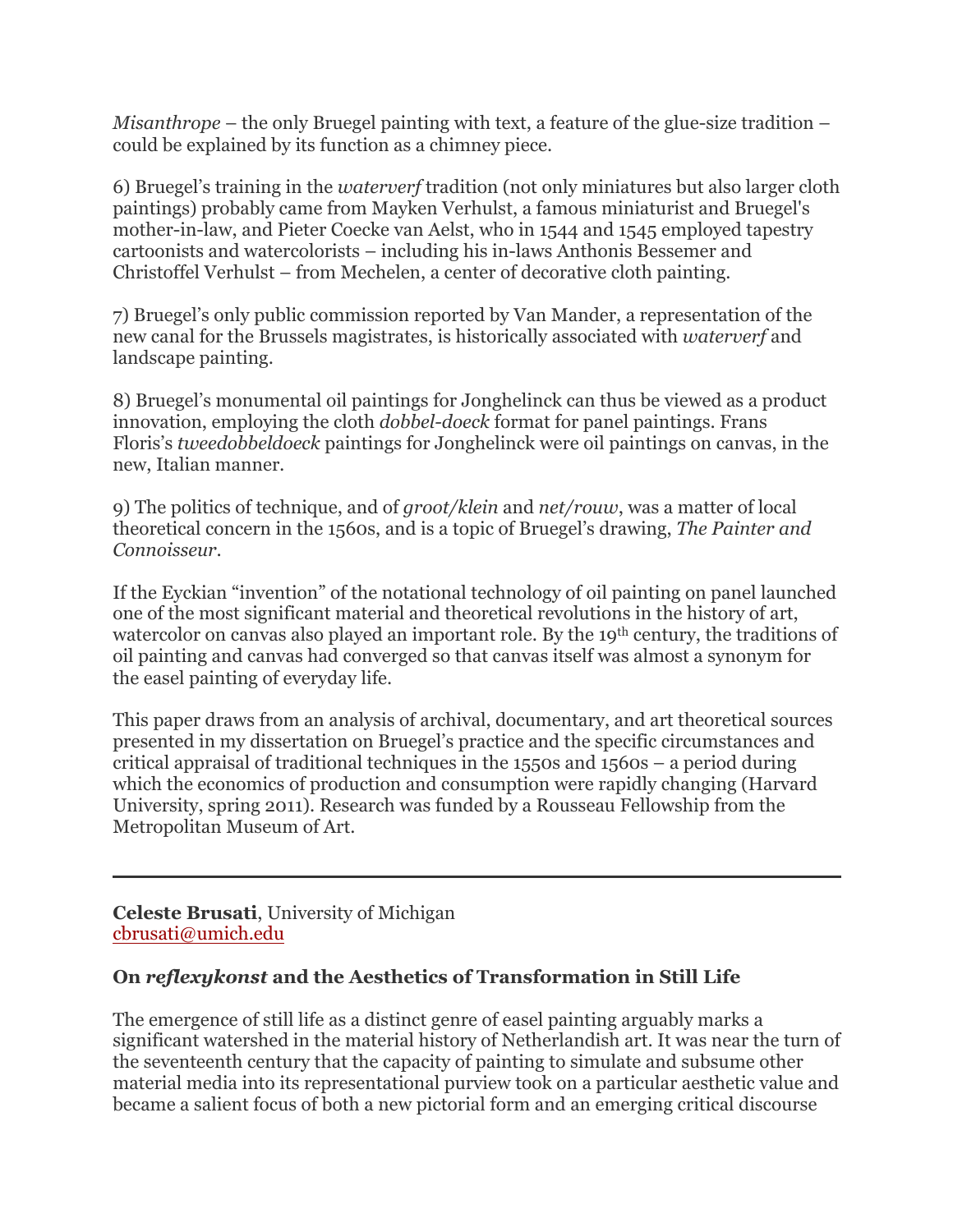on art. On the one hand, a novel form of painting developed that, among other things, ingeniously described finely crafted objects and examples of nature's artistry and transformed them for visual consumption. On the other, vernacular writers devised rhetorical formulae that commended such works not only for the verisimilitude with which they rendered objects but also for their ability to transform paint into other materials, whether turning base pigments into gold and pearls, or making paper and stone out of colors. Van Mander's elaboration of the critical term *reflexykonst*, a category of pictorial skill grounded in natural processes of reflection and refraction, drew on the authority of nature to ascribe special value to the painter's ability to differentiate and simulate the optical properties of diverse materials. *Reflexykonst* not only placed an aesthetic premium on the painter's skill in the depiction of reflections; it also spurred pictorial inventions that mimicked and reflected upon nature's transformative artistry. Through the display of skill in *reflexykonst* accomplished painters as Pieter Claesz, Jan de Heem, and Willem Kalf lent both descriptive specificity and visual interest to their pictures, revealing how light changes the appearance of objects and conversely how the reflective properties of diverse materials affect the behavior of light.

Modern studies that view still life through the lens of realism have tended to stress the imitative at the expense of the transformational dimensions of the work of pictorial description, emphasizing still life's production of painted surrogates of desirable objects but giving little attention to an emerging aesthetics of transformative artistry to which both the new genre and the vernacular art literature richly attests. This paper seeks to show how that aesthetic operates in several works by Willem Kalf that both exemplify his mastery of *reflexykonst* and pictorially comment upon the value of transformative artistry. Each picture features a masterfully crafted object that is itself the product of multiple material translations – a gold gilt jug based on a print after a painting by Polidoro da Caravaggio, the ceremonial drinking horn of the Amsterdam St. Sebastian's Guild, and a chased silver pitcher by Christian van Vianen in the fluid auricular style whose fluid melding of forms visualized the theme of material metamorphosis. Analyses of these pictures aim to show the how Kalf's choice of objects and mode of depicting them focus attention on the painter's transformative artistry, and on the added value generated through material transformations, whether wrought by nature's artistry, human ingenuity, or ideally both. In these works reflexykonst figures not only as a medium of representation but also as an analogue of the transformational artistry materialized in his subjects.

#### **LANGUAGES OF ART IN THE NETHERLANDS, 1550-1750**

*Chair*: **Thijs Weststeijn** (Universiteit van Amsterdam)

**Paul Crenshaw**, Providence College paul.crenshaw@providence.edu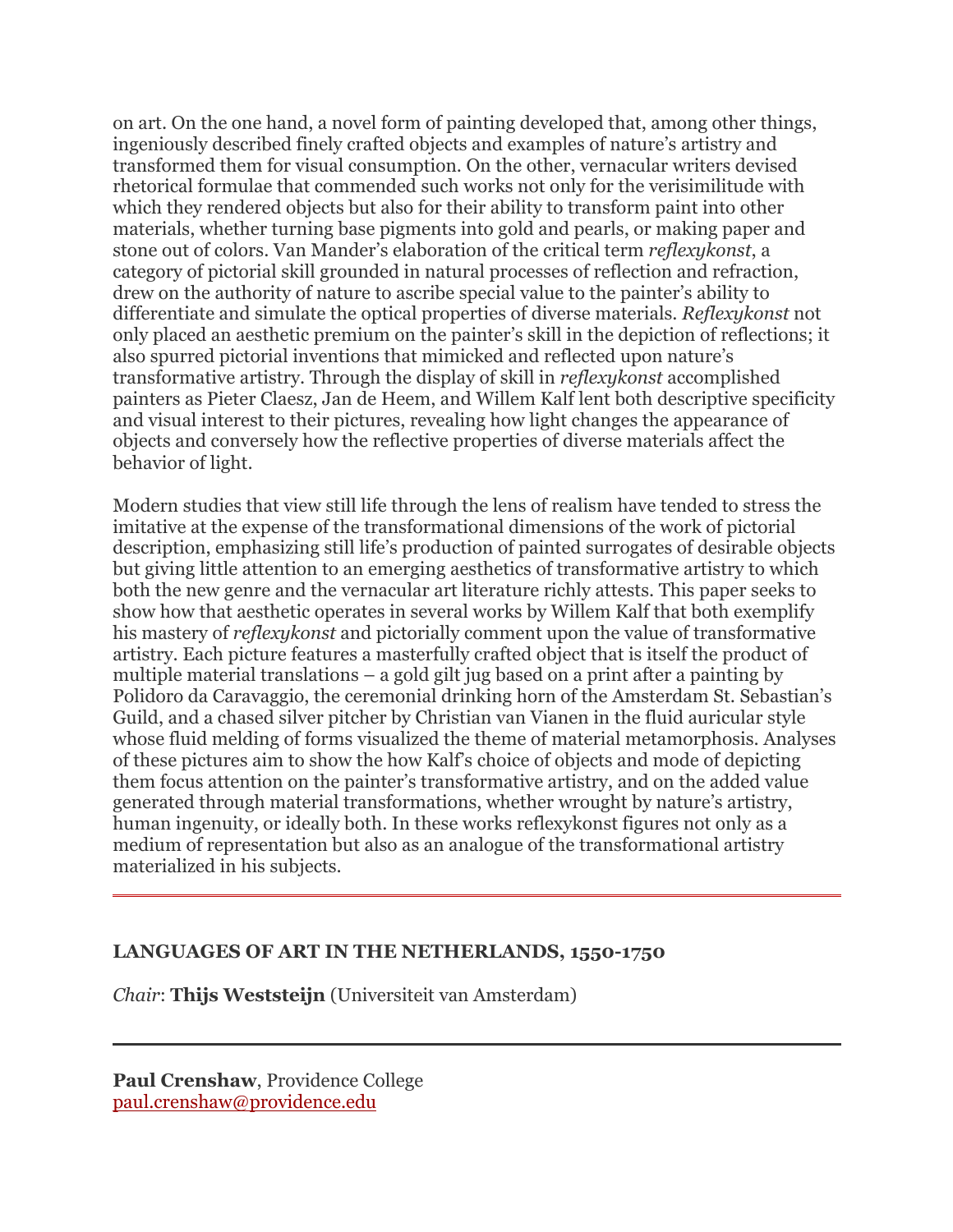# **Touching Up on Our Understanding of** *geretuckeert* **by and around Rembrandt**

This paper presents an intriguing newly-discovered early inscription on an impression of Rembrandt's *Hundred Guilder Print* that claims, among other things, "Deze prent met de eigen hand is Geretouckeerd Rembrandt." This paper suggests that in this instance the term *geretuckeert* is used to refer to the unusual degree of plate-tone that Rembrandt applied to this particular impression. In order to better understand the evolution of the term, the paper re-examines its use in 17th-century artistic literature and workshop practice, with special emphasis on its use by and around Rembrandt. (Time permitting, an examination of similar terms in other 17th-century languages will be explored.) The term has been much discussed over the years because it was used by Rembrandt himself on a number of occasions, for seemingly different purposes. Three of the four so-called *Oriental Heads* employ the term in the signature, suggesting that it refers to a dialogue between these works and the similar prints by Jan Lievens. It also appears at least six times in the artist's 1656 inventory with respect to paintings. Other examples show that it was used to refer to Rembrandt's teaching practice of working over a drawing or painting by a pupil. A similar term was used on a painted version of *The Sacrifice of Abraham*. The study expects to clarify whether the term is peculiar to Rembrandt's practice, or was at least more apropos to Rembrandt's practice than in the workshop practice of his contemporaries.

**Ulrike Kern**, Warburg Institute, London ulrike.kern@sas.ac.uk

# **The Concept of** *reddering* **in Seventeenth-Century Painting: Theory and Practice**

In my paper I shall examine a concept which has not been discussed by scholars of Dutch art to date, although it was used in art theoretical treatises of the seventeenth century and was frequently put into practice in the art of the time. The concept deserves attention because it helps us understand how artists of the Golden Age approached the problem of creating spatial illusion in paintings.

*Reddering* was a word employed by Netherlandish writers of art theory to describe an arrangement of light and shade contrasting over the different grounds of a picture, thus evoking a sense of spatial recession. Nowadays the word is mainly used in the sense of "rescuing" or "saving" but in the seventeenth century it was also used to mean "arrangement", "regulation" or "clearing". In art theory the word is closely related to *houding*, the harmonious arrangement of colour in a spatial context, but since it is exclusively used in the context of light and shadow, it should be seen as a part of *houding*, rather than as identical with it.

The main feature of *reddering* is that lit parts are made to alternate with dark ones. The idea originally derives from Leonardo da Vinci: Willem Goeree, who introduced the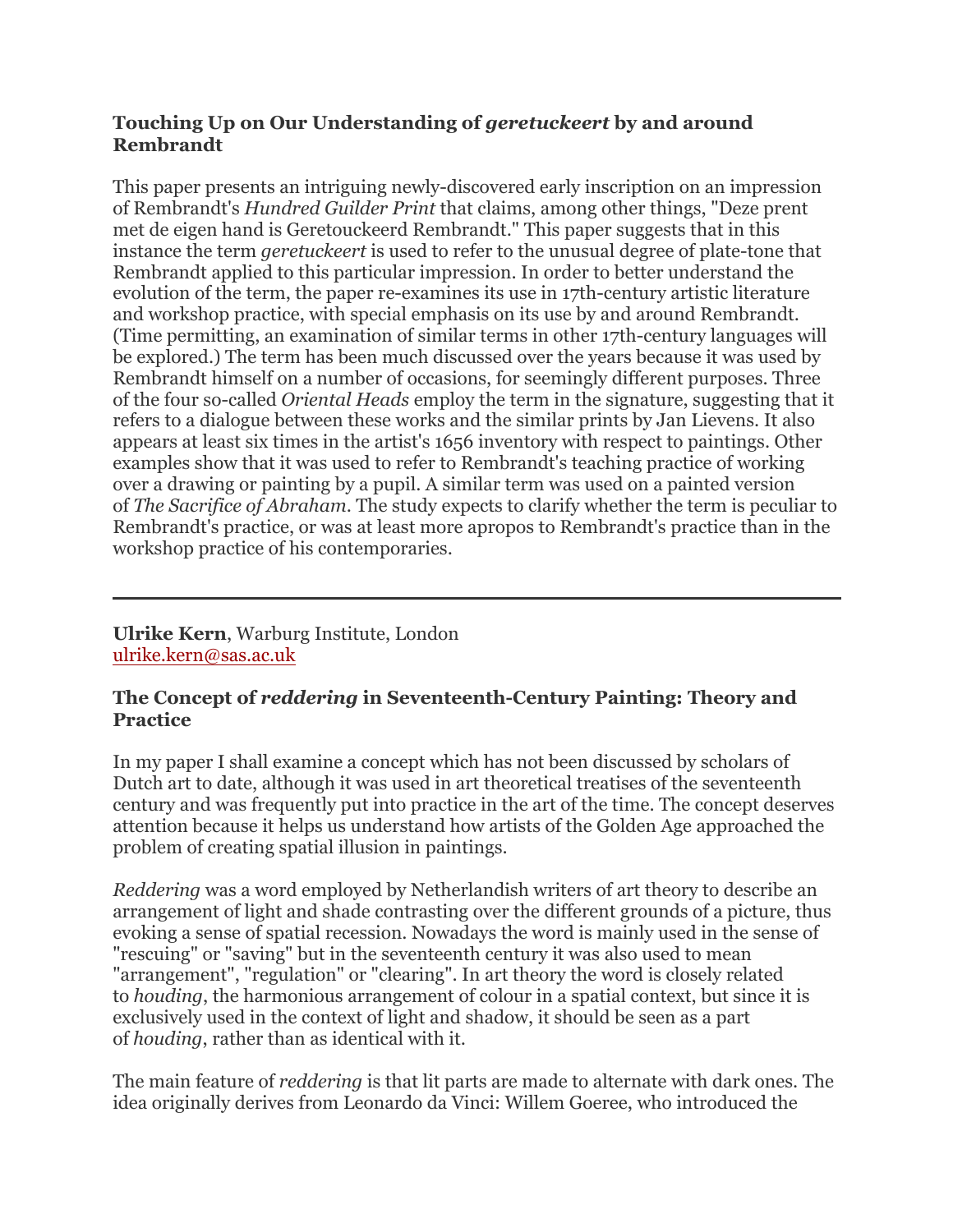term *reddering* in his book on drawing in 1668, took up Leonardo's advice to contrast lit parts of objects with a dark background and vice versa in order to detach objects or figures from their background and bring an impression of relief into a picture. Goeree expanded Leonardo's advice into a more complex concept of spatial recession which integrated more grounds than simply the fore- and background.

**Jürgen Müller**, Technische Universität Dresden umbramsuam@aol.com

# **"Proteus oft Vertumnus te wesen in de Const": Erasmus, Goltzius and Van Mander on the Problem of Artistic Imitation**

My paper will focus on the problem of artistic imitation. While fifteenth-century thinkers like Leon Battista Alberti or Leonardo da Vinci neglected the topic because their main interest was the imitation of nature, in the sixteenth century, it became the most important theoretical challenge for art. The primary reason for this reorientation is the collection of Pope Julius II. Julius's collection served as an artistic canon that was reproduced in part by the engravings of Marcantonio Raimondi. Artists all over Europe thereby were introduced to the new aesthetics of Michelangelo and Raphael, and they were expected to know the most famous antique works of art such as the *Laocoön*and the *Apollo Belvedere*.

*Imitatio artis* as imitation of other artists or works of art opened up new possibilities for the interpretation of art. It offered not only a new theory of artistic production but also a new theory of judgement. The viewer could easily make a comparison between the latest solution to a given artistic problem and the previous one, and this enhanced the appreciation of new aesthetic invention. For instance, from this point forward, the Laocoon was not only a famous model but also the standard to which all other representations of pathos were compared. *Imitatio artis*was at the same time a dynamic model of artistic evolution. Following early rhetorical theory, in order for imitation to be truly successful, imitation had to move beyond mere reproduction and become emulation. Finally, the concept of imitation demanded not only the reproduction of natural but rather artificial things. The ideal of *imitatio artis* as it was practiced in the sixteenth century belongs to the sphere of beauty. Raphael was not simply an imitator of life but rather a creator of elegance and grace.

Despite the assertions of theory, *imitatio artis* was a not problem that could simply be solved by rules or models. If the imitation was too close to the model, the work became a mere copy. But if a work did not follow a model at all, it lost the framework in which it could be judged and possibly esteemed. Moreover every quotation of a previous motif is a mixture of past and present, so that the question arises whether the contemporary moment is only a place for repetition of the past or has a right of its own. Here starts the so-called "querelle des anciens et des modernes" which leads in the Netherlands to Erasmus's "Ciceronianus" of 1528.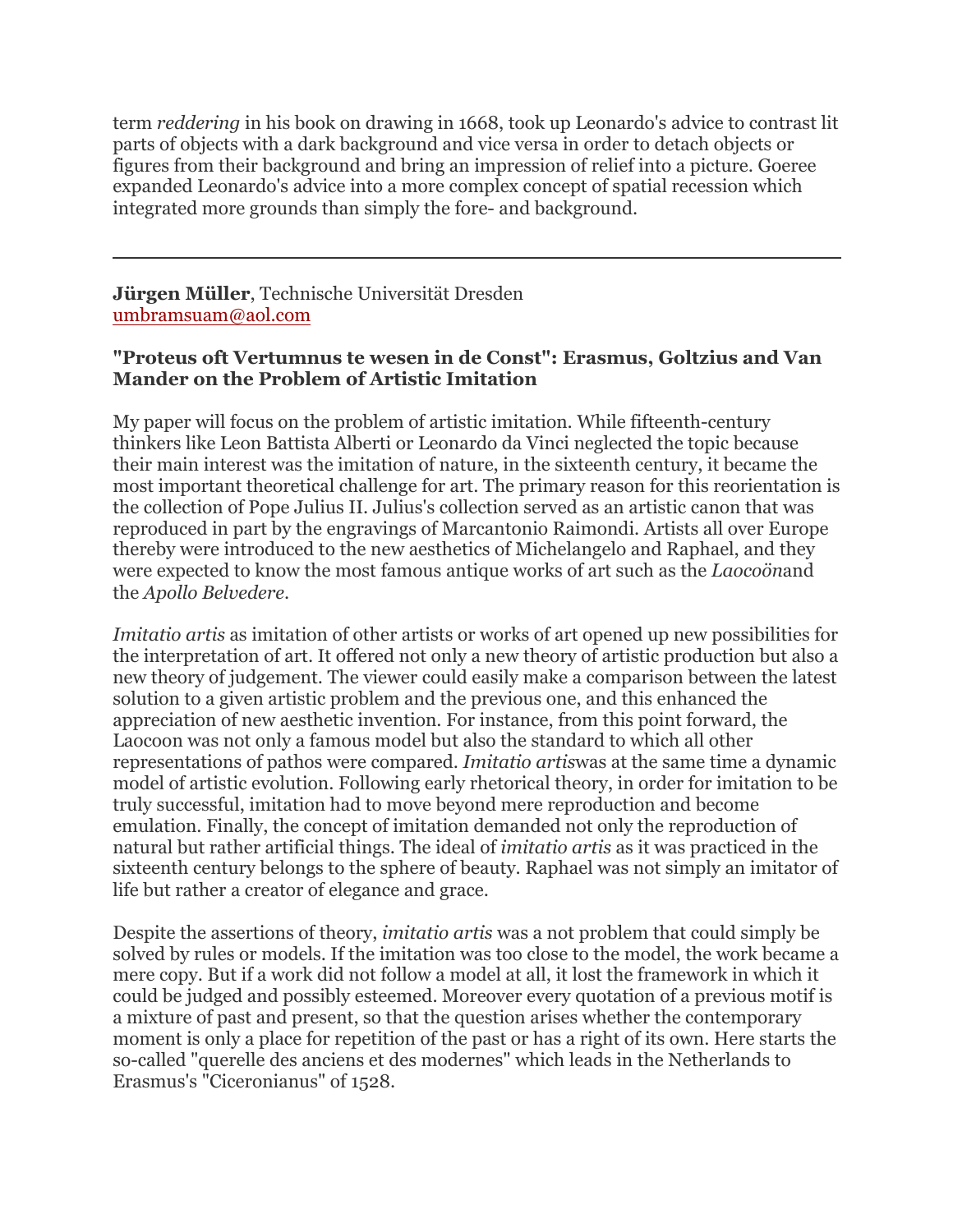In this context, Karel van Mander's *Schilder-Boeck* offers a very interesting illustration of the problems of interpretation; in the *Grondt*, he names numerous artistic models and precepts but in the *Levens*, he criticizes artists who did not have enough courage to establish their own manner. I argue that the role of imitation in Van Mander is related to the problem of modernity and Erasmus's position formulated in the named dialogue. In my paper, there will be a reflection on Van Mander's approach to imitation by first contextualizing it in terms of sixteenth-century*imitatio artis* in general, starting with artists like Albrecht Dürer and Michelangelo and their pictorial contributions to the problem, before looking more closely at his discussion of Hendrick Goltzius's famous play with imitation in his so-called "Meisterstiche" to give a new interpretation of this series.

#### **Walter S. Melion**, Emory University walter.melion@emory.edu

### **"In sensus cadentem imaginem": Defining the Apprehensible Image in Cornelis Galle's** *Life of Blessed Father Ignatius of Loyola* **of 1610**

Meditative treatises and spiritual biographies provide a rich source of image theory, marshalling terminology for the kinds and degrees of visual image that were utilized to facilitate spiritual exercises centred on the reformation of the soul. Such exercises often entailed visualizing the soul as a pictorial image whose similitude or dissimilitude to Christ incarnate, the living *imago Dei*, the votary was encouraged to measure. The exercitant was often cast in the role of a picturer whose meditative prayer takes the form of a print, drawing, or painting executed upon paper, panel, or canvas. The representational properties of such prayerful images, in particular their capacity to function as instruments of corporeal and spiritual sight, engaging the full spectrum of exterior and interior senses, constitutes a central topic of the many illustrated Jesuit meditative texts published in Antwerp at the turn of the seventeenth century for dissemination throughout the Low Countries. Among these publications, Cornelis Galle's *Vita beati sancti patris Ignatii Loyolae religionis Societatis Iesu fundatoris* (*Life of Blessed Father Ignatius of Loyola, Founder of the Society of Jesus*), consisting of sixteen magnificently engraved large oblong images, furnishes an especially rich lexicon for the kinds and degrees of sacred image that Ignatius, as the ideal meditans, is seen to behold as he progresses in sanctity. The form and function of such imagines, and the manner and meaning of their viewing, constitute prosopographical markers through which the Jesuit vocation is defined, and this is why their status as objects of beholding proved so important to the argument of the *Vita* and to the ongoing campaign for canonization.

Commissioned by Pedro de Ribadeneyra, on whose *Vida del P. M. Ignacio de Loyola* (1583) the prints are based, the series commends Ignatius's ability to pray efficaciously by means of his external and internal senses. The plates subtly differentiate between the kinds and degrees of prayer in which he engaged, as well as the visions he was given to behold in the form of images anchored in the paradigm of the pictorial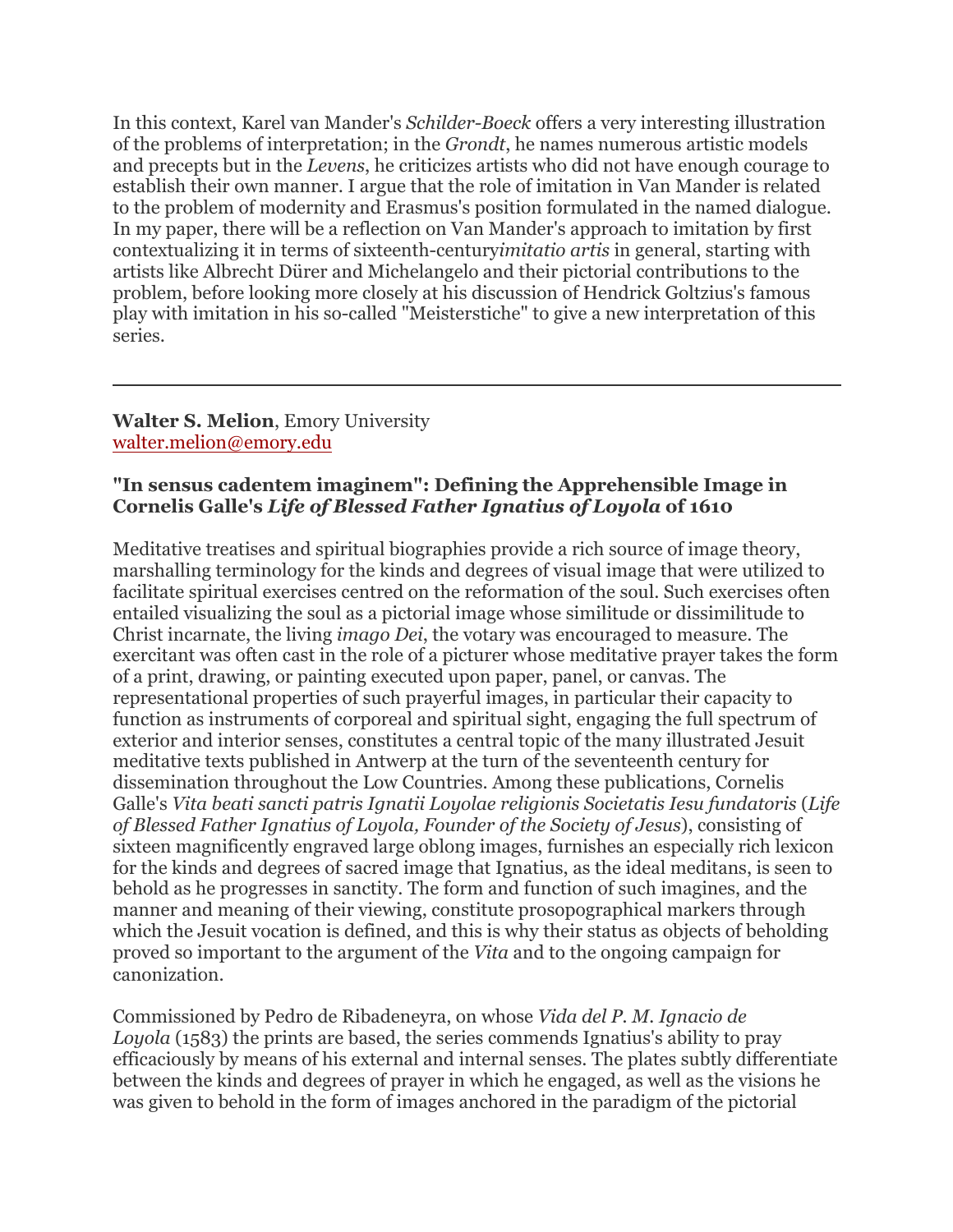image. He is shown seeing with bodily eyes, while also discerning things apprehensible only to interior vision, and he also exemplifies the paradox of seeing and not seeing, for fully opened to spiritual things, the eyes of his soul are sometimes darkened to sensible shapes and figures (*ibi mentis ei oculi aperti, atque illuminati sunt, non ita quidem, ut speciem aliquam, aut in sensus cadentem imaginem videret, sed ut permultaÖoptime intelligeret*). Yet another plate portrays the complex experience of internally apprehending a figurative image that yet signifies to Ignatius externally (*quasi specie quadam visibili id significante exterius, quod interius percipiebat*). Responding to Juan de Mesa's painted *Life of Ignatius*, likewise commissioned by Ribadeneyra, Galle and his team of skilled engravers attempted to exemplify and differentiate the full spectrum of images deployed by Ignatius to shore up the meditative life. Asking how and why these sensory and extra-sensory distinctions were represented, my paper proposes to ascertain in the *Vita beati sancti patris Ignatii Loyolae* a wellspring of sacred image theory that complements the more discursive art theoretical texts usually consulted as art historical sources.

# **POROUS BORDERS: THE DUTCH REPUBLIC AND EUROPE**

*Chair*: **Amy Golahny** (Lycoming College)

**Marjorie E. Wieseman**, The National Gallery, London betsy.wieseman@ng-london.org.uk

### **A Courtly Art Comes to The Hague: Portrait Miniatures at the Court of Elizabeth of Bohemia**

This talk examines the transportation or translation of a specific artistic tradition – in this instance, the painted portrait miniature – from its original context to a new environment, and the various factors that determine whether it adapts, survives, withers or thrives.

Elizabeth Stuart, daughter of King James VI and Anne of Denmark, was born in Scotland in 1596. She married Frederick V, Elector Palatinate, in February 1613 and departed for a new life in Germany soon after. After a brief and disastrous reign as the King and Queen of Bohemia, the couple fled to the Netherlands and established a residence in The Hague in 1621. Frederick died in 1632, but Elizabeth remained in The Hague until 1661 when, following the restoration of her nephew Charles II, she finally returned to England. She died only a few months later.

Extravagant and sociable, Frederick and Elizabeth – "The Winter King and Queen"– were at the centre of court culture in The Hague. Yet as theirs was a court in exile and without a kingdom, beneath the frivolity they were engaged in an urgent quest to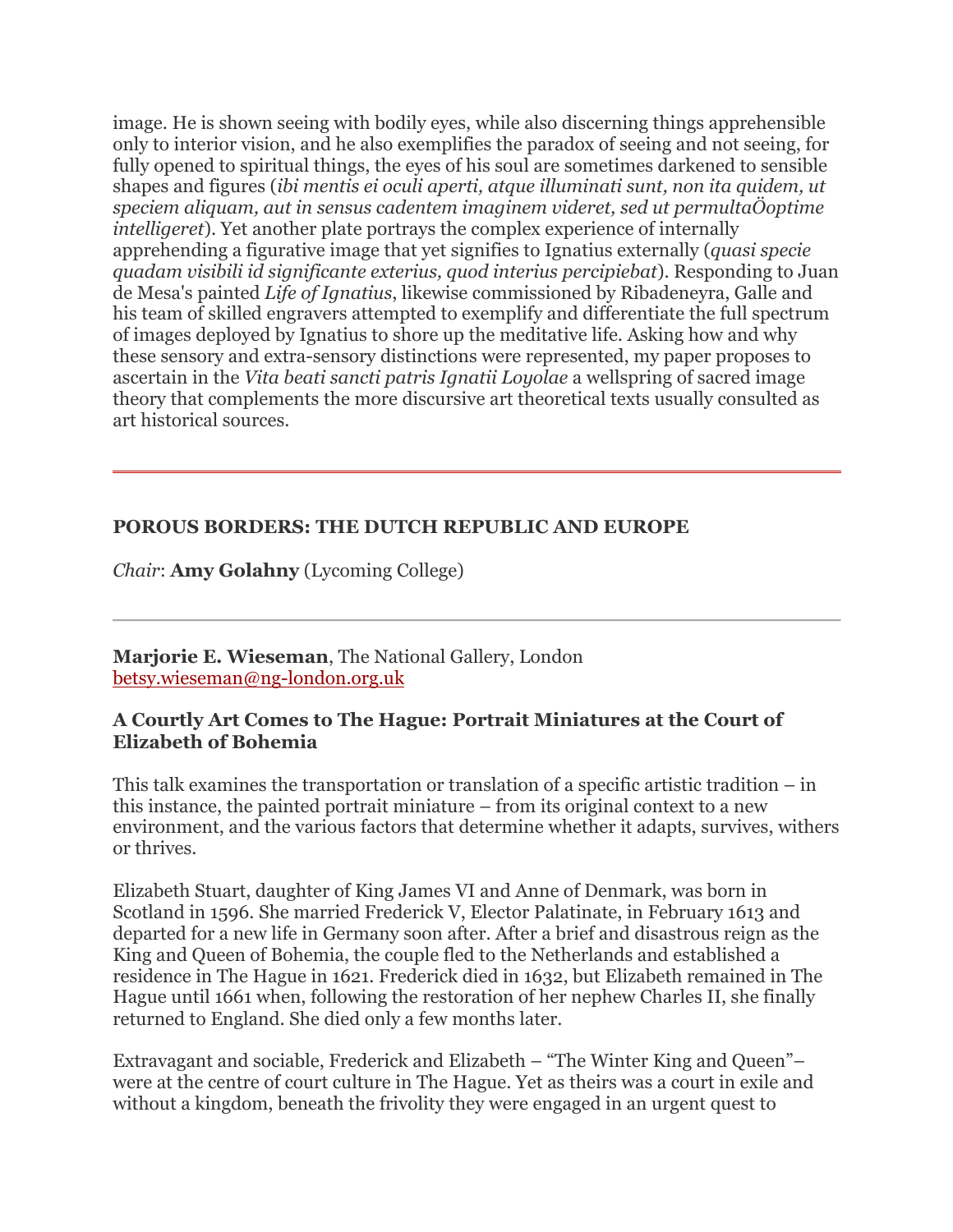represent and reiterate the legitimacy of their claim to the Bohemian throne, and to Frederick's hereditary territories in the Palatinate. One of the most important means of projecting and disseminating an appropriately powerful image was, of course, through portraiture. The couple patronized the Delft portraitist Michiel van Miereveld as early as 1622 but, frustrated by his notorious delinquency and desiring a more elegant and *au courant* image, by the end of the decade they had turned to Gerrit Honthorst. Countless copies and replicas of portraits by Miereveld and Honthorst soon found their way to distant friends, relations, courts and courtiers. Yet alongside these conventional lifesized portraits (and unlike any of her elite Dutch contemporaries), Elizabeth was actively engaged in commissioning (and collecting) portrait miniatures. The predilection for diminutive, private likenesses had been an ingrained tradition at the English court, and was still a useful means of securing and strengthening bonds of love and allegiance.

This paper briefly discusses the importance of portrait miniatures at the Bohemian court in The Hague, the various miniature painters Elizabeth patronized, the iconography and presentation of miniature likenesses of Elizabeth, Frederick and their children, and the documentary evidence for the strategic distribution of miniatures of the Bohemian royal family. It closes with a consideration of the impact and afterlife of Elizabeth's taste for portrait miniatures on artistic traditions in The Hague and elsewhere in The Netherlands.

**Anne Charlotte Steland**, Independent Scholar, Göttingen steland@t-online.de

# **Giovanni Panini in the Tradition of the Dutch Italianates**

As a consequence of the exhibition in 1993 in Braunschweig of the paintings by Giovanni Pannini in the Louvre, we may re-evaluate this artist's relationship to his predecessors in Rome. Most pertinently, Pannini's cappricci, vedute, and festivities may be linked to the earlier Dutch painters in Rome, generally known as the Italianates. These three genres were invented around 1640 by Herman van Swanevelt, Pieter van Laer and other Bamboccianti, and by Jan Asselijn, and later by Johannes Lingelbach. Claude Lorrain and Nicolas Poussin also painted landscapes with architecture that were decisive for Pannini.

**Fatma Yalçin**, Freie Universität Berlin fatma.yalcin@berlin.de

# **Grand Tour avant la Lettre? Hoogstraten in England**

Of the Dutch artists of the Golden Age who undertook important travels, one of the most outstanding is Samuel van Hoogstraten. This is true not only with regard to the extent of his travels within his own country, but more especially to those to foreign countries. His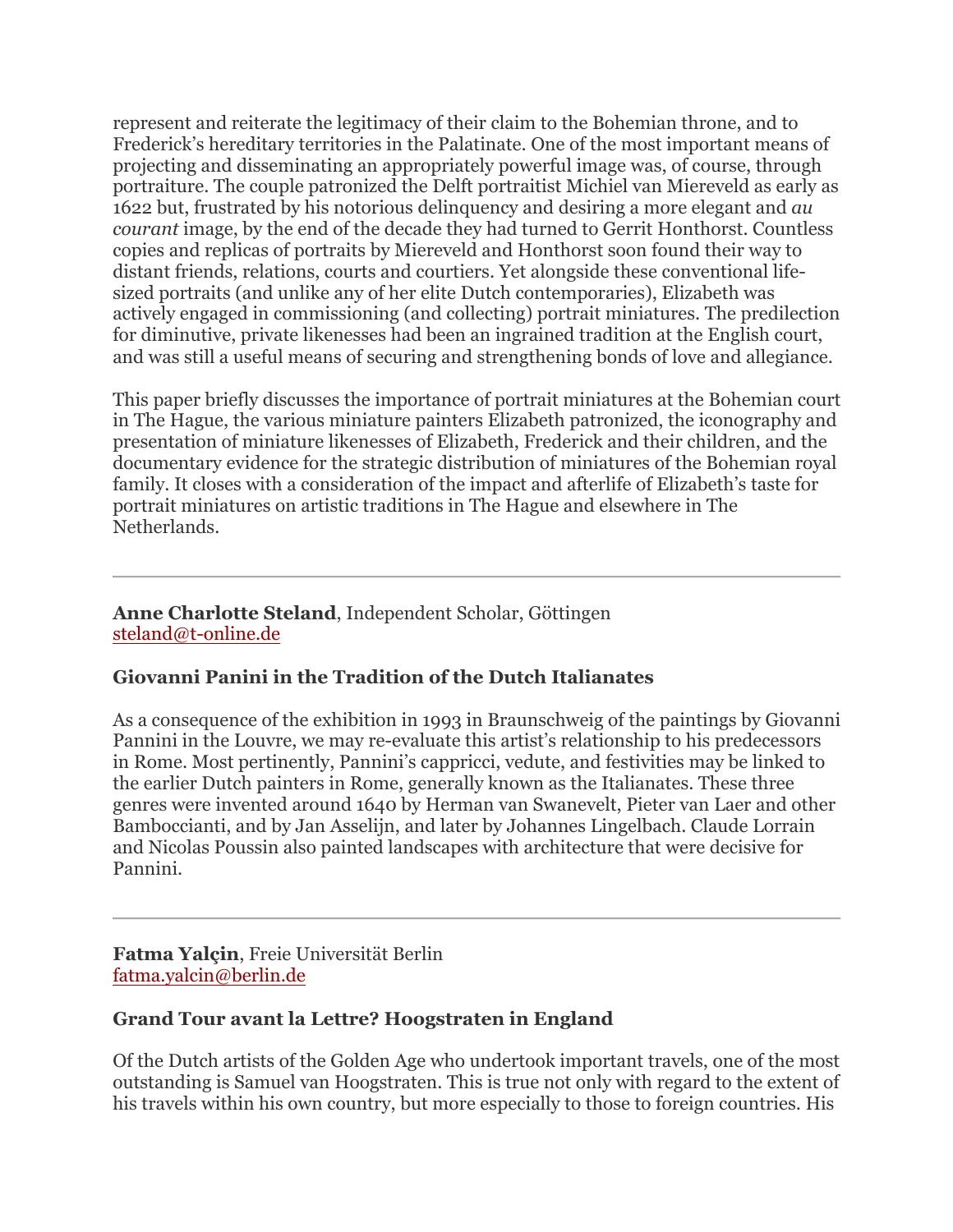sojourn in Vienna from 1651-55 was interrupted by a visit to Rome in 1652/53, and from 1662-67 he lived in England. Most importantly, he reflected upon these experiences beyond the borders of his native country in his book *Inleyding tot de Hooge Schoole der Schilderkonst* of 1678 and in other written sources.

My contribution will look at Hoogstraten's importance for the English perception of the world beyond its borders, something that has hitherto not been thoroughly considered. When Hoogstraten moved to England and settled there for half a decade, he was perceived as someone who had visited the most desirable foreign places – long before the Grand Tour had become a 'must' for every English gentleman. Those major "English" paintings by Hoogstraten that are still extant convey exactly the kinds of experiences which were only to be acquired in foreign places. Hoogstraten's arrival coincided with a period of cultural change: at a time when Thomas Howard and others were about to begin constructing great houses in the Palladian style, Hoogstraten painted monumental architectural views. These never show a precise location, but were conceived more as *capricci*. Some such scenes were of his native Holland, depicted in an exaggerated classical manner, as can be seen in the painting today in The Hague, which was probably destined for his own residence in London. Others were of Italy, and although they catered to the English imagination in representing what constituted the most beautiful and interesting features of the Italian countryside and its famous monuments, Hoogstraten rendered his scenes in an excessively monumental and fantastical fashion.

In this sense, the Dutchman in London made great use of his Grand Tour to the Emperor in Vienna and the Pope in Rome. While he himself had first-hand knowledge of the marvels of the cities he had visited, what he presented to his English audience, as yet largely unfamiliar with the sights, was a work of his imagination. Thus his role was instrumental in arousing the desire of English patrons to see, possess and emulate the wonders of those foreign places, though of course as we know the English interest was geared more towards Italian architecture, particularly that of Palladio, and sculpture than Dutch painting.

**Rebecca Parker Brienen**, University of Miami, Coral Gables rpbrienen@miami.edu

### **"Not curious but courtly in appearance": Cornelis de Bruyn (1652-1726), Dutch Artist and International Traveler**

Cornelis de Bruyn, one of the Dutch Republic's most extraordinary artist-travelers, has long been overlooked by scholars of early modern Dutch art, in part because his career extends into the much maligned eighteenth century, but also because the majority of his paintings are now known only through drawings and prints. Widely acclaimed during his lifetime, serving patrons that included William III, Tsar Peter of Russia, and Amsterdam burgomaster and VOC director Nicolaas Witsen, he is best known today for his images of Persepolis. De Bruyn was nonetheless much more than a recorder of exotic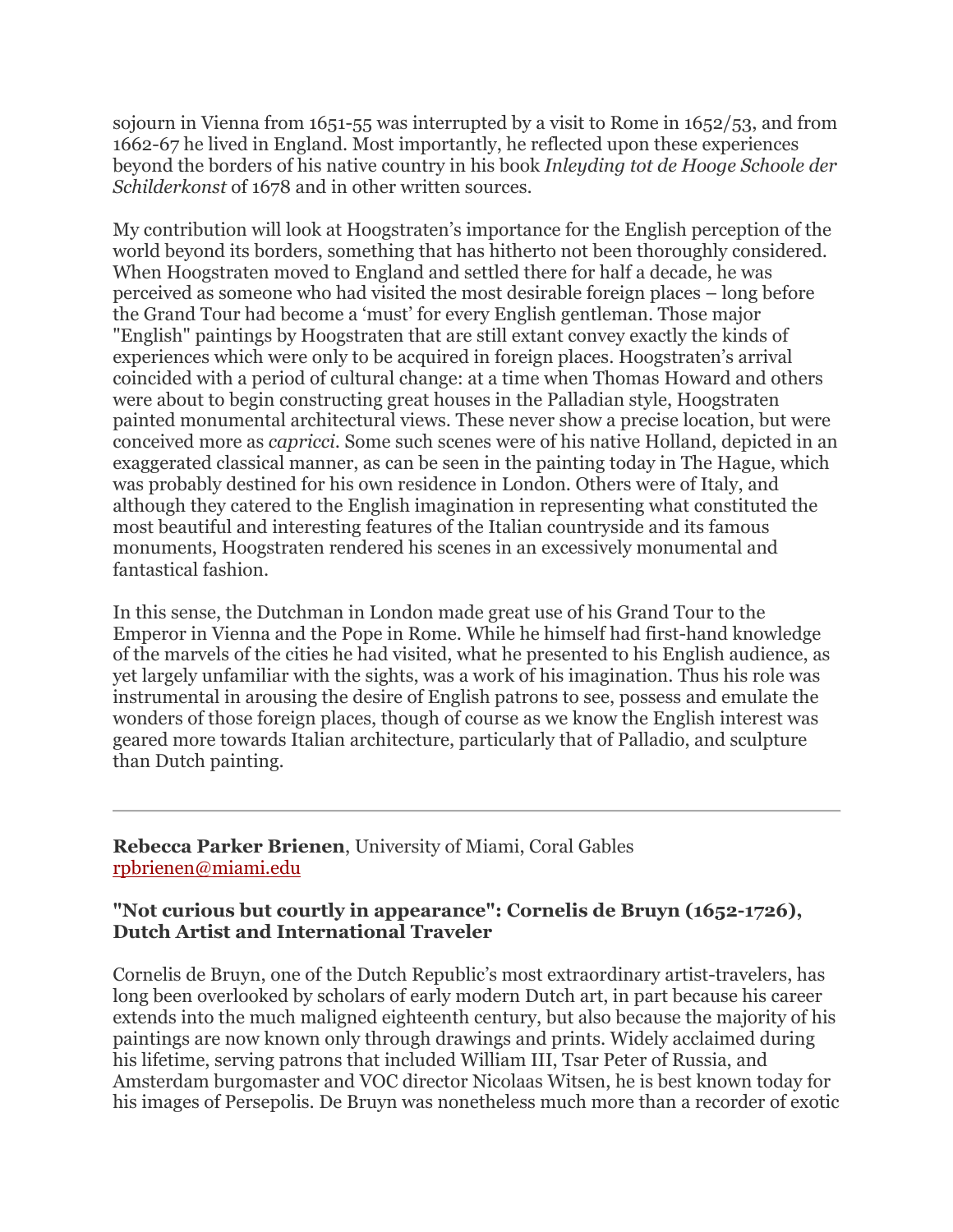locations. His career is punctuated by two periods of international travel: the first started as a traditional Grand Tour, but lasted eighteen years and was divided into residencies in Italy, Egypt, and Turkey. His second trip, which extended to Russia and the East Indies, lasted eight years. My focus here will be on the period from 1674 to 1700, which includes De Bruyn's first international adventure and the successes he enjoyed upon his return to the Dutch Republic. When British court artist Gottfried Kneller painted Cornelis de Bruyn's portrait (now in the Rijksmuseum) during the latter's trip to England in 1700, it perfectly presented how the Dutch painter wanted others to see him: as a stylish and sophisticated man of taste and learning. As will become clear, travel was an essential ingredient in De Bruyn's scholarly and artistic self fashioning.

De Bruyn was born in The Hague, where he trained under Theodoor van der Schuer, a classicizing artist who included William III among his courtly patrons. De Bruijn set off on his Grand Tour with fellow artist Pieter van der Hulst, arriving in Rome in 1674, where both became members of the *schildersbent* (De Bruyn was christened "Adonis"). After two years in Rome, De Bruyn was again on the move, sailing first to the Aegean Islands, and then to Smyrna and Constantinople in Turkey. A pattern of travel punctuated by long stays in various cities continued in Egypt and throughout the Levant until 1684, which found De Bruyn again in Italy. He stayed in Venice for eight year, working in the studio of the German baroque painter Johaan Karl Loth, and it was not until 1692 that he returned to the Dutch Republic. He arrived home in The Hague in 1693, a world traveler and highly trained artist in the Italianate tradition, his travel chests full of drawings, paintings, and a journal describing his long journey.

De Bruyn was very well received upon his return to the Dutch Republic. He became a member of both the Accademie van de Teyken-Const and Pictura in The Hague and his paintings (Turkish themes are especially well documented) entered the homes of wealthy and influential collectors, from Witsen in Amsterdam to William III in The Hague. In addition, De Bruyn completed an ambitious and successful account of his travels, *Reizen van Cornelis de Bruyn door de vermaardste deelen van Klein Asia* (Delft 1698), which included hundreds of fine engravings based on his drawings, from a view of Constantinople to a "baptism" ceremony of the Schildersbent in Rome.

Study of De Bruyn's work and life sheds light on the continued importance of Italy to Dutch artists in the late seventeenth and early eighteenth centuries, and demonstrates the great variety of motivations (financial, artistic, social, and intellectual) that drove artists from the Dutch Republic to travel and live abroad during this period.

### **THE SHIFTING BOUNDARIES OF MUSEUM COLLECTING AND DISPLAY IN THE NETHERLANDS (1800 TO THE PRESENT)**

*Chairs*: **Ellinoor S. Bergvelt** (Universiteit van Amsterdam) and **Jonathan Bikker** (Rijksmuseum, Amsterdam)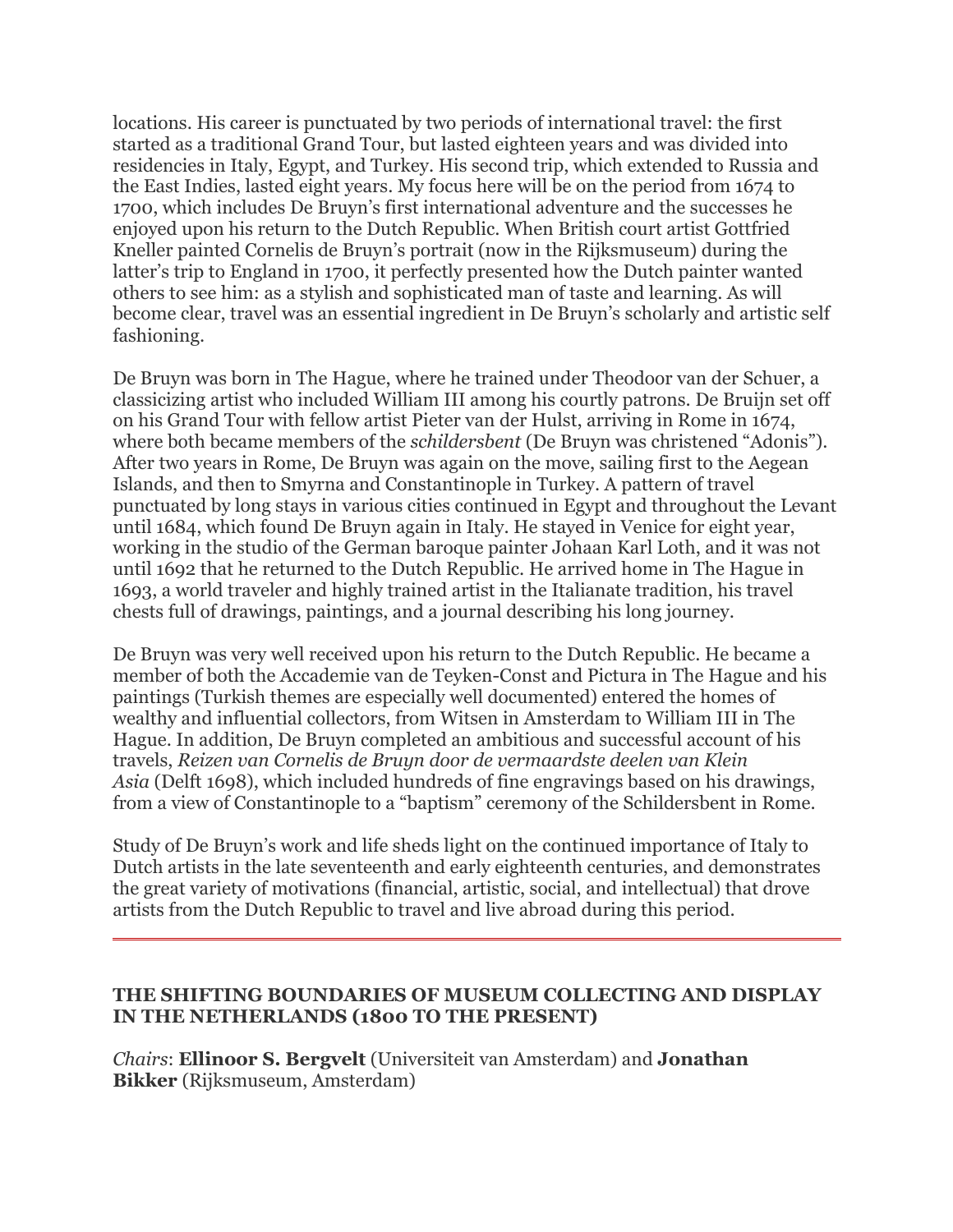**Leen Kelchtermans**, KU Leuven leen.kelchtermans@arts.kuleuven.be

### **Dutch and Flemish Art in the Nineteenth-Century National Museums of The Netherlands (Amsterdam) and Belgium (Antwerp and Brussels)**

Whether 19th-century nationalism or the "preference for the own people and rejection of the foreign" (Van Dale dictionary definition of nationalism) influenced the acquisitions of 17th-century Dutch and Flemish masters by the national museums of Belgium and the Netherlands is the central question of this paper. A comparison of the number of Dutch and Flemish masters in the museums of Amsterdam and Brussels, based on collection catalogues from the beginning and the end of the 19th century, seems to confirm the influence of nationalistic feelings in acquisition policies – art works by Flemish masters appear in the largest numbers in Brussels, the Dutch masters in Amsterdam. Yet a more nuanced reality goes behind the figures.

Although the Rijksmuseum and the Brussels museum were organized on different levels before the Belgian Revolution (1830) – the former nationally and the latter municipally – both made acquisitions from the 17th-century Northern as well as Southern Netherlandish schools of painting, and for both Rubens was the champion of these schools. After the Belgian Revolution a nationalistic "rejection of the foreign" remained out of the question. The Royal Museum of Fine Arts in Brussels, which became the state museum in 1842, was even very eager to buy Dutch masterpieces in order to enforce its status as a young Belgian institution. The Amsterdam museum kept on acquiring Flemish paintings, either via bequests, or, after the acquisition stop imposed by the government had been lifted in 1870, through purchase. This phenomenon can be explained by the belief held by most 19th-century art theorists: *l'Ecole flamande et l'Ecole hollandaise sont des branches de la même famille*. Both branches and the different genres they excelled at (Flemish school: history paintings; Dutch school: landscapes and genre scenes) were to be represented in the overview of the history of art that the Amsterdam and the Brussels museum wished to offer their visitors.

It is remarkable that the best example of this notion of the oneness of the Dutch and Flemish schools is the most municipal museum of the three that I will discuss, the museum of Antwerp. Its acquisition policy mainly focused on Antwerp 17th-century masters, especially Rubens, Van Dyck and Jordaens. Yet in 1860 Génard, city archivist with close ties to the museum board, complained about the lack of what we today call Dutch masters. About 30 years after Belgian Independence and in spite of strong Antwerp patriotic feelings the principle that both the Flemish genres as well as those of *son ancien frère du nord* could not lack in the museum lived on. The unification of both schools of painting is also reflected in 19th-century private collections in the Netherlands and Belgium.

Rather than contemporary politics, art theoretical concepts explain the purchases of paintings from both Netherlandish schools. Art works were principally bought for their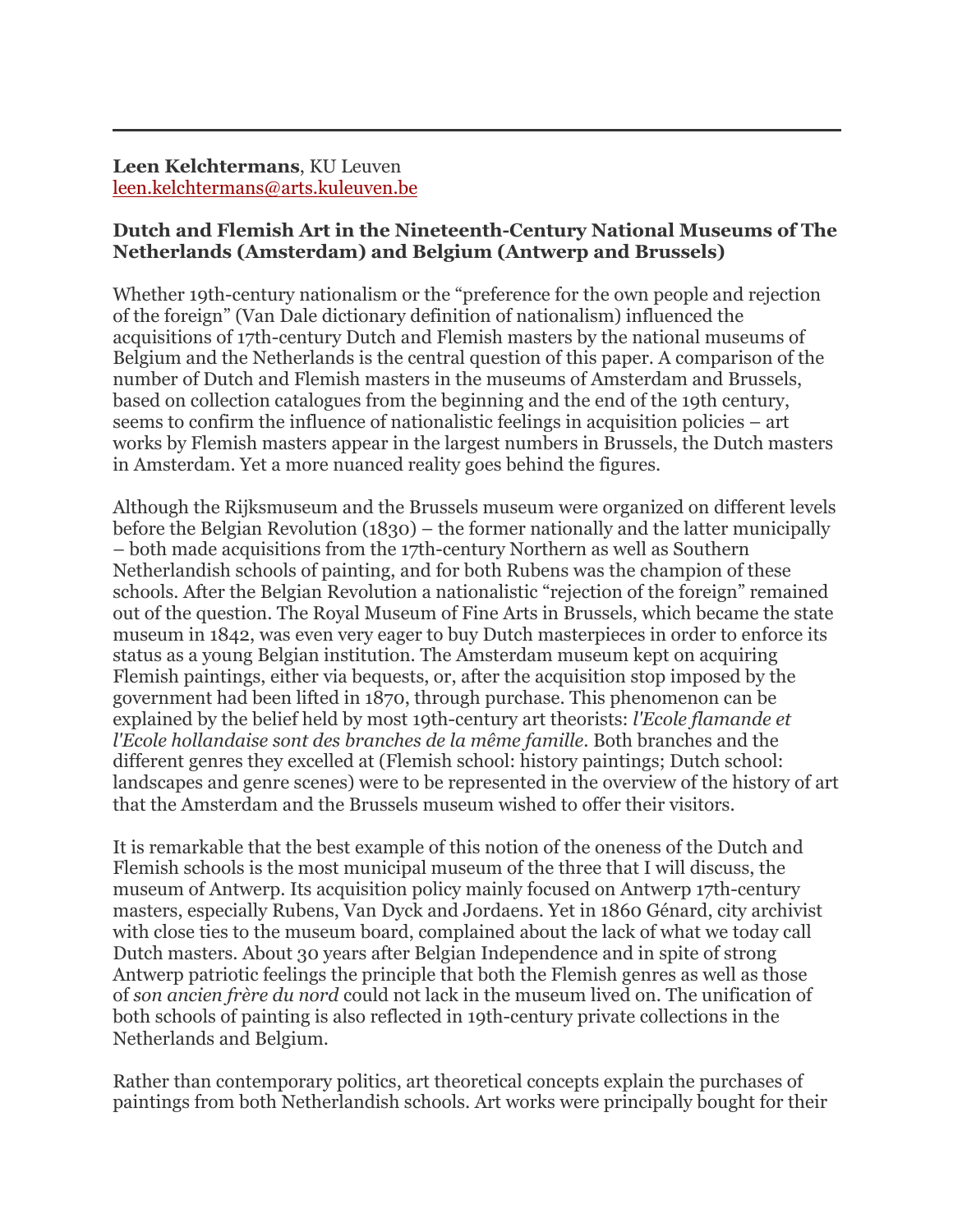artistic value - whatever the master's country of origin - and because they were affordable within limited budgets. However, at the end of the 19th century nationalistic considerations did influence museum display. Due to increasing complaints about, among other things, the lack of space, the museums were urged to build new accommodations for their treasures. In these newly built temples of arts (which opened in Brussels in 1880, in Amsterdam in 1885 and in Antwerp in 1890) national schools were shown separately and the rooms with national painter heroes – Rembrandt for the Netherlands and Rubens for Belgium – became the climaxes of the museum tours.

### **Renée Kistemaker**, Amsterdams Historisch Museum r.e.kistemaker@gmail.com

## **The Plans of the Dutch Royal Society of Antiquaries for an "Amsterdam Museum", 1877-1880**

Beginning in the 1830s many Dutch cities and towns founded museums where the local population and tourists could admire the municipal collections of historical objects and art. Amsterdam, surprisingly, was very late in founding such a museum: the Amsterdam Historical Museum was founded in a former City Weigh house only in 1926, after an important and very rich exhibition celebrating the city's 650th birthday had been held the year before. At the time the municipal art and historical collections were on loan to the Rijksmuseum, as well as the Stedelijk Museum and the Municipal Archives.

Forty-nine years earlier, in 1876, the impact of an equally large exhibition on the occasion of Amsterdam's 600thbirthday had been even greater: over 4,000 objects, on loan from the city, municipal organisations and, in particularly large number, from a very large group of private owners, showed the public for the first time the richness of Amsterdam's art and historical collections. When, in October of the same year, the exhibition had to close, several citizens were united in their opinion that this was intolerable. The Royal Society of Antiquaries (KOG, a national society founded in 1858), and an important participant in the exhibition of 1876, became the motor behind a short lived "Amsterdamsch Museum". Sadly, for lack of visitors, this museum had to close its doors already at the end of June 1877.

Several board members of the KOG did not give up their desire to found a museum or at least a permanent exhibition on the history of Amsterdam. Up until the end of September 1880 the board tried to somehow find a way to realize this ambition, even if it meant becoming a "museum within a museum", in the Rijksmuseum. This last idea proved to be a bridge too far, as architect Cuypers who was at the time also a curator of the KOG, pointed out in one of the last meetings on the subject.

In my paper I will use this case study to demonstrate how in thee period between 1876 and 1884, just before the opening of the new Rijksmuseum in Amsterdam, the boundaries between the national and the municipal in art and history were explored, also by the authorities in charge. In the end, the Rijksmuseum, with its important loans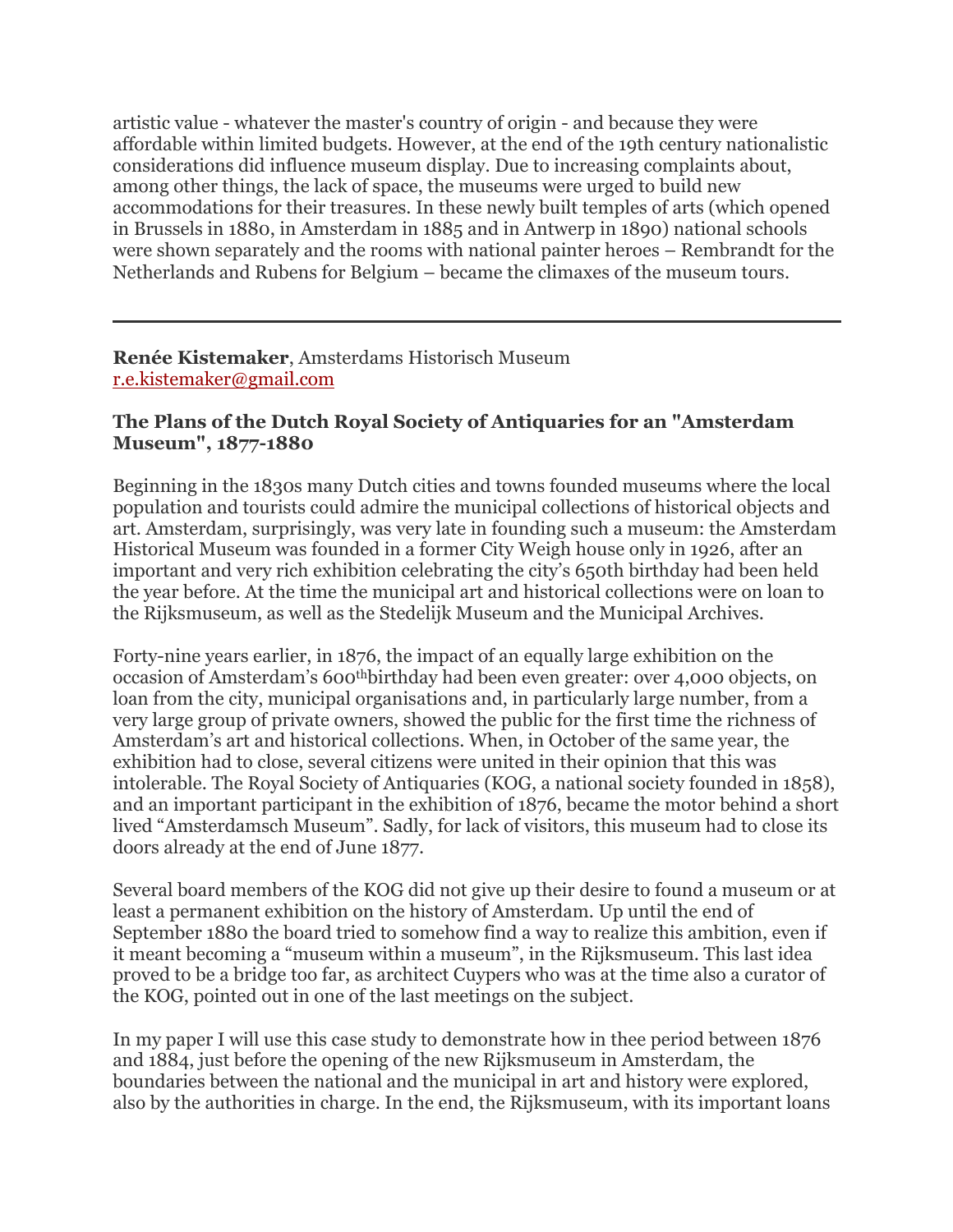from the city, partly took on the role of municipal history museum. Later, this became painfully clear when the city had to withdraw many of its loans from the Rijksmuseum, on behalf of the new Amsterdam Historical Museum, which opened in 1975.

**Friso Lammertse**, Museum Boijmans Van Beuningen, Rotterdam lammerts@boijmans.nl

# **Foreign Masters in Dutch Museums: by Choice or Chance?**

This paper deals with the collecting of foreign old master paintings, mainly Italian, in Dutch museums in the 20th century. Whereas in the first half of the 19th century some attempts were made by the Rijksmuseum and the Mauritshuis to acquire foreign masters, during the second half of the century Dutch museums focused their attention almost exclusively on acquiring Dutch paintings. This however changed after 1919 when the Ministry of Culture set up the so-called Museumcommissie, the purpose of which was to analyze the most important Dutch Museums and to come up with several proposals to improve the situation. The committee came to the rather revolutionary conclusion by proposing, for the first time, that museums should purchase foreign masters in large quantities.

In the following years some important foreign paintings were indeed acquired. In 1920 the so-called Rembrandt-Syndicaat was founded, an initiative of the Vereniging Rembrandt, in which 16 wealthy Dutchmen cooperated to buy, as they wrote "old paintings by painters who are not Dutch". In 1922 the Syndicaat was dissolved, but not before purchasing six paintings, of which the most important was Goya's *Portrait of Ramon Satue*. The interest in acquiring foreign masters continued for some time, and when, for example, the collection of the Grand-duke of Oldenburg (Germany) came on the market in 1923, the Rijksmuseum managed to acquire 16 Italian paintings, among them a Madonna by Fra Angelico.

In the period between the First and Second World Wars, private collectors rather than museums played an important role as instigators for collecting Italian art in the Netherlands; the most important parts of the collections of Otto Lanz and Edwin vom Rath, both in Amsterdam, became the property of the Rijksmuseum after the Second World War. The famous art dealer Jacques Goudstikker was also very influential in promoting foreign old masters in Holland. One of his most important clients was the Rotterdam merchant D.G. van Beuningen and the largest part of his collection (with paintings by Titian, Veronese, and Tintoretto) was acquired by the Museum Boymans in 1958.

In addition to these collectors, others, mainly from Germany (like Franz Koenigs, Von Pannwitz, Gutmann and Mannheimer), also showed a keen interest in foreign painting. The presence of this international group of collectors in conjunction with the new ideas of the directors of the Rijksmuseum and Museum Boymans (Schmidt Degener and Hannema) formed fertile ground to promote a change in the collecting habits of the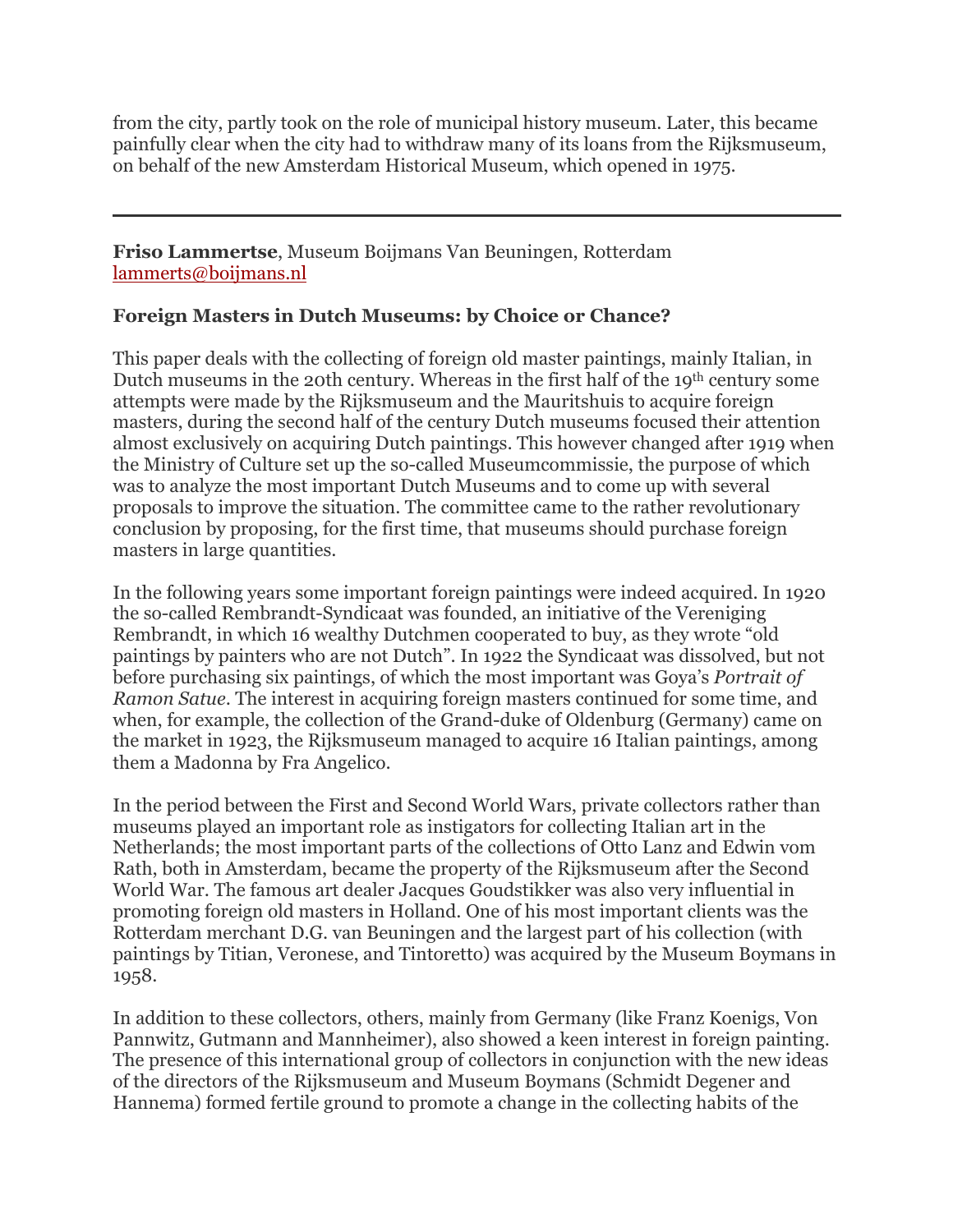Dutch museums. The new directors abhorred the way their predecessors had collected in a historical and nationalistic way and instead propagated the acquisition of foreign old masters. But if one looks at what they actually acquired, one has to say that their intentions were not matched by deeds. If they really had to make a choice between a Dutch master or a foreign one, they chose the former. After the Second World War the group of international collectors had disappeared completely. Nevertheless, in the 1950s and 60s both the Rijksmuseum and the Boymans regularly bought foreign old masters. The Rijksmuseum purchased for example a Carlo Cereza (1964) and a Giovanni Lanfranco (1967) and the Boymans works by Cavallino (1961), Giuseppe Recco (1963), Cerquozzi (1963), and Baschenis (1964). However, in the 1970s this interest seems to have disappeared almost completely, although the Museum Boymans received in 1976 the bequest of the gentleman-dealer Vitale Bloch with works by Mola, Guercino and Cavallino. It is only recently that both the Museum Boymans Van Beuningen and the Rijksmuseum have started to acquire Italian paintings again.

**Ellinoor S. Bergvelt**, Universiteit van Amsterdam E.S.Bergvelt@uva.nl

# **Theophile Thoré (William Bürger) and the Borders of the Netherlands**

This paper is about the borders of the Netherlands and the question whether or not the Dutch and Flemish schools were considered to be one school of painting by the two national Dutch art museums (Rijksmuseum and Mauritshuis) in the nineteenth century and in the modernist work of Théophile Thoré, *Musées de la Hollande*, 2 vols. (1858- 1860), in which the four most important Dutch museums of the time were discussed (Rijksmuseum; Mauritshuis; Museum Van der Hoop, Amsterdam and Museum Boijmans, Rotterdam). Thoré used the pseudonym W. Burger (or citizen), which was exemplary for his republican points of view. A left-wing art critic and art historian, Thoré took part in the 1848 revolt in Paris, after which he lived in exile. He wrote several publications about Dutch and Flemish painting collections in Belgium, the Netherlands, Great Britain, and Germany. Thoré's republicanism colored his ideas on art. Moreover, he idealized the Dutch Republic; but his main goal was to change contemporary art in France. Thoré thought that paintings were a kind of photography, or, at least, that paintings should be the same as photographs. As a result he was opposed to the depiction of mythological and biblical scenes as these subjects did not occur in real life. Contemporary painters should depict scenes of everyday life, just as the Dutch had done two centuries earlier.

The sharp division Thoré insisted upon between the Northern and Southern schools of Netherlandish painting was based on his argument that after the Union of Utrecht in 1579 the 17 Provinces were divided; the Northern Provinces and the Southern ones went their separate ways and developed their own individual schools of painting. This came about because, according to him, in the North a free market economy developed, while in the South painters were dependant upon the patronage of the aristocracy and Catholic Church. Most other writers on art at the time, including the Dutch ones,